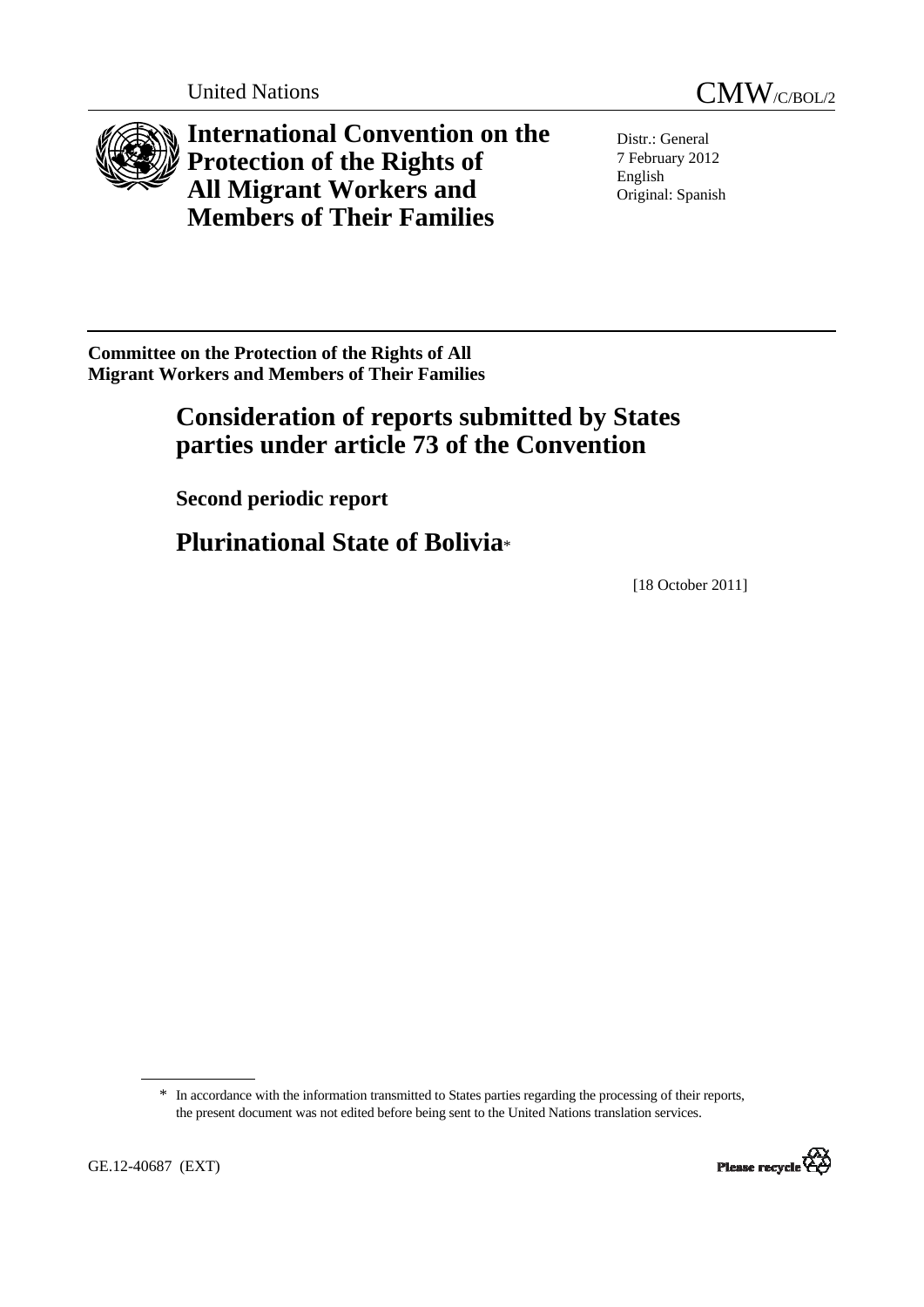# Contents

|     |                                                                                    | Paragraphs  | Page           |
|-----|------------------------------------------------------------------------------------|-------------|----------------|
| I.  |                                                                                    | $1 - 7$     | 3              |
| Π.  |                                                                                    | $8 - 76$    | 3              |
|     | Political and administrative structure of the Plurinational State of Bolivia<br>A. | $8 - 15$    | 3              |
|     | <b>B.</b>                                                                          | $16 - 39$   | $\overline{4}$ |
|     | Overview of the implementation of the Convention in the country<br>$\mathbf{C}$ .  | $40 - 65$   | 11             |
|     | D.                                                                                 | $66 - 76$   | 16             |
| Ш.  |                                                                                    | $77 - 227$  | 17             |
|     | А.                                                                                 | $77 - 82$   | 17             |
|     | Human rights of all migrant workers and members of<br><b>B.</b>                    | $83 - 166$  | 19             |
|     | $\mathcal{C}$                                                                      | $167 - 201$ | 30             |
|     | D.                                                                                 | $202 - 205$ | 35             |
|     | E.                                                                                 | $206 - 227$ | 35             |
| IV. |                                                                                    | 228-294     | 39             |
|     | А.                                                                                 | $228 - 247$ | 39             |
|     | <b>B.</b>                                                                          | 248-255     | 42             |
|     | C.<br>Human rights of all migrant workers and members of their families            | 256-269     | 43             |
|     | Other rights of migrant workers and members of their families who are<br>D.        | 270-294     | 46             |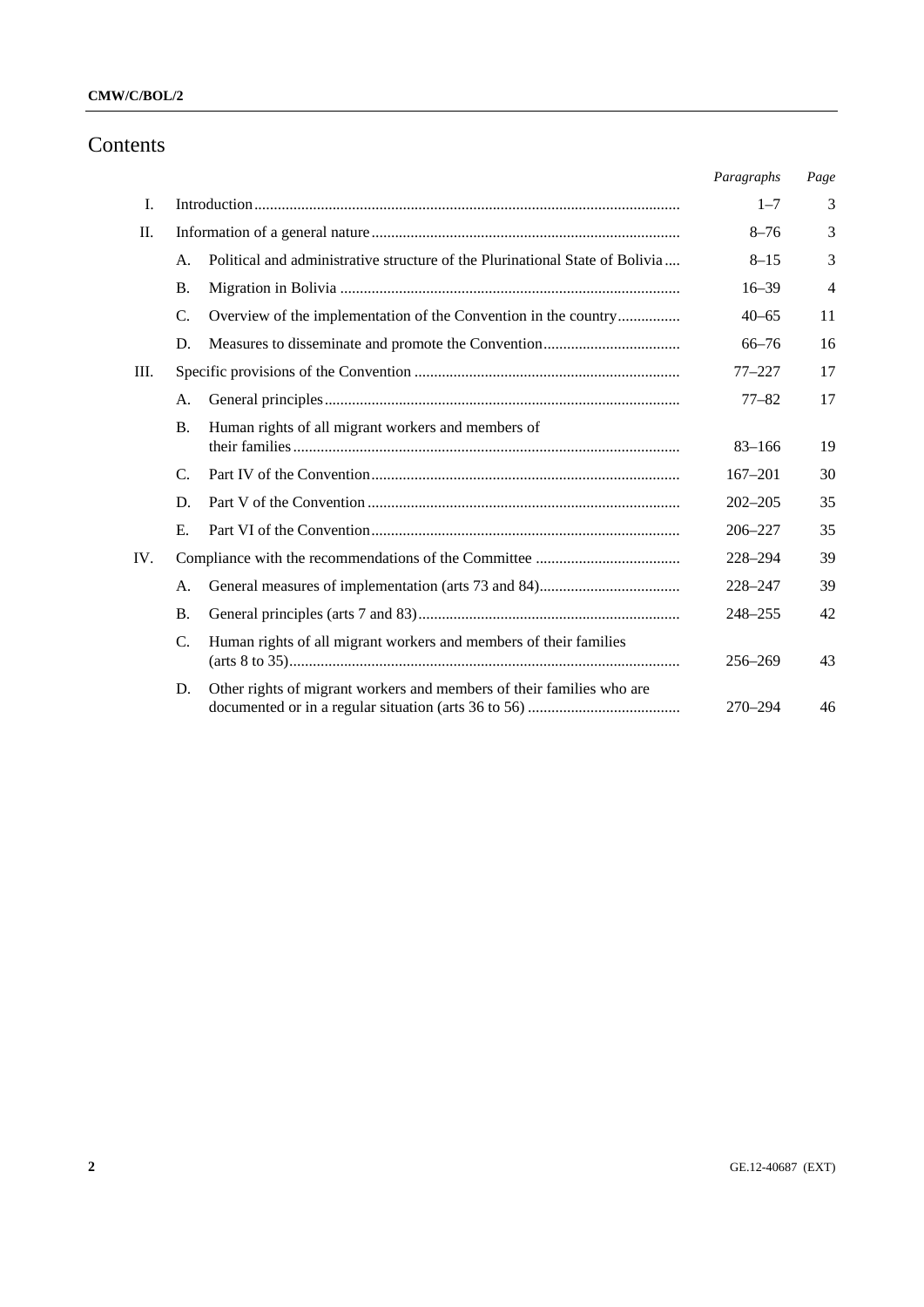# **I. Introduction**

1. In accordance with article 73, subparagraph 1 (a), of the International Convention on the Protection of the Rights of All Migrant Workers and Members of Their Families, the Plurinational State of Bolivia is submitting its second periodic report to the Committee on the Protection of the Rights of All Migrant Workers and Members of Their Families, including an update of the measures adopted between 2008 and 2010 to comply with the provisions of the Convention.

2. The Bolivian Government submitted its initial report on the implementation of the Convention (CMW/C/BOL/1) on 19 April 2007. And as part of its policy of openness in human rights, on 10 April 2008 the Government of Bolivia sent the Committee a report (CMW/C/BOL/Q/1/Add.1) on a voluntary basis, addressing the list of issues raised by the Committee on 30 November 2007 (CMW/C/BOL/Q/1).

3. The swearing-in of Evo Morales Ayma as President of the Bolivian State marked the start of significant and far-reaching changes. This led the administration to identify the full, effective and continuous implementation of human rights with a comprehensive vision and based on plurinationality as a priority.

4. The Constitution has enshrined an extensive catalogue of rights which incorporates the emerging categories of inter-American and universal human rights protection instruments, incorporating and recognizing the principles of inviolability, universality, interdependence, indivisibility and progressiveness of human rights. Likewise, Bolivia promotes ongoing cooperation with various international organizations, with a view to improving the protection and safeguarding of human rights at national level, consistent with international standards.

5. Migration is a priority on the present Government's domestic and foreign policy agenda. Against that background, Bolivia recognizes that full respect for human rights of this group of people is still a challenge, because although progress has been made on measures designed to protect the human rights of migrants, there is still no legislation that fully recognizes the rights of this group.

6. Bolivia was one of the first countries to ratify the International Convention on the Protection of the Rights of All Migrant Workers and Their Families, thereby manifesting its political will to safeguard the rights of all migrant workers in accordance with provisions of that international instrument.

7. Finally, the Government of Bolivia wishes to draw the attention of the Committee to the valuable participation and contributions made by civil-society organizations, academics and Government bodies involved in drafting this report.

# **II. Information of a general nature**

# **A. Political and administrative structure of the Plurinational State of Bolivia**

8. After several years of social and political crisis, the Bolivian people, through the social and trade union movements and organizations, demanded a radical reform of the country. In 2009 it was transformed from a colonial State into a new plurinational constitutional State.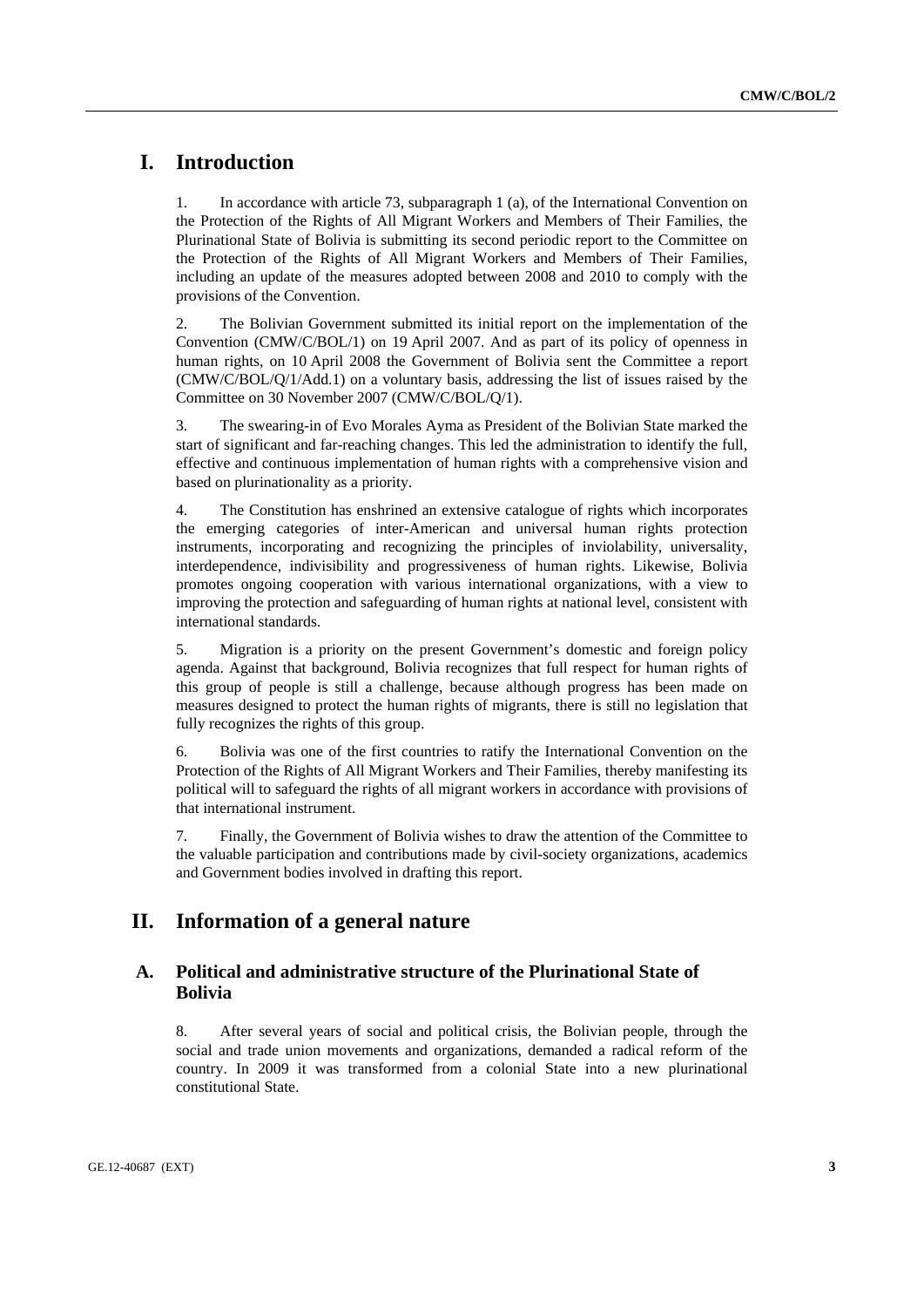9. The Constitution of Bolivia is the seventeenth constitutional text in the country's history; it was adopted by the Constituent Assembly in December 2007. Amendments from the National Congress were received in 2008 and it was submitted for consideration to the people on 25 January 2009 in a binding referendum and was finally enacted on 7 February 2009 by President Evo Morales Ayma.

10. The new Constitution of the Plurinational State of Bolivia established Bolivia as a unitary, social, plurinational, communitarian, free, independent, sovereign, democratic, intercultural and decentralized State with autonomous regions. Furthermore, a democratic, participative, representative and communitarian form of government was adopted, with equal conditions for men and women.

11. Sovereignty resides with the Bolivian people and is exercised directly and delegated, the functions and powers of the branches of government emanate from it, and the State is divided into executive, legislative, judicial and electoral branches. The executive branch of government is made up of the President, the Vice-President and the ministers of State.<sup>1</sup>

12. One structural change introduced by the new Constitution is the emergence of the autonomous departmental, regional, municipal and indigenous campesino authorities, which are directly elected, administer their financial resources and exercise legislative, regulatory, supervisory and executive powers.

13. In the second term of President Morale (2010–2015), legislative changes were set in motion to bring the law into line with the current Constitution. The following were enacted during the year: the Constitutional Court Act, the Judiciary Act, the Electoral Act, the Electoral Bureau Act, and the "Andrés Ibáñez" Autonomy Act, the Act against Racism and All Forms of Discrimination, among others.

14. Unlike the previous Constitution, the current Constitution fully recognizes the fundamental rights and classifies them as civil rights, political rights, rights of the native indigenous campesino nations and peoples, social and economic rights, rights of children, adolescents and young persons, family rights, rights of older persons, rights of persons with disabilities, rights of persons deprived of liberty, rights of users and consumers, rights to education and interculturalism and cultural rights.

15. The promotion, protection and dissemination of human rights are among the obligations of the Ombudsman's Office, which has the task of ensuring the observance, promotion, dissemination and implementation of the individual and collective human rights enshrined in the Constitution, the law and international instruments. Its remit also encompasses administrative activities throughout the public sector and the activities of private institutions providing public services.

# **B. Migration in Bolivia**

16. Bolivia is a country of origin, transit and destination of migrants.

<sup>&</sup>lt;sup>1</sup> Ministry of Production Development, Ministry of Rural Land Development, Ministry of Justice, Ministry of Transparency and the Fight against Corruption, Ministry of Autonomies, Ministry of Culture, Ministry of National Defence, Ministry of Legal Defence of the State, Ministry of Economy and Finance, Ministry of Education, Ministry of the Interior, Ministry of Oil, Gas and Energy, Ministry of the Presidency, Ministry of Environment and Water, Ministry of Mining and Metallurgy, Ministry of Public Works, Services and Housing, Ministry of Development Planning, Ministry of Foreign Affairs and Worship, Ministry of Health and Sport and Ministry of Labour.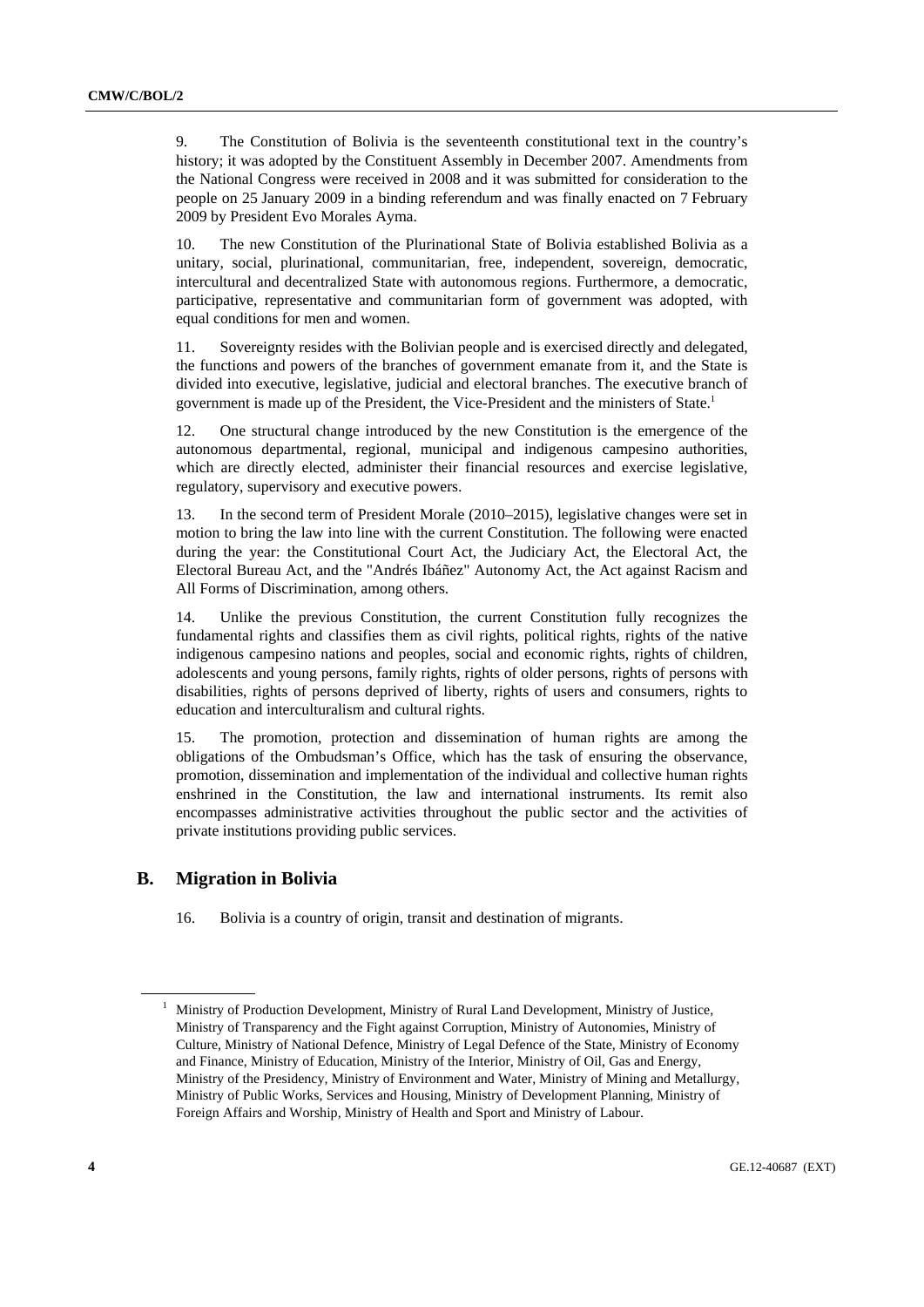### **1. Emigration**

17. As a country of origin of migrants, the migratory flow of Bolivians abroad has soared in recent years, due mainly to people seeking to improve their standard of living in another country.

18. According to the latest national population and housing census in 2001, the population living in Bolivia was 8,274,325, projected to increase to 10,426,154 by 2010.<sup>2</sup>

19. According to information provided by the Ministry of Foreign Affairs, it is estimated that over 20 per cent of the Bolivian population is outside the country, meaning that some 2,107,660 Bolivians are living abroad, as shown in table below:

| No.            | Country                  | <b>Bolivians</b> | $\%$   |
|----------------|--------------------------|------------------|--------|
| $\mathbf{1}$   | Argentina                | 1 261 930        | 59.87  |
| 2              | Spain                    | 342 200          | 16.24  |
| 3              | United States of America | 266 915          | 12.66  |
| $\overline{4}$ | <b>Brazil</b>            | 125 900          | 5.97   |
| 5              | Chile                    | 33 400           | 1.58   |
| 6              | Italy                    | 30 000           | 1.42   |
| 7              | United Kingdom           | 20 000           | 0.95   |
| 8              | Switzerland              | 9 0 0 0          | 0.43   |
| 9              | Japan                    | 6 5 3 1          | 0.31   |
| 10             | Sweden                   | 5 5 0 0          | 0.26   |
| 11             | France                   | 4 0 9 8          | 0.19   |
| 12             | Canada                   | 2 1 8 6          | 0.10   |
| 13             | Other                    | 19 533           | 0.93   |
|                | <b>Total</b>             | 2 107 660        | 100.00 |

 **Migratory Flows of Bolivian citizens abroad** 

*Source*: Ministry of Foreign Affairs of the Plurinational State of Bolivia.

20. Based on information provided by the Directorate-General of Migration (DIGEMIG), the table below shows the number of Bolivians leaving via border posts over the past three years, broken down by their chosen neighbouring destination of Peru, Chile, Argentina, Paraguay or Brazil.

#### Table 1 **Bolivians abroad**

| Department | <i>Frontier post</i> |         | Numbers leaving Numbers leaving Numbers leaving<br>the country, 2008 the country, 2009 the country, 2010 |         | <b>Neighbouring</b><br>host country |
|------------|----------------------|---------|----------------------------------------------------------------------------------------------------------|---------|-------------------------------------|
| La paz     | Desaguadero          | 48 297  | 57 038                                                                                                   | 62 366  | Peru                                |
|            | Kasani               | 2 7 3 3 | 2 807                                                                                                    | 3 3 2 2 |                                     |
|            | Charaña              | 1.531   | 1 397                                                                                                    | 1 077   |                                     |

 $2$  Data obtained from projected total population statistical information: http://www.ine.gov.bo/indice/visualizador.aspx?ah=PC20410.HTM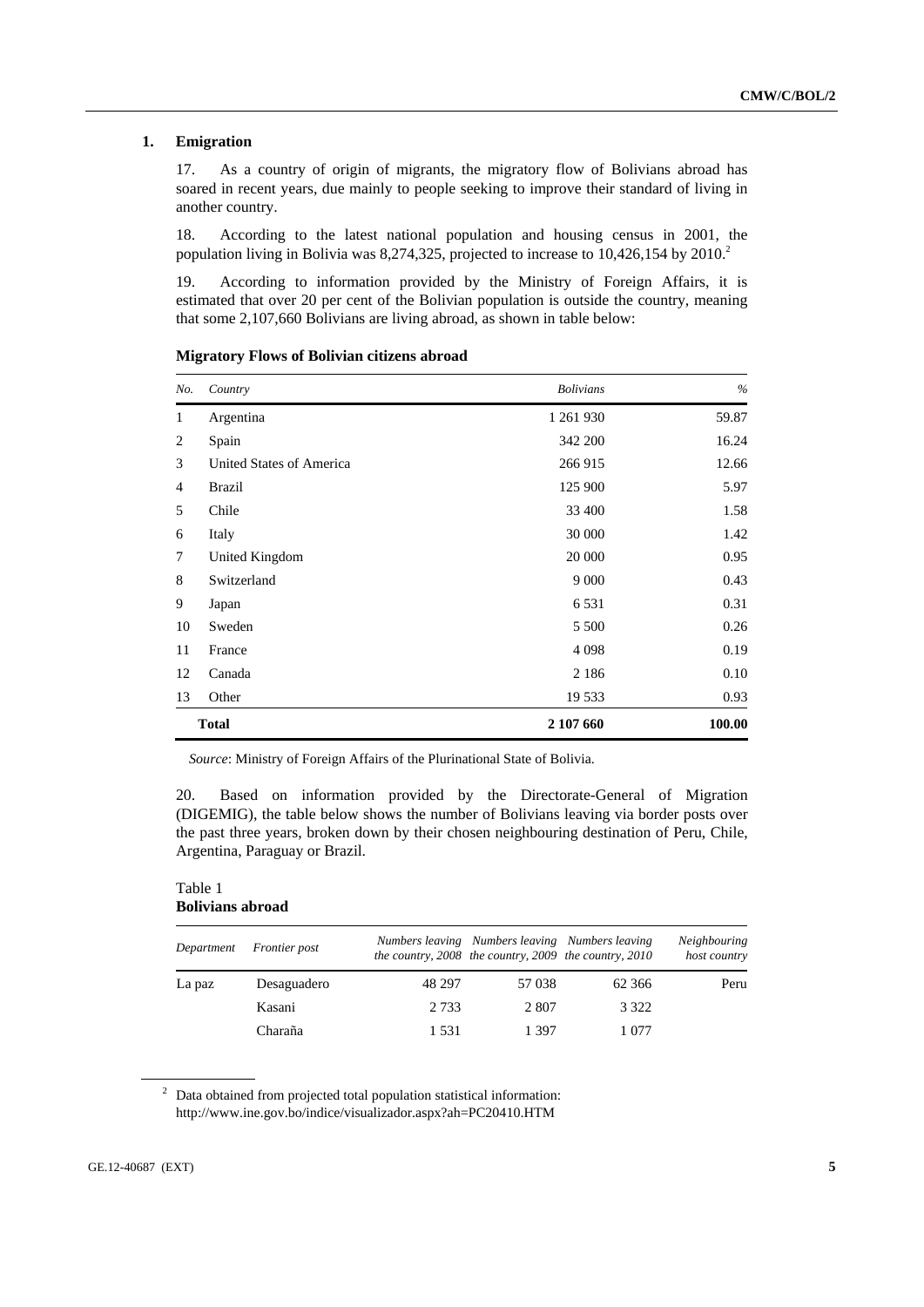| Department | Frontier post |         | Numbers leaving Numbers leaving Numbers leaving<br>the country, 2008 the country, 2009 the country, 2010 |         | Neighbouring<br>host country |
|------------|---------------|---------|----------------------------------------------------------------------------------------------------------|---------|------------------------------|
|            | Tiquina       | 72      | 121                                                                                                      | 321     |                              |
|            | Tambo Quemado | 19 3 48 | 19 640                                                                                                   | 22 902  |                              |
| Oruro      | Pisiga        | 13 510  | 14 258                                                                                                   | 17429   |                              |
|            | Abaroa        | 6 5 6 2 | 6867                                                                                                     | 7 3 2 5 |                              |
|            | Hito Cajones  | 462     | 469                                                                                                      | 476     | Chile                        |
| Potosi     | Villazon      | 76 595  | 85 640                                                                                                   | 72 073  |                              |
|            | Yacuiba       | 61 802  | 62 5 68                                                                                                  | 72 713  |                              |
|            | Bermejo       | 51 097  | 49 250                                                                                                   | 53 560  | Argentina                    |
| Tarija     | Ibibobo       | 15456   | 16 275                                                                                                   | 15 047  | Paraguay                     |
|            | Puerto Suárez | 13 390  | 19460                                                                                                    | 28.565  |                              |
|            | San Matias    | 1631    | 2 5 6 5                                                                                                  | 1 1 6 4 |                              |
| Santa Cruz | San Ignacio   | 116     | 118                                                                                                      | 128     |                              |
|            | Guayaramerin  | 2 0 3 1 | 2 2 3 8                                                                                                  | 2.549   |                              |
| Beni       | Riberalta     | 44      | 49                                                                                                       | 56      |                              |
| Pando      | Cobija        | 7 3 6 2 | 7 3 8 5                                                                                                  | 7 3 5 1 | <b>Brazil</b>                |

*Source*: Computation and Statistics Unit of the Directorate-General of Migration.

21. Moreover, according to studies by the Office of the Ombudsman of Bolivia, the traditional migration destinations of Bolivians are Argentina, Spain, the United States, Brazil, Chile and Peru.<sup>3</sup> Likewise, according to information provided by the Directorate-General of Migration, Bolivians preferred host countries are Spain (19.6 per cent), the United States (16.4 per cent); Peru, Brazil, Argentina and Chile, accounting for 49 per cent of departures during 2008.4

22. Argentina is regarded as the traditional destination for Bolivian migration, a phenomenon that began in the 1960s in the provinces of the country's northwest region. It is estimated that between 1.5 million and 2 million Bolivians are currently living in Argentina.<sup>5</sup> There are data showing that a Bolivian community has been settled there since the nineteenth century, and that it has grown owing mainly to the economic crisis affecting Bolivia and the demand for labour in activities such as the sugar-cane and tobacco harvests in the border area.

23. The top destinations in Argentina for Bolivian migrants are Buenos Aires, Jujuy, Salta, Mendoza and Rosario. In the province of Mendoza there are records of a rise in Bolivian migration flow in the wine industry and vegetable harvesting, which increased demand for rural labour and contributed to population growth in the city and province of Mendoza.

<sup>&</sup>lt;sup>3</sup> "Migración y Desplazamientos Poblaciones al Exterior del País" (Migration and Displaced Populations Outside the Country) – Ombudsman of Bolivia. P. 13 et seq.

<sup>&</sup>lt;sup>4</sup> Since 2007, the Directorate-General of Migration has published the annual report for that year, drafted using the statistical reports provided by the various district migration departments and border posts in Bolivia. We would inform the Committee that the document containing the statistical information for 2009 is currently being reviewed for publication. 5

F. Bruno, Bruno. "Cifras imaginarias de la inmigración limítrofe en la Argentina" (Imaginary figures for immigration from neighbouring countries into Argentina).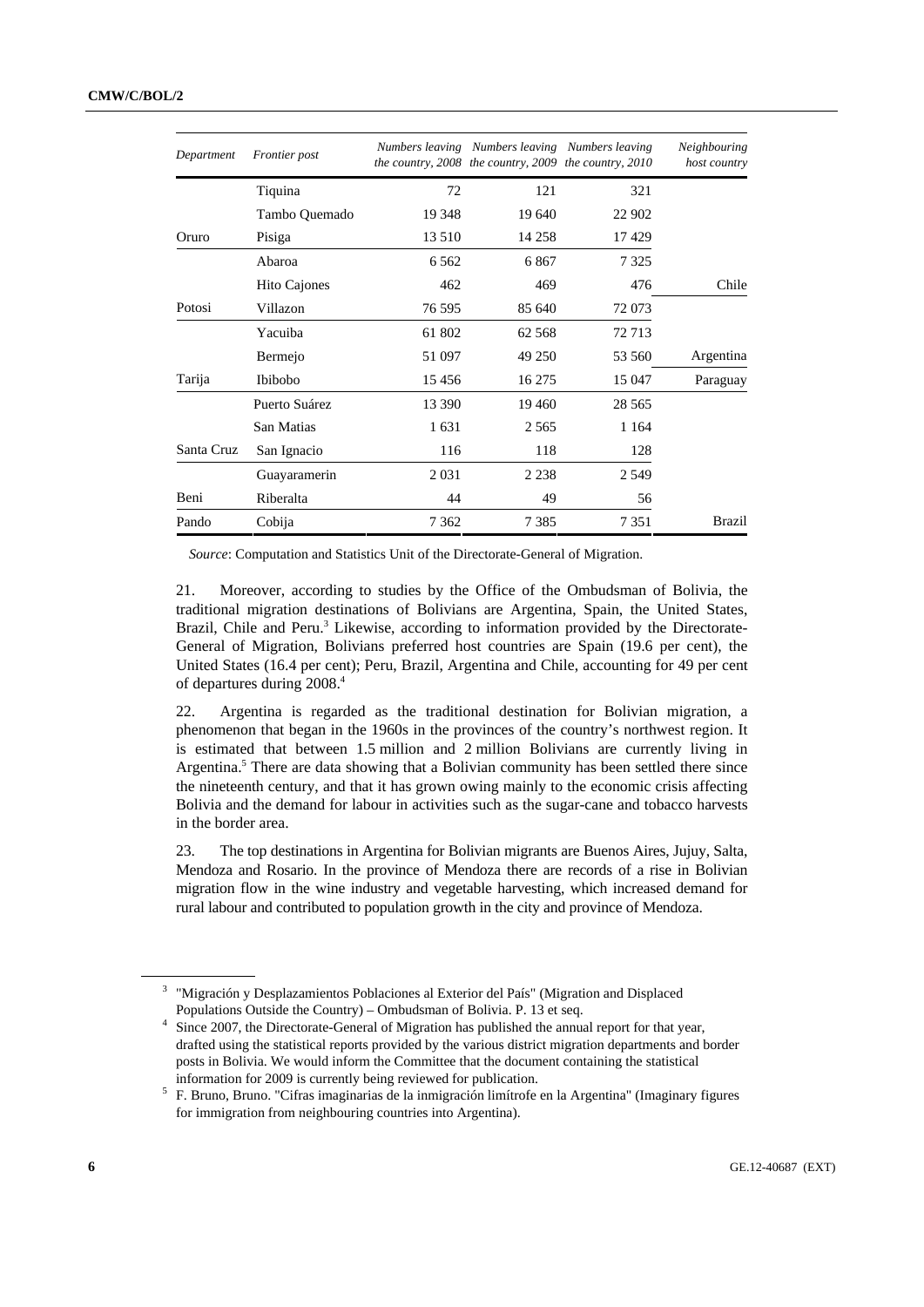24. Currently, one of the destinations of Bolivians is Spain, where migration has greatly increased since the last decade of the twentieth century on account of two basic factors, the first being the economic crisis affecting the Republic of Argentina towards the end of the year 2000, and the second, the attacks of 11 September on the Twin Towers in New York, which led to a tightening of measures on immigration into the United States and on its homeland security policy.

25. According to the Spanish National Statistics Institute there are an estimated 210,624 Bolivians in Spain, and most immigrants of Bolivian nationality are in an irregular situation.<sup>6</sup> The Bolivian Ministry of Foreign Affairs reckons the number of Bolivians living in Spanish territory at 342,200, the five most popular destinations in Spain being Madrid, Barcelona, Valencia, Murcia and Vizcaya.

# **Foreign population by country**

(Provisional data)

|                    | Foreign population at 1 January 2010<br>(provisional data) |                           | Foreign population at 1 January<br>2009 (actual data) |                           |                    | Relative      |
|--------------------|------------------------------------------------------------|---------------------------|-------------------------------------------------------|---------------------------|--------------------|---------------|
|                    | Number of persons                                          | As % of all<br>foreigners | Number of persons                                     | As % of all<br>foreigners | Absolute<br>change | change<br>(%) |
| <b>Total</b>       | 5708940                                                    | 100.0                     | 5 648 671                                             | 100.0                     | 60 269             | 1.1           |
| Romania            | 829 715                                                    | 14.5                      | 798 892                                               | 14.1                      | 30 823             | 3.9           |
| Morocco            | 746 760                                                    | 13.1                      | 718 055                                               | 12.7                      | 28 705             | 4.0           |
| Ecuador            | 395 069                                                    | 6.9                       | 421 426                                               | 7.5                       | $-26357$           | $-6.3$        |
| United Kingdom     | 387 226                                                    | 6.8                       | 375 703                                               | 6.7                       | 11 523             | 3.1           |
| Colombia           | 289 296                                                    | 5.1                       | 296 674                                               | 5.3                       | $-7378$            | $-2.5$        |
| Bolivia            | 210 624                                                    | 3.7                       | 230 703                                               | 4.1                       | $-20079$           | $-8.7$        |
| Germany            | 195 579                                                    | 3.4                       | 191 002                                               | 3.4                       | 4577               | 2.4           |
| Italy              | 183 999                                                    | 3.2                       | 175 316                                               | 3.1                       | 8683               | 5.0           |
| Bulgaria           | 169 195                                                    | 3.0                       | 164 717                                               | 2.9                       | 4478               | 2.7           |
| China              | 156 607                                                    | 2.7                       | 147 479                                               | 2.6                       | 9 1 2 8            | 6.2           |
| Portugal           | 142 299                                                    | 2.5                       | 140 870                                               | 2.5                       | 1429               | 1.0           |
| Peru               | 139 284                                                    | 2.4                       | 139 179                                               | 2.5                       | 105                | 0.1           |
| Argentina          | 130 557                                                    | 2.3                       | 142 270                                               | 2.5                       | $-11713$           | $-8.2$        |
| France             | 123 681                                                    | 2.2                       | 120 507                                               | 2.1                       | 3 1 7 4            | 2.6           |
| <b>Brazil</b>      | 116 551                                                    | 2.0                       | 126 185                                               | 2.2                       | $-9634$            | $-7.6$        |
| Dominican Republic | 90 195                                                     | 1.6                       | 88 103                                                | 1.6                       | 2092               | 2.4           |
| Poland             | 86 199                                                     | 1.5                       | 85 040                                                | 1.5                       | 1 1 5 9            | 1.4           |
| Paraguay           | 84 846                                                     | 1.5                       | 81 551                                                | 1.4                       | 3 2 9 5            | 4.0           |

 $6$  The administrative situation of a foreigner becomes irregular when:

 (a) He did not enter in a proper manner through authorized posts and with the necessary documentation;

 <sup>(</sup>b) Having entered in a regular manner, he has stayed for the time allowed and his visa has therefore expired, or having entered without needing a visa, his stay has exceeded the threemonths allowed;

 <sup>(</sup>c) Having been in a regular situation, he was unable to renew his permit for one reason or another.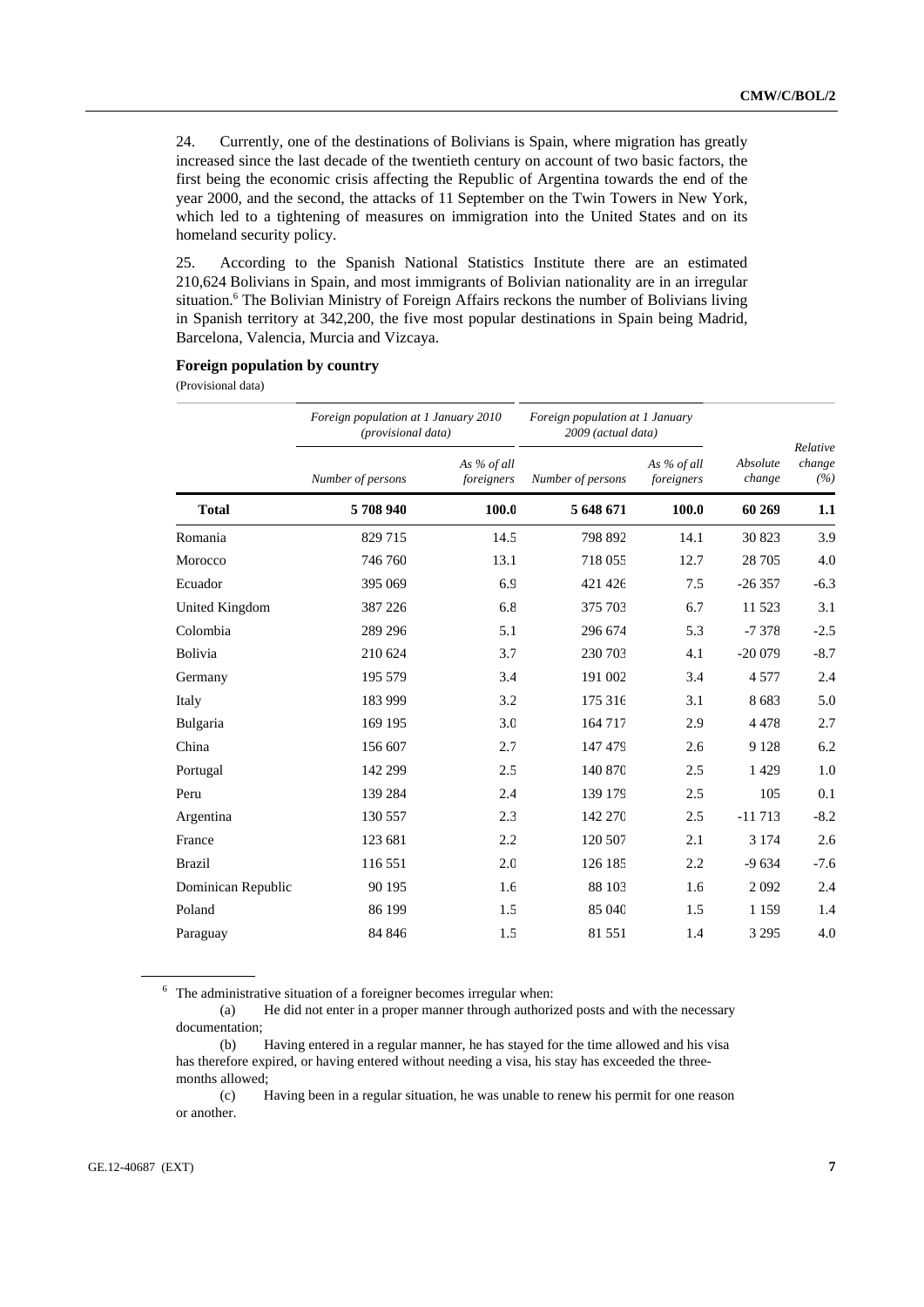|         | Foreign population at 1 January 2010<br>(provisional data) |                           | Foreign population at 1 January<br>2009 (actual data) |                           | Relative           |               |
|---------|------------------------------------------------------------|---------------------------|-------------------------------------------------------|---------------------------|--------------------|---------------|
|         | Number of persons                                          | As % of all<br>foreigners | Number of persons                                     | As % of all<br>foreigners | Absolute<br>change | change<br>(%) |
| Ukraine | 82 373                                                     | 1.4                       | 82 265                                                | 1.5                       | 108                | 0.1           |
| Senegal | 61 383                                                     |                           | 56 590                                                | 1.0                       | 4 7 9 3            | 8.5           |

*Source*: Spanish National Statistics Institute.

26. We would point out that in recent years, there were declines in citizens from Ecuador (26,357 less), Bolivia (20,079 less) and Argentina (11,713 less), as a result of the harsh anti-immigration policies implemented in the European Union countries.

27. On the other hand, the United States is one of Bolivians' preferred emigration destinations. Migration to this destination began in the 1970s and grew in the 1980s. It is unofficially estimated that about 200,000 to 250,000 Bolivian nationals live in the United States, and that a high percentage of Bolivian migrants and are in an irregular situation (undocumented). The Bolivian community is the second-largest Hispanic community in Washington D.C., while San Francisco, Los Angeles, New York, Miami and Chicago are also home to smaller Bolivian communities.

#### *Growing numbers of female migrants*

28. In recent years, a growing proportion of migrants to Europe, specifically to Spain, have been women. This implies that many Bolivian women took the decision to migrate mainly for economic and employment reasons, i.e. low-income, job insecurity and lack of opportunities for advancement and access to better quality of life for both themselves and their families. The principal occupations of Bolivian migrant women are housework, cleaning, caring for children, the elderly and the sick.<sup>7</sup>

#### *Remittances*

29. Remittances to Bolivia by Bolivians abroad fell by 5 per cent in the first quarter of 2010 in relation to the same period in 2009. According to a report by the Central Bank of Bolivia (BCB), remittances in 2010 were \$221.4 million, while in 2009 they were \$233 million and \$258.5 million in 2008. According to the BCB, remittances amounted to \$221 million in the first quarter of 2010, 5 per cent lower than in the same period of 2009.<sup>8</sup>

30. The main source of remittances is Spain, accounting for 40 per cent of the \$221 million, followed by Argentina (23 per cent) and the United States (21 per cent). Remittances from the last two increased in 2010 in relation to 2009.

# **2. Immigration**

31. Peruvian and Brazilian nationals make up the largest proportion of foreign immigrants in Bolivia. Migration into Bolivia is low in relation to other Latin American countries. According to data from the 2001 census, there are 87,338 immigrants<sup>9</sup> living and

<sup>&</sup>lt;sup>7</sup> "Migración de Mujeres Bolivianas a España – El fenómeno social más allá de lo económico" (Migration of Bolivian Women to Spain – Not only an economic but also a social phenomenon) Fundación Colectivo Cabildeo. 2010. 8

<sup>&</sup>lt;sup>8</sup> Report of the Central Bank of Bolivia (BCB), July 2010.

<sup>&</sup>lt;sup>9</sup> CITE external note: INE/DEIS/DIR No. 1931/10 of 29 November 2010 (National Statistics Institute).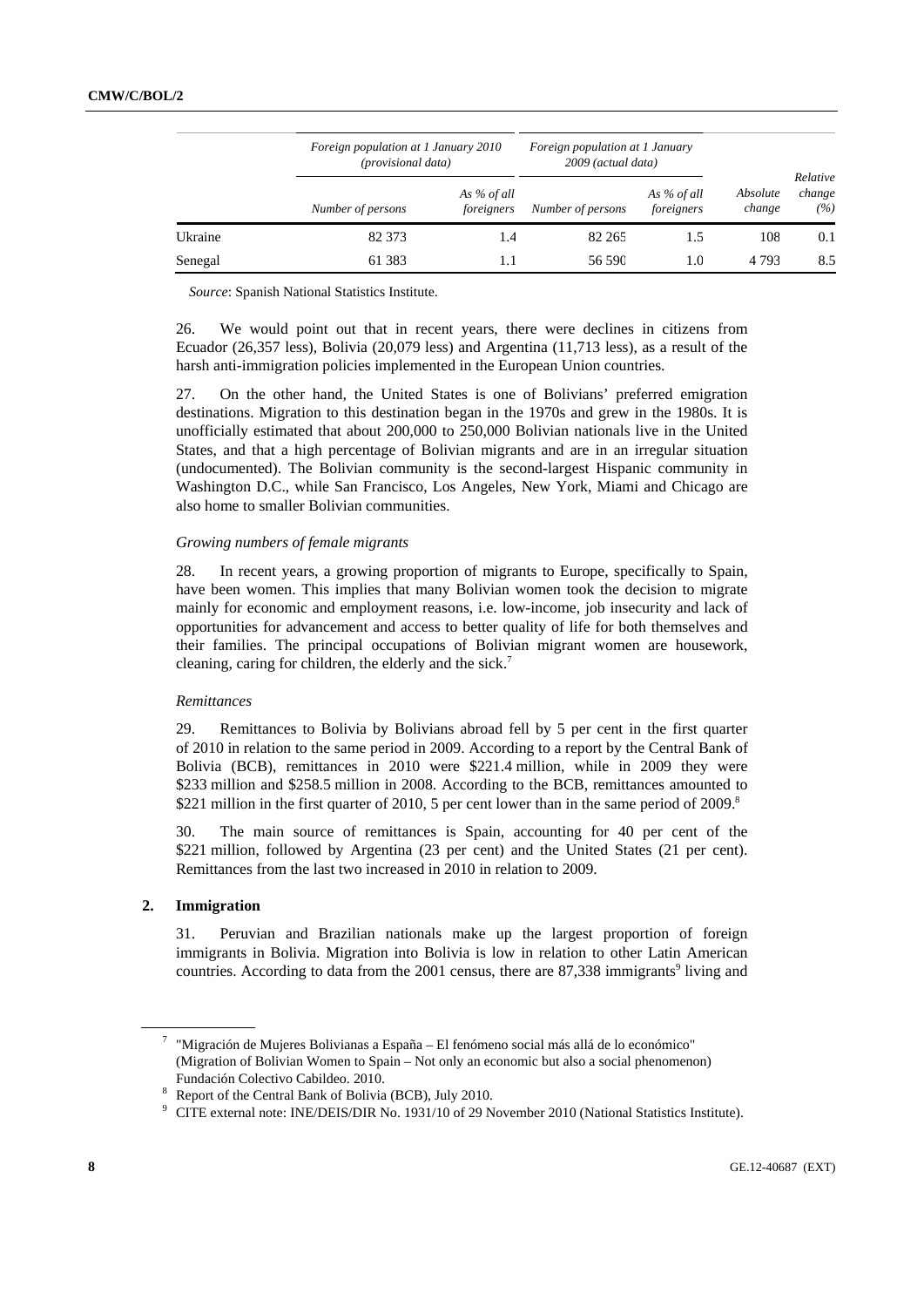working in Bolivia, which means that 1 per cent of the Bolivian population are immigrants. The majority come from neighbouring countries, principally Peru, Brazil and Colombia.

32. The Bolivian National Statistics Institute (INE) does not have up-to-date information on international migration so, to make good the lack of figures and statistics on the number of immigrants in Bolivia, the Inter-institutional Coordinating Mechanism for Migration is working in coordination with the Ministry of Planning and the National Statistics Institute to ensure that questions on international migration are included in the form of the population and housing census to be conducted in 2011.

33. The only data the INE have concern the arrival and departure of international travellers by mode of transport and type of traveller for the period 1999–2009. These arrival and departure data are used to produce figures on the movement of foreigners in Bolivia.

| Mode of transport<br>and type of traveller | 1999    | 2000    | 2001    | 2002    | 2003    | 2004    | 2005    | 2006    | 2007    | 2008                        | 2009    |
|--------------------------------------------|---------|---------|---------|---------|---------|---------|---------|---------|---------|-----------------------------|---------|
| <b>Total</b>                               | 576 507 | 551 688 | 581986  | 597 144 | 703 439 | 767803  | 861 336 | 860 133 |         | 949 261 1 042 577 1 191 292 |         |
| Bolivian                                   | 234 260 | 232 448 | 265 567 | 262 753 | 276 155 | 287 809 | 337 020 | 338 850 | 376 446 | 448 850                     | 520 065 |
| Foreign                                    | 342 247 | 319 240 | 316419  | 334 391 | 427 284 | 479 994 | 524 316 | 521 283 | 572815  | 593 727                     | 671 227 |
| Air                                        | 411 174 | 407 585 | 370 257 | 338 111 | 371 784 | 401 315 | 445 748 | 384 215 | 407 784 | 382 802                     | 439 508 |
| Bolivian                                   | 174 716 | 174 498 | 162418  | 139 115 | 150 158 | 161 290 | 178 437 | 142 258 | 161 050 | 159 389                     | 192 423 |
| Foreign                                    | 238 458 | 233 067 | 207 839 | 198 996 | 221 626 | 240 025 | 267 311 | 241957  | 246 734 | 223 413                     | 247 085 |
| Road                                       | 132 206 | 114 782 | 178 162 | 227 632 | 308 747 | 342 418 | 392 159 | 454 737 | 526 449 | 644 288                     | 734 876 |
| Bolivian                                   | 41 255  | 42 089  | 82 836  | 104 268 | 111 502 | 110888  | 142 345 | 182 432 | 204 954 | 278 921                     | 316 541 |
| Foreign                                    | 90 951  | 72 693  | 95 326  | 123 364 | 197 245 | 231 530 | 249 814 | 272 305 | 321 495 | 365 367                     | 418 335 |
| Rail                                       | 27 021  | 21917   | 28745   | 28 667  | 20 231  | 19 990  | 21 570  | 19 29 4 | 13 397  | 13883                       | 15 221  |
| Bolivian                                   | 17 211  | 14 380  | 19 19 8 | 18 5 61 | 13 678  | 14 4 01 | 15 649  | 13 669  | 9970    | 10 076                      | 10 5 89 |
| Foreign                                    | 9810    | 7537    | 9 5 4 7 | 10 10 6 | 6553    | 5 5 8 9 | 5921    | 5 6 2 5 | 3 4 2 7 | 3 807                       | 4 6 3 2 |
| <b>River-lake</b>                          | 6 10 6  | 7424    | 4822    | 2734    | 2677    | 4 0 8 0 | 1859    | 1887    | 1631    | 1604                        | 1687    |
| Bolivian                                   | 1078    | 1481    | 1 1 1 5 | 809     | 817     | 1 2 3 0 | 589     | 491     | 472     | 464                         | 512     |
| Foreign                                    | 5 0 28  | 5943    | 3707    | 1925    | 1860    | 2850    | 1 270   | 1 3 9 6 | 1 1 5 9 | 1 1 4 0                     | 1 1 7 5 |

*Source*: National Statistics Institute.

34. Similarly, the Computation and Statistics Unit of the Directorate-General of Migration provides the numbers of foreigners legally resident in Bolivia in accordance with the procedure in each department. The highest levels of foreigners are in the departments of La Paz, Cochabamba and Santa Cruz, as detailed in the tables below.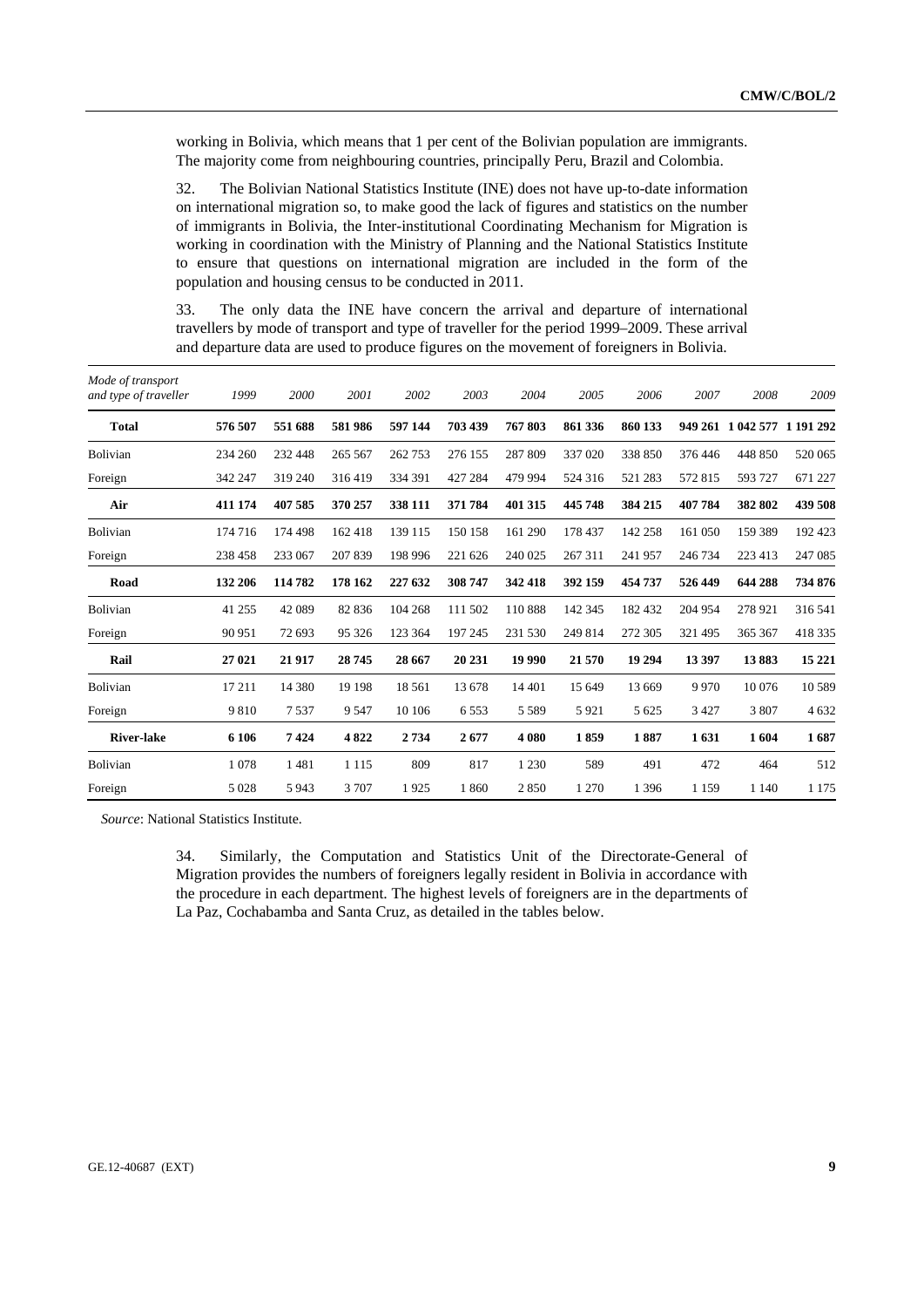# **CMW/C/BOL/2**

|                                                                   |                  |                |                |                |      |                |                  | Department     |                  |                |                |          |                |                |                  |
|-------------------------------------------------------------------|------------------|----------------|----------------|----------------|------|----------------|------------------|----------------|------------------|----------------|----------------|----------|----------------|----------------|------------------|
|                                                                   |                  | Sucre          |                |                | Beni |                |                  | Potosí         |                  |                | Tarija         |          |                | Oruro          |                  |
| Procedure                                                         | 2008             | 2009           | 2010           | 2008           | 2009 | 2010           | 2008             | 2009           | 2010             | 2008           | 2009           | 2010     | 2008           | 2009           | 2010             |
| Extensions                                                        | 49               | 67             | 14             | 39             | 49   | 20             | 16               | 17             | 15               | 33             | 34             | 37       | 35             | 42             | 62               |
| Specific purpose                                                  | 54               | 67             | 105            | 65             | 82   | 32             | 36               | 46             | 153              | 94             | 109            | 155      | 43             | 50             | 180              |
| Temporary residence<br>1 year                                     | 57               | 66             | 94             | 60             | 61   | 65             | 88               | 89             | 85               | 82             | 91             | 119      | 16             | 20             | 33               |
| Temporary residence<br>2 years                                    | 32               | 38             | 56             | 30             | 36   | 18             | 5                | 19             | 34               | 32             | 33             | 37       | 5              | 8              | 16               |
| Temporary residence<br>1 year<br>Catholic religious<br>personnel  | 11               | 12             | 8              | 8              | 12   | $\mathbf{0}$   | 6                | 6              | 5                | 8              | 8              | 8        | 5              | 5              | 6                |
| Temporary residence<br>1 year - missionaries                      | 19               | 20             | 18             | 10             | 14   | 3              | 1                | $\mathbf{1}$   | 5                | $\overline{0}$ | $\mathbf{0}$   | 8        | $\overline{2}$ | 3              | $\mathbf{0}$     |
| Temporary residence<br>2 years – missionaries                     | $\boldsymbol{0}$ | $\overline{2}$ | 7              | $\overline{2}$ | 3    | 6              | $\boldsymbol{0}$ | $\overline{0}$ | $\boldsymbol{0}$ | $\mathbf{0}$   | $\overline{0}$ | $\Omega$ | $\overline{0}$ | $\overline{0}$ | $\boldsymbol{0}$ |
| Temporary residence<br>2 years<br>Catholic religious<br>personnel | 9                | 12             | $\overline{4}$ | 7              | 9    | $\overline{c}$ | 7                | 9              | $\overline{c}$   | 1              | $\overline{0}$ | 3        | 8              | 6              | $\boldsymbol{0}$ |
| Student residence<br>1 year and 2 years<br>(as per agreement)     | 204              | 212            | 188            | 14             | 17   | 7              | 21               | 27             | 9                | 7              | 14             | 35       | 19             | 20             | 24               |
| Permanent residence -<br>missionaries                             | 4                | 7              | 17             | 5              | 7    | $\theta$       | $\mathbf{0}$     | $\overline{0}$ | $\Omega$         | 1              | 1              | $\Omega$ | $\Omega$       | $\mathbf{0}$   | $\theta$         |
| Permanent residence                                               | 1                | 7              | 38             | 5              | 8    | 113            | 2                | 3              | $\mathbf 0$      | 2              | 4              | 10       | 9              | 8              | 5                |

|                                                               | Department   |                |                |       |         |         |            |         |         |        |      |         |
|---------------------------------------------------------------|--------------|----------------|----------------|-------|---------|---------|------------|---------|---------|--------|------|---------|
|                                                               | Pando        |                |                | Cbba  |         |         | Santa Cruz |         |         | La Paz |      |         |
| Procedure                                                     | 2008         | 2009           | 2010           | 2008  | 2009    | 2010    | 2008       | 2009    | 2010    | 2008   | 2009 | 2010    |
| Extensions                                                    | $\mathbf{0}$ | $\mathbf{0}$   | 12             | 46    | 92      | 230     | 171        | 265     | 548     | 390    | 409  | 465     |
| Specific purpose                                              | 5            | 8              | 16             | 402   | 405     | 414     | 207        | 262     | 1426    | 238    | 355  | 707     |
| Temporary residence 1 year                                    | 13           | 14             | 18             | 217   | 276     | 453     | 429        | 635     | 5 2 5 2 | 471    | 516  | 382     |
| Temporary residence 2 years                                   | $\mathbf{0}$ | $\overline{2}$ | 7              | 11    | 72      | 255     | 625        | 729     | 1 0 4 1 | 900    | 974  | 1 1 9 6 |
| Temporary residence 1 year -<br>catholic religious personnel  |              | 1              | $\overline{c}$ | 241   | 224     | 172     | 86         | 98      | 133     | 79     | 87   | 64      |
| Temporary residence 1 year -<br>missionaries                  | $\Omega$     | $\theta$       | $\Omega$       | 116   | 118     | 123     | 166        | 175     | 148     | 61     | 67   | 84      |
| Temporary residence 2 years -<br>missionaries                 | $\Omega$     | $\theta$       | $\Omega$       | 22    | 29      | 51      | 42         | 68      | 147     | 152    | 156  | 168     |
| Temporary residence 2 years –<br>catholic religious personnel | $\mathbf{0}$ | $\mathbf{0}$   | 1              | 36    | 55      | 112     | 43         | 44      | 48      | 158    | 164  | 183     |
| Student residence 1 year and 2 years<br>(as per agreement)    | 1            | 11             | 156            | 2.271 | 2 7 9 1 | 4 3 5 0 | 2 1 5 1    | 2 5 1 2 | 3.596   | 722    | 718  | 706     |

**10** GE.12-40687 (EXT)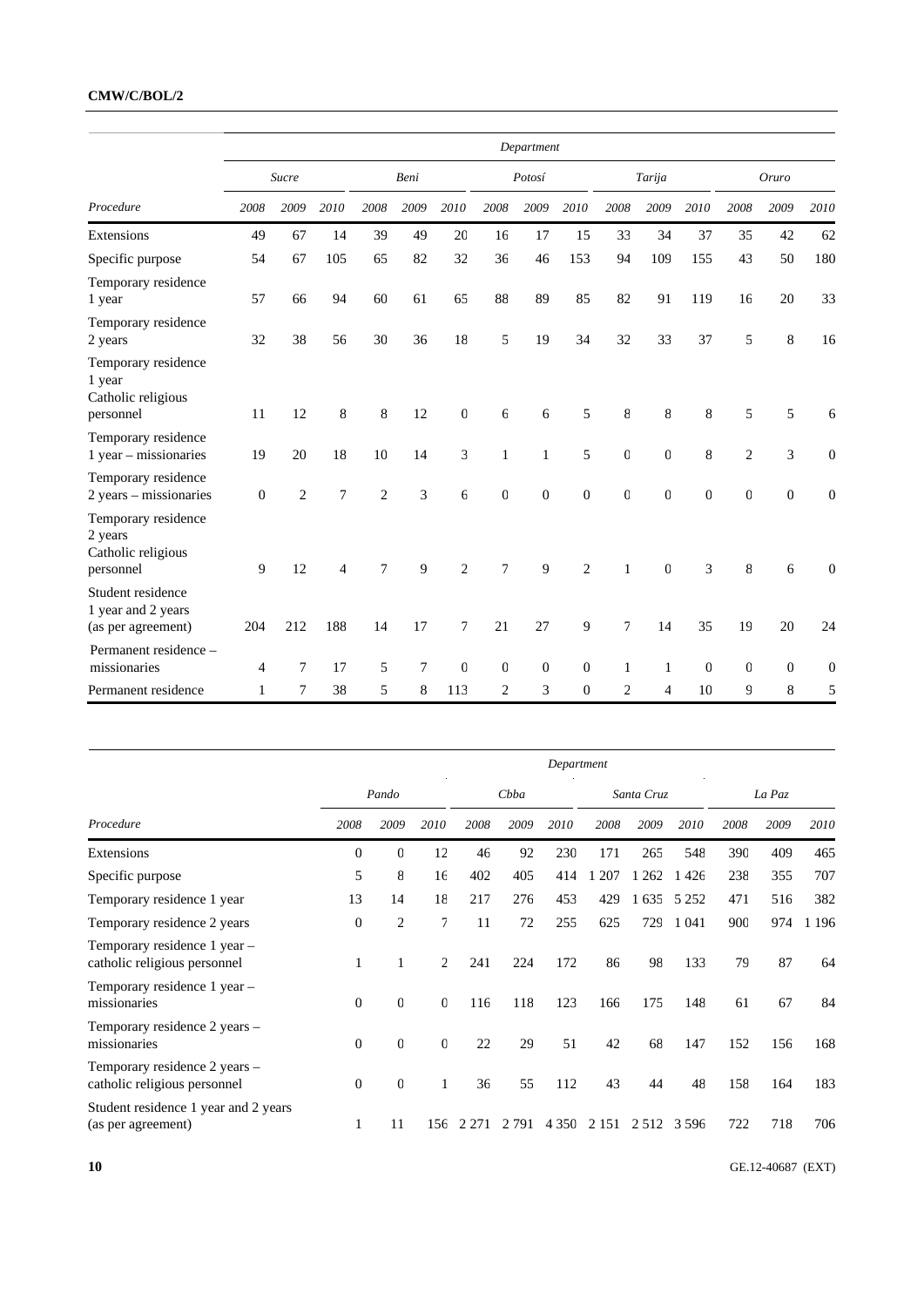|                                    |      |          |          |          |              | Department   |            |      |      |        |      |      |
|------------------------------------|------|----------|----------|----------|--------------|--------------|------------|------|------|--------|------|------|
|                                    |      | Pando    |          |          | Cbba         |              | Santa Cruz |      |      | La Paz |      |      |
| Procedure                          | 2008 | 2009     | 2010     | 2008     | 2009         | 2010         | 2008       | 2009 | 2010 | 2008   | 2009 | 2010 |
| Permanent residence - missionaries | 0    | $\left($ | $\Omega$ | $\Omega$ | $\mathbf{0}$ | $\mathbf{0}$ | 55         | 69   | 26   | 14     | 15   | 65   |
| Permanent residence                | q    | 9        | 8        | 212      | 266          | 105          | 400        | 436  | 544  | 124    | 247  | 617  |

*Source*: Computation and Statistics Unit of the Directorate-General of Migration.

35. According to studies by civil society organizations, the Peruvian community appears to be one of the most significant groups in Bolivia, and is resident in the main cities (La Paz, El Alto, Cochabamba and Santa Cruz).<sup>10</sup>

36. Furthermore, many of the Peruvian nationals in Bolivia are self-employed in carrepair workshops, domestic work and informal sales at Sunday fairs in the city of El Alto (La Paz). Another segment of the Peruvian community works in services such as ceviche restaurants, crafts, unskilled labour or in free trades, as musicians, street vendors or street pharmacists.<sup>11</sup>

37. The Brazilian community is also present in Bolivia, especially in border towns like Santa Cruz, Cobija and other border areas;<sup>12</sup> a high proportion of the Brazilians in the city of Santa Cruz are students, because access to university faculties is more affordable in terms of tuition fees, materials, and monthly payments.

38. There is a sizeable Argentine community nowadays in Bolivia, mostly composed of young people in the 20 to 30 age range, who immigrated to Bolivia out of curiosity and interest in discovering a new culture, customs and lifestyle in this country under the present Government of President Evo Morales Ayma. Many of them claim to have had no difficulty in finding work, because in Bolivia they are free to carry out any business activity.

39. Finally, we were also in contact with a segment of the Chilean community. According to the INE census in 2001, some 4,163 Chileans are resident in Bolivia.13 Most of them are business people, employees, traders, students and religious personnel, who chose to settle in the cities of Santa Cruz, La Paz and Sucre.14

# **C. Overview of the implementation of the Convention in the country**

# **1. Measures implemented by the Bolivian Government in relation to the Convention**

40. Under articles 2 and 3 of Supreme Decree (DS) No. 25150 of 4 September 1998, it is for the National Migration Service (now the Directorate-General of Migration) to regulate, register and control the entry and departure of persons into and out of the country, manage the aliens and naturalization regime, regulate and process the entry, residence and

<sup>&</sup>lt;sup>10</sup> http://www.desdelsur.bo/desdelsur/index.php?id=91<br><sup>11</sup> Bolivian Human Rights Chapter, CEDLA. "Los Derechos Humanos de los Migrantes, situación de los derechos económicos, sociales y culturales de los migrantes peruanos y bolivianos en Argentina y Chile" (Human rights of migrants: economic, social and cultural rights of Peruvian and Bolivian

migrants in Argentina and Chile).<br><sup>12</sup> Information provided by the Regional Coordinator of the International Migrants Defence Association

<sup>(</sup>Santa Cruz). 13 CITE external note: INE/DEIS/DIR No. 1931/10 of 29 November 2010 (National Statistics Institute). 14 *Source*: http://www.eldeber.com.bo/anteriores/20040711/nacional7.html.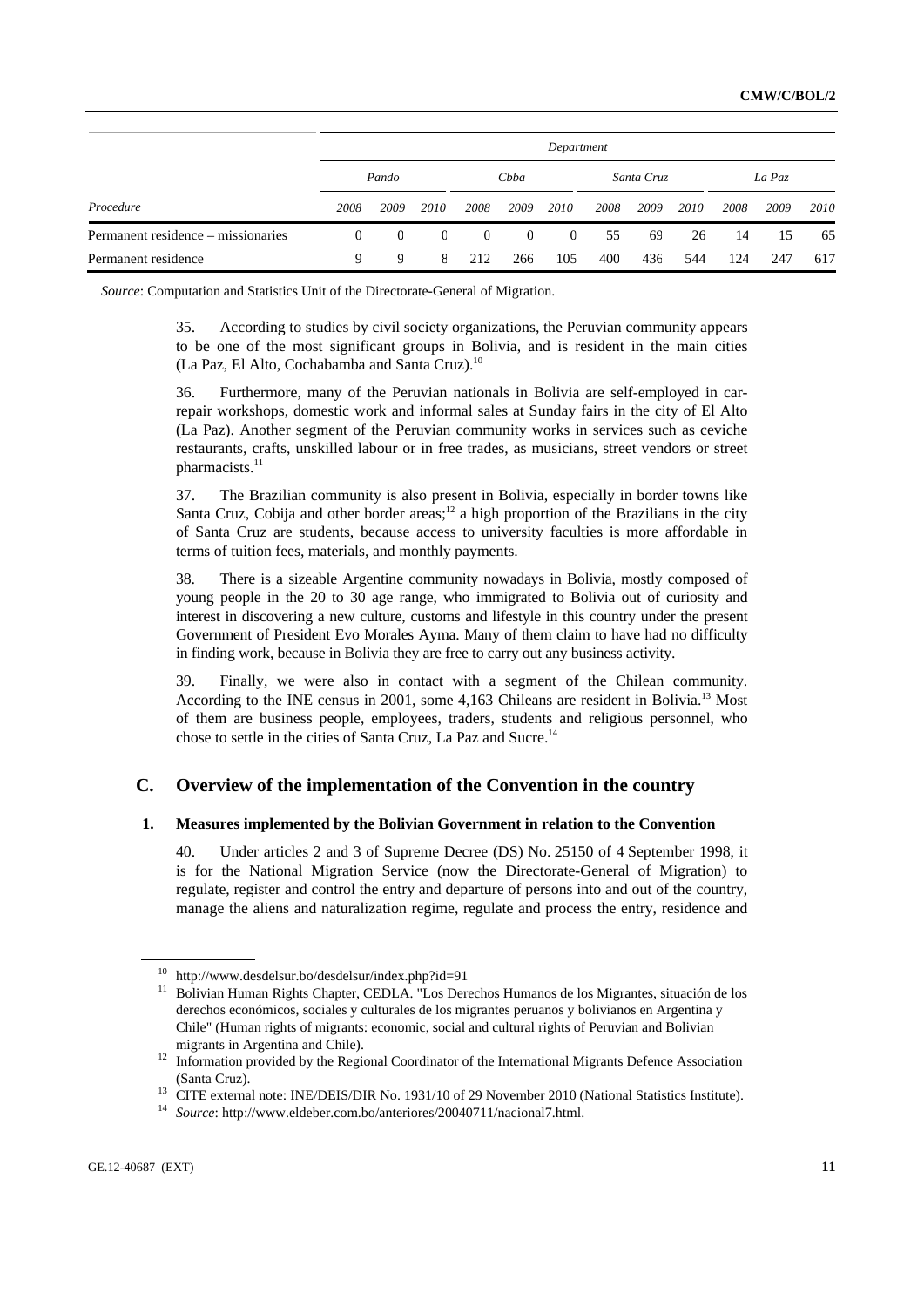right of abode of foreign citizens, manage the issue and control of passports, and study migration policy in Bolivia.

41. The Directorate-General of Migration has its central office in the city of La Paz, and has the following operational departments: the Department of Aliens and Passports, the Department of Inspections and Settlement and the Department of Legal and Administrative Affairs, which perform their duties in coordination with the eight district offices located in the departmental capitals, 17 border control points and six intermediate control points, in addition to the Directorate-General. The border points have been upgraded with the provision of computer equipment, stationery and uniforms.

42. In recent years, the Directorate-General of Migration has been carrying out activities aimed at improving customer service and combating corruption and influence peddling. The Directorate-General of Migration has also brought administrative and judicial proceedings, for example against former officials for acts of corruption, forgery and provision of false information, trading and trafficking in persons and abuse of authority; supervised and monitored the district migration offices and border and intermediate migration checkpoints; conducted workshops, seminars, and meetings with public servants from the Directorate-General of Migration, and coordinated with various institutions through meetings, such as the Ministry of Health, Ministry of Labour, Office of the Deputy Minister for Foreign Affairs, Department of Consular Affairs of the Ministry of Foreign Affairs, INTERPOL, Crime Squad (FELCC), Drug Squad (FELCN), Identification Department, Airlines Association, the High Command of the Bolivian police, consulates, Hotels Association, and the Travel and Tourism Association, to implement plans and programmes on operational and other controls related to migration.

43. Note also that during 2009, the Directorate-General of Migration was managing the implementation of the National Integrated System, which will enable immediate communication and information exchange with the district offices and border and intermediate checkpoints through a national network, and the issue of passports personalized according to international standards laid down by the International Civil Aviation Organization (ICAO). The system will be closely linked with settlement, uprooting, migration, immigration formalities, foreign identity documents, etc.

44. Also, since October 2009, the Directorate-General of Migration has implemented the passport issuing system ensuring that Bolivian citizens are provided with a reliable document containing accurate information, complying with ICAO rules and internationally recognized personalization security and quality standards. Passports feature the twodimensional bar code for biometric and alphanumeric data and quality control and supervision, which is a qualitative leap for the modernization of the institution.

| Date                              | <b>Number</b> |
|-----------------------------------|---------------|
| From 27/10/2009 to 31/12/2009     | 11.521        |
| From $01/01/2010$ to $31/12/2010$ | 63 700        |
|                                   | 75 221        |
|                                   |               |

*Source*: Parentage Unit, Department for Aliens.

45. Since April 2010, pursuant to Supreme Decree No. 0449,<sup>15</sup> the Directorate-General of Migration has been issuing passports to Bolivians resident abroad.

<sup>&</sup>lt;sup>15</sup> Supreme Decree No. 0449 of 17 March 2010.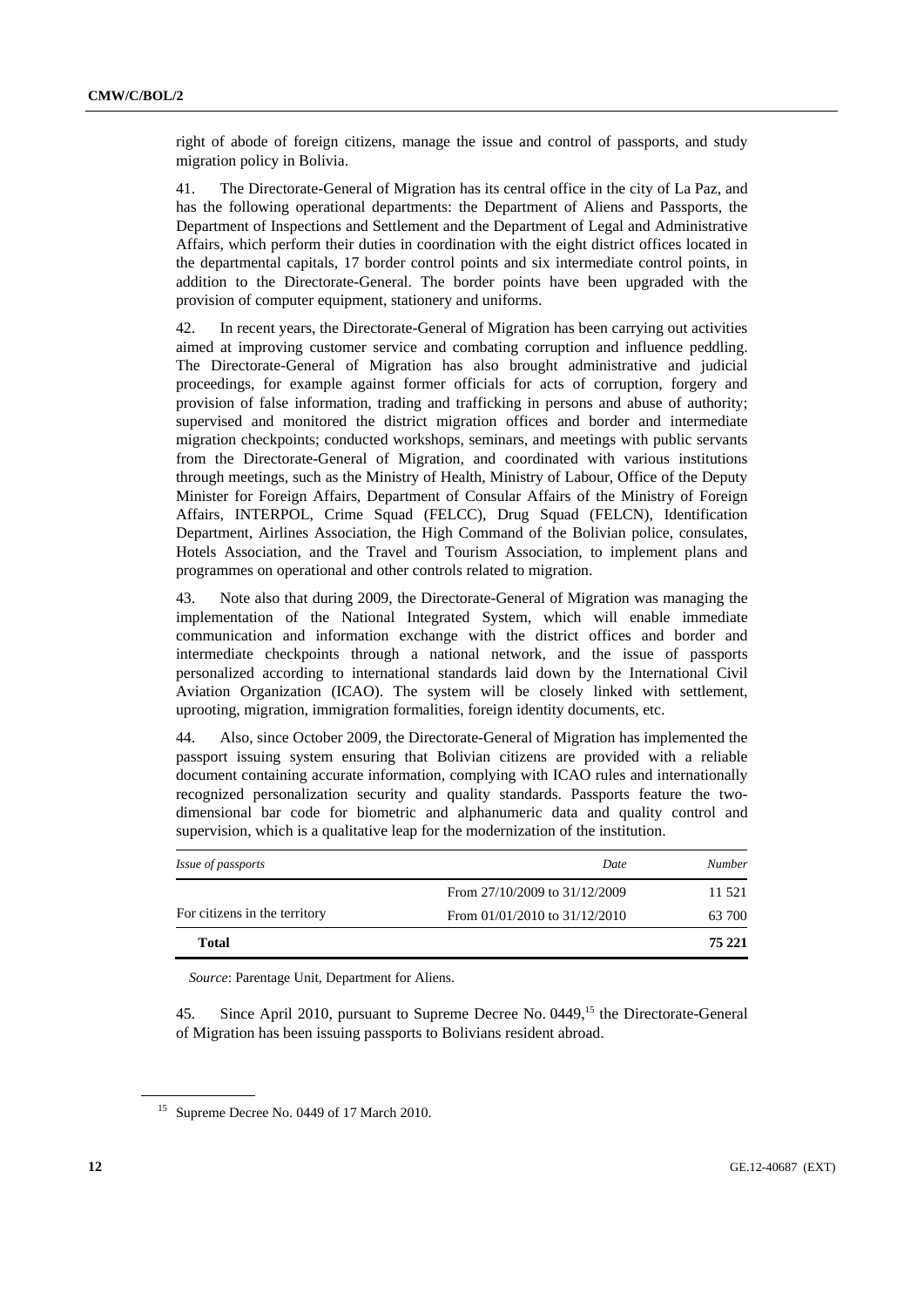| <i>Issue of passports</i>     | <i>Date</i>                       | <b>Number</b> |
|-------------------------------|-----------------------------------|---------------|
| For Bolivians resident abroad | From $01/04/2010$ to $31/12/2010$ | 25 949        |

*Source*: Parentage Unit, Department for Aliens.

46. Since May 2010, the Aliens Registration Unit (ORPE), in coordination with the Directorate-General for Revenue, has been issuing new identity cards for foreign nationals resident in Bolivia. These documents offer security, quality and reliability features. The Directorate-General of Migration issued 14,028 foreigner identity cards in 2010.

47. The Directorate-General of Migration also signed agreements with a number of institutions: the Departmental Police Command, Development Agency for Macro Border Regions (ADEMAF) National Customs of Bolivia, Land and Forests Authority (ATB), Public Prosecution Service, Ministry of Mining, FELCC and INTERPOL. These agreements served to step up migration control and conduct migration control operations in trouble spots such as the Amazon region and Chiquitanía.

48. Regarding the completion of the formalities for aliens in 2010, the Directorate-General of Migration concluded 35,670 cases, an increase over previous years as shown in the following table:

| Year         | Number of cases concluded |
|--------------|---------------------------|
| 2006         | No data                   |
| 2007         | 7 5 9 4                   |
| 2008         | 16916                     |
| 2009         | 26 433                    |
| 2010         | 35 670                    |
| <b>Total</b> | 86 613                    |

#### **From 2006 to 30 November 2010**

*Source*: Management report 2006–2009, Computation and Monthly Reports Unit.

49. The basic tasks of the Directorate-General of Migration also include combating corruption, and this is reflected in a reduction of such acts within the institution and in proceedings or complaints to the relevant authorities.

#### **Criminal proceedings brought in 2010**

| Type of proceedings                           | <b>Number</b> |
|-----------------------------------------------|---------------|
| Criminal proceedings against third parties    | 23            |
| Criminal proceedings against former officials | 12            |
| Administrative proceedings                    | 2             |
| <b>Total</b>                                  | 37            |

*Source*: Department of Legal Affairs.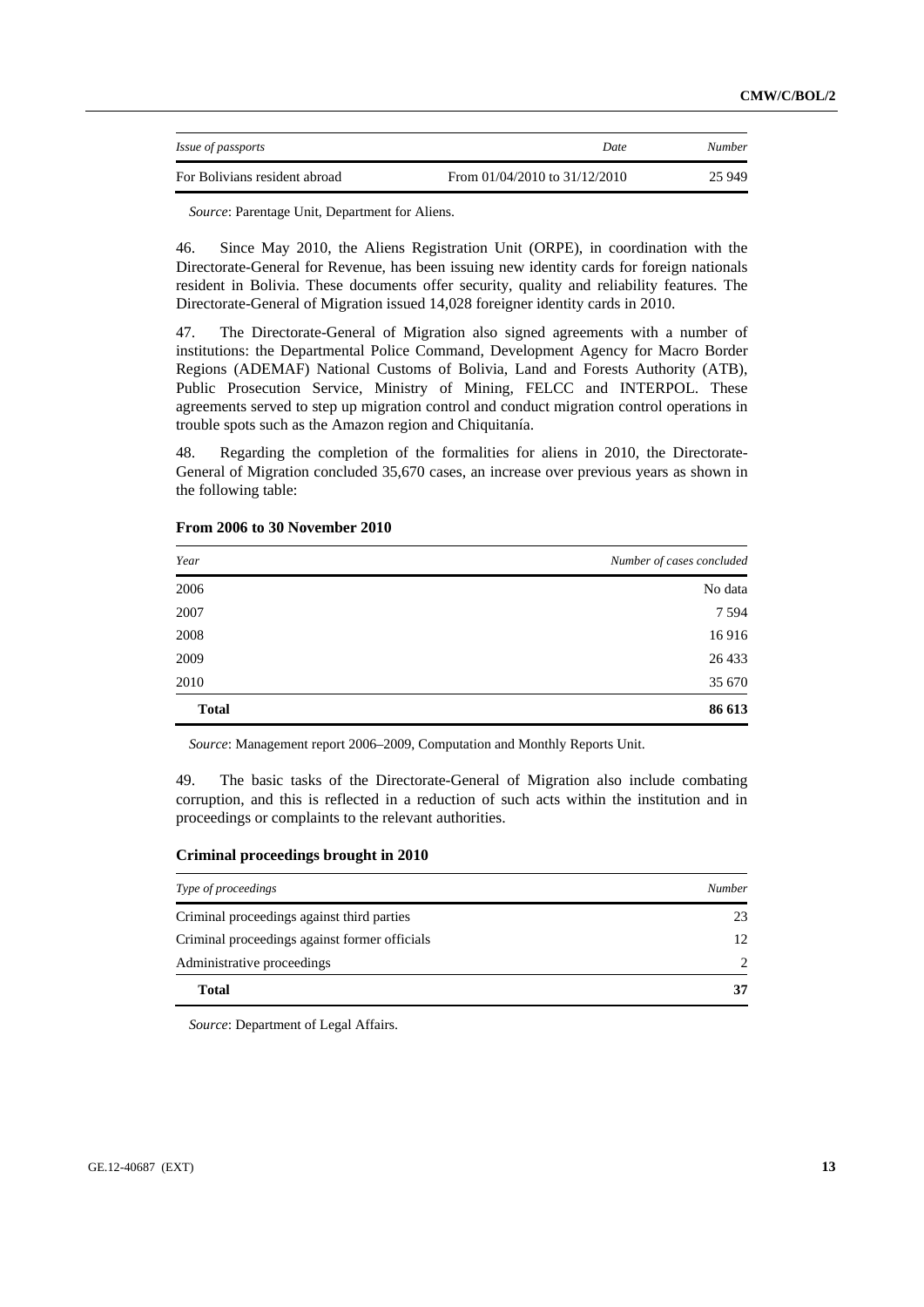50. Furthermore, in the National Development Plan: "Bolivia—Dignity, Sovereignty, Productivity, Democracy, living well—2006–2011<sup>"16</sup> the present Government of President Morales introduced the topic of migration in the country's development, stipulating that work on this issue must be inclusive and comprehensive.

51. Accordingly, Chapter 5 of the National Development Plan introduced a policy and strategy on State care for Bolivians abroad, establishing a policy of regularizing their migration status. To that end it is planned to consolidate and expand bilateral agreements already in place and negotiate others to establish social protection networks for Bolivians abroad.

52. Therefore, the Department of Consular Affairs (DGRC), which reports to the Office of the Deputy Minister for Foreign Affairs of the Ministry of Foreign Affairs, has prioritized the issue of migration as Government policy in the National Development Plan, so that the financial resources for medium- and long-term implementation are guaranteed, not only through international cooperation but also through own resources of the Ministry of Foreign Affairs.

### *Inter-institutional Coordination Mechanism for Migration*

53. After two years of coordination between various institutions and organizations involved in migration issues, on 18 December 2008, the Ministers of the Plurinational State of Bolivia, representatives of the Legislature, Judiciary, National Electoral Court, Ombudsman's Office, national institutions, international organizations and civil-society representatives met in the city of La Paz to sign a national agreement for Bolivians abroad, which seeks to implement an effective public policy of support for Bolivians living abroad, and contributes to the achievement of a sovereign, dignified and productive Bolivia, founded on the principles established in international legislation and conventions that aim to protect and ensure full respect of the human rights of migrants and their families, particularly women and children, regardless of immigration status.

54. The public migration policy that is to be institutionalized in the new Plurinational State of Bolivia provides for two levels: first, the domestic or national level where everything is agreed with civil society and other public stakeholders in the issue through the Inter-institutional Coordination Mechanism for Migration, and second, the external level through procedures with States at international level via the Bolivian consulates abroad.

55. As part of the process of strengthening the Coordination Mechanism, the Department of Consular Affairs has conducted a series of activities aimed at consolidating the mechanism for ongoing dialogue on migration based on a broad agenda that includes not only the policies of care and support for Bolivian citizens living abroad, but also policies for promoting ties with their families and their communities of origin, and to promote democratic, cultural and social participation.

56. The Coordination Mechanism is made up of several institutions, from both government (Ministry of Foreign Affairs, Ministry of the Interior, Ministry of Justice, Ministry of Planning, Ministry of Education, BCB, INE and the Ombudsman's Office) and civil society (Bolivian Human Rights Chapter, Human Mobility Pastoral, Coordinadora de la Mujer and Colectivo Cabildeo), which meet regularly in various working groups covering the following topics: institutional regulations, economics, labour migration, cross-border development, education, tourism, trade and culture, migration, gender and the family.

57. The Coordination Mechanism is carrying out a number of specific measures with a view to defining Government migration policy, reaffirming the commitment of the

<sup>16</sup> Supreme Decree No. 29272.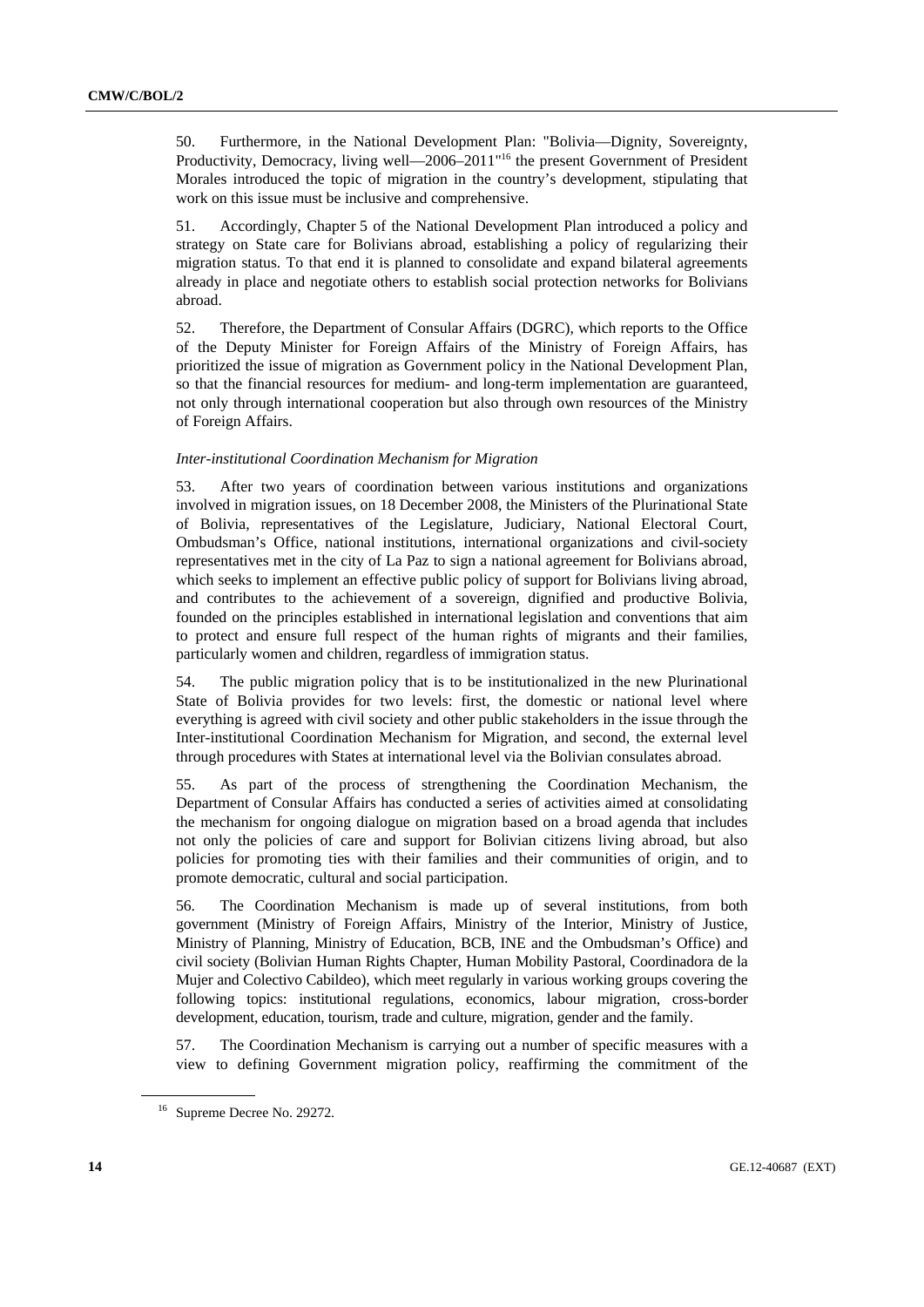Plurinational State to its migrant communities and creating synergies between the various public institutions and civil society related to this issue in order to devise comprehensive and multidimensional responses to the causes, origins and destinations of Bolivian migration.

58. In 2009, the Coordination Mechanism established a national migration management policy, by strengthening a permanent consultation mechanism between the various national sectors related to this issue, a joint initiative of the Plurinational State of Bolivia with civil society to guarantee the welfare and development of Bolivian migrants. Strengthening this body required the support of the International Organization for Migration (IOM), in order to devise specific measures to promote the involvement of these communities in national life, providing the necessary opportunities to structure and channel their participation in the various categories of activities that relate directly to Bolivia, and developing activities to facilitate their comprehensive integration in the host countries.

59. The consolidation of the Coordination Mechanism is designed to introduce public policies to support the Bolivian *diaspora*, i.e. to mainstream migration issues in various areas in both the State and civil society. Accordingly, a number of measures, agreed in a Coordination Mechanism strategic planning workshop, were completed and are in progress. They were designed to set up the first Coordination Mechanism activities relating to the role of remittances in the country's development, to devise a return plan for Bolivians outside the country, to put in place policies relating to circular migration, and networking events on the subject of health and maintaining cultural ties between Bolivians born abroad and our country, with a view to taking the best decisions for the benefit of our people abroad.

60. Initially, the Coordination Mechanism had planned to work in the Mechanism's seven working groups: institutional regulations, economy, labour migration and crossborder development, education, tourism, trade and culture, migration, gender and family. However, at the suggestion of the participants, it was agreed that the Coordination Mechanism should set up the following four working groups only:

- (a) Institutional regulations;
- (b) Welfare (health, education, culture, gender and family);
- (c) Economy (labour, trade, remittances);
- (d) Refugees.

61. Working groups 1 and 4 are working on the draft Immigration Bill and group 4 has a draft Refugee Bill at the evaluation stage in all public institutions and civil society organizations working on the topic. Meanwhile, groups 2 and 3 are in the process of devising public immigration policies.

62. We would also point out that the Coordination Mechanism took part in the Climate Summit held in the city of Cochabamba in April 2010, where work took place in groups focusing on the causes and consequences of climate migration, referring to climate refugees, forced migrants and persons displaced by climate change.

63. The Coordination Mechanism has established the following objectives:

(a) To implement a return plan for Bolivians who are outside the country;

 (b) To promote political participation, inclusion and cultural participation of Bolivians abroad;

 (c) To support Bolivians in spreading the culture of the various nationalities abroad and cementing relations with the new generations of Bolivians born outside the country;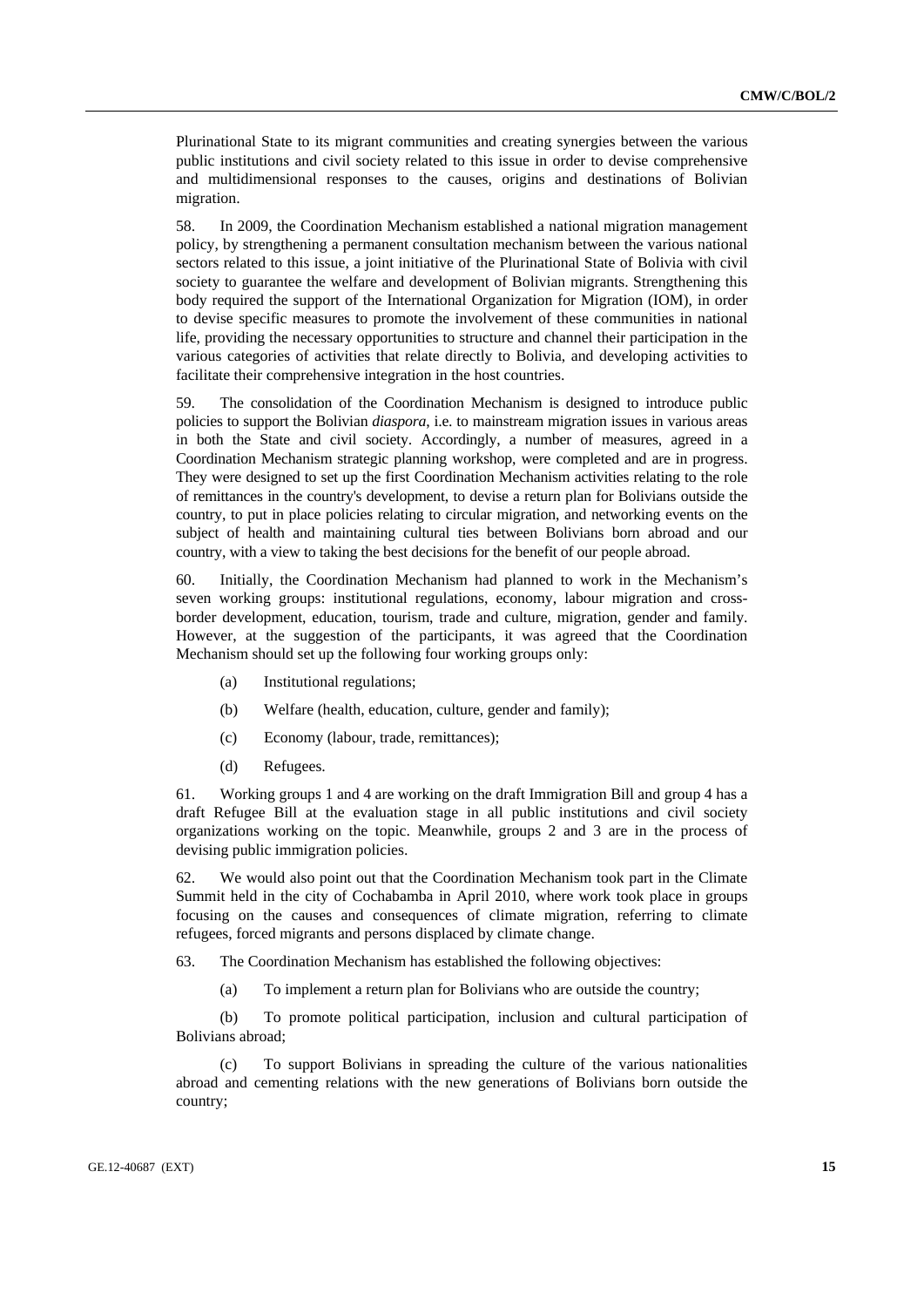(d) To devise and implement social, legal and production support programmes for family members with migration experience;

 (e) To foster discussion and critical debate on models of co-development and productive use of remittances;

(f) To devise policies on labour migration processes.<sup>17</sup>

64. We would also inform the Committee that on 25 and 26 October 2010 the Tenth South American Conference on Migration (CSM) was held in Tiquipaya, Cochabamba, Bolivia, attended by 12 countries: Argentina, Brazil, Chile, Colombia, Ecuador, Guyana, Paraguay, Peru, Suriname, Uruguay and Venezuela (Bolivarian Republic of), along with Bolivia, which held the temporary presidency. The points discussed were related to the Declaration of Principles and Overall Guidelines of the CSM, the South American Human Development Plan of Migration, relations with UNASUR, position on the Global Forum (Puerto Vallarta, November 2010) and places were made available for the participation of civil society on migration, environment and climate change.

65. An act of agreements and commitments made by participating countries was also signed at the South American Conference on Migration, thereby approving the Conference Declaration of Principles and Overall Guidelines, and the South American Human Development Plan of Migration, which through eight programmes will allow member nations to develop policies that promote a better quality of life for migrants. The Conference also endorsed the importance of the participation of representatives of civil society and social movements, particularly migrant associations. On the issue of regularization it was agreed that Member States should implement flexible and effective mechanisms to regularize migration for citizens of countries of the region, and that countries outside the region receiving South American migrants should implement procedures to regularize migration. Finally, regarding deportation policies, it was agreed that CSM Member States should undertake to avoid deporting citizens of the regions on account of their migration; they should give preference to coordination mechanisms and agreements to achieve that end.<sup>18</sup>

# **D. Measures to disseminate and promote the Convention**

66. The present Government has highlighted the national human rights action plan, entitled "Bolivia: Dignity for a Good Life 2009–2013", Supreme Decree No. 29851,<sup>19</sup> which in Chapter 5 "Rights of Vulnerable Groups—Rights of Migrants, Rights of Migrants in Bolivia and Rights of Refugees in Bolivia", sets out policies and measures designed to protect the human rights of migrants and refugees; these measures involve direct and coordinated work with public institutions, civil society groups and representatives of international organizations working in the field of migration.

67. One of the public policies on human rights concerns the dissemination of the rights of migrants, and therefore many Government departments, including the Vice-Ministry of Justice and Fundamental Rights of the Ministry of Justice, held training workshops in 2010 on the International Convention on the Protection of the Rights of All Migrant Workers and Members of Their Families, for public servants and representatives of civil society

<sup>&</sup>lt;sup>17</sup> Information provided by the Department of Consular Affairs—Vice-Ministry of Foreign Affairs,

Ministry of Foreign Affairs of Bolivia.<br><sup>18</sup> *Source*: Ministry of Foreign Affairs, www.rree.gob.bo/.<br><sup>19</sup> The national human rights action plan is a manifestation of the present Government's commitment to the promotion and exercise of human rights, bearing in mind that the ultimate goal of the process of democratic revolution and decolonization is the transformation of the Bolivian State.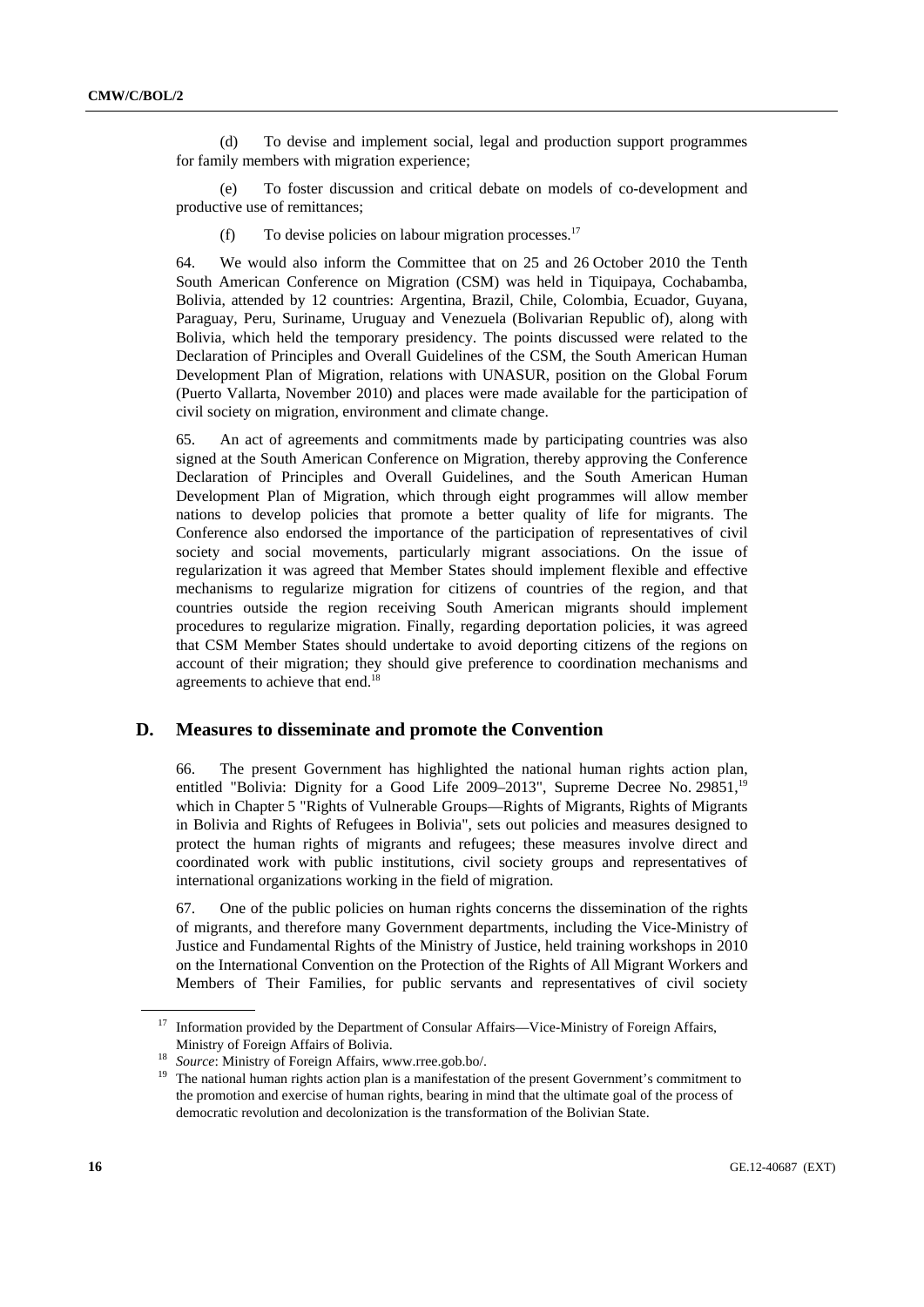organizations working in the field of migration. Participants learned about the Committee's observations and recommendations on the initial report of the Bolivian State on the Convention.

68. Since 2007 the Ombudsman's Office has been carrying out awareness-raising and training campaigns on the Convention and the human rights of migrants, aimed mainly at public servants of the executive, legislature and judiciary as well as authorities of departments and municipalities, mainly those bordering on Argentina, Peru, Chile and Brazil. The training also included grassroots and community organizations; this work has been taking place once a year since 2007, with attendances in each place of 30 to 50 (average 40).

69. Also, in order to optimize institutional resources and for the same target audience, events organized by the Ombudsman's Office have included other issues related to migration, such as trade and trafficking in human beings, and refugees. In late 2009 in Pisiga (on the Chilean border), a working group was set up on migration and trafficking, consisting of indigenous authorities, public servants of border posts and other local authorities. Also, in 2008 and 2009, the same course was given to officers of the Bolivian national police, family protection units, INTERPOL, public security, planning and operations, the gender unit, identification, etc.

70. In 2010, the Ombudsman gave the course to border officials at Guayaramerín (bordering on Brazil), Cobija (bordering on Brazil), Desaguadero (bordering on Peru), Puerto Suárez (bordering on Brazil) and to public servants in the department capitals of Chuquisaca, Potosí (bordering on Argentina) and Pando.

71. The Ombudsman's Office circulated the recommendations and observations of the Committee among the bodies of the executive and judiciary, autonomous departmental and municipal governments, accompanied by letters reminding them of their duties, which led some public institutions to take account of the observations and recommendations in their strategic and annual plans.

72. Furthermore, the Autonomous Municipal Government of La Paz, aware of the effects of migration, set up a platform for migrant support services, providing the following services:

 (a) Business Support Office. Provides advice in the office, online and via personalized e-mails on management, production, marketing and finance;

 (b) Training and support for potential entrepreneurs. Provides motivation and entrepreneurship courses, devising business concepts and developing a business plan;

 (c) Training and support for micro and small enterprises. Provides training services, coaching in business management and technical assistance.

73. Also, in 2010 a degree course in migration and public management was held at the Plurinational Public Management College (EGPP), for public servants interested in training on migration issues.

#### *Research on migration*

74. The Ombudsman's Office has conducted the following research on migration:

- (a) Study on migration and population displacement outside the country;
- (b) Study of Bolivian immigration in Madrid;
- (c) Comparison of migration regulations;
- (d) The human rights status of immigrants and domestic migration law.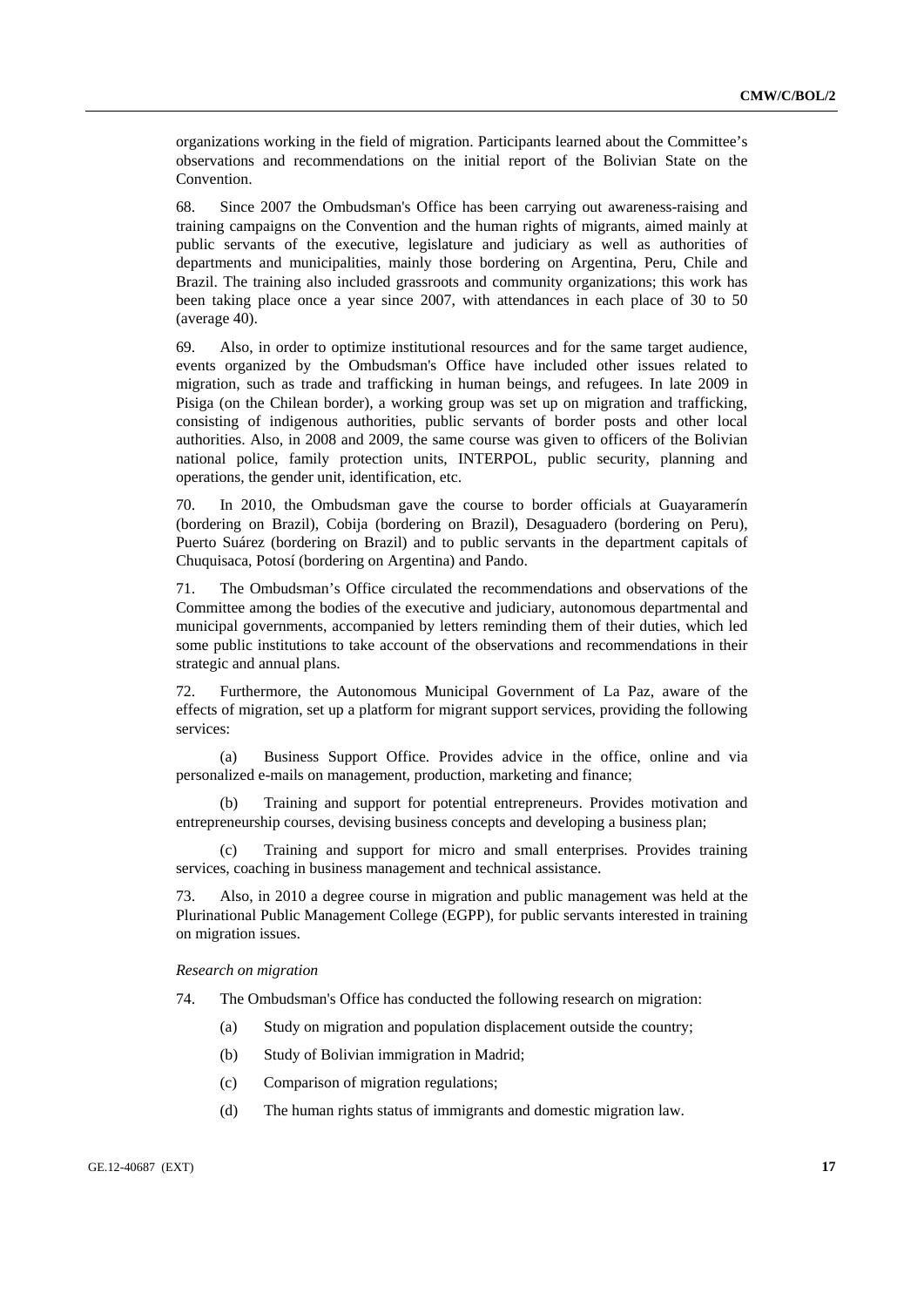75. Also, under the inter-institutional agreement with the Academy, the Ombudsman's Office fostered and contributed to seven research projects on migration in Santa Cruz, La Paz, Cochabamba and El Alto, with the aim of providing important information on the need for public policy, the situation of families who stay and those who decide to emigrate, remittances and the need for a comprehensive approach on the issue.<sup>20</sup>

76. The Vice-Ministry of Justice and Fundamental Rights of the Ministry of Justice prepared a case study on migration experiences outside and within the country, in order to collect migrants' personal accounts of their experiences of migration as input for improving public migration policy.

# **III. Specific provisions of the Convention**

# **A. General principles**

# **Articles 1 (Principle of non-discrimination) and 7**

77. Article 14, paragraph II, of the Constitution states that the Bolivian State prohibits and punishes all forms of discrimination based on sex, colour, age, sexual orientation, gender identity, origin, culture, nationality, citizenship, language, religious creed, ideology, political or philosophical affiliation, marital status, economic or social condition, type of occupation, degree of education, disability, pregnancy or other condition whose purpose or result is to nullify or undermine the recognition, enjoyment or exercise, under conditions of equality, of the rights of all persons. $21$ 

78. The Act against racism and all forms of discrimination (Act No. 045) has also been promulgated, which promotes dignity, equality, respect, harmony, inclusion, social and gender equity, the common good and solidarity between Bolivians. It also prohibits and punishes all forms of racism and discrimination on grounds of sex, colour, age, sexual orientation, gender identity, origin, culture, nationality, language, religious creed, ideology, political or philosophical affiliation, marital status, economic or social condition, type of occupation, degree of education, disability, pregnancy or other condition.<sup>22</sup>

79. The Ministry of Labour is currently drafting the Labour Bill, which requires mandatory compliance with all international labour conventions that have been ratified in accordance with the procedures outlined by the Constitution. It also mentions the right to decent work, stating that everyone has the right to decent work, with industrial safety and occupational health, without discrimination and with fair and favourable remuneration, ensuring for himself and his family an existence worthy of human dignity; he is also entitled to a stable source of work, under equitable and satisfactory conditions.

# **Article 83 Right to an effective remedy**

80. The Constitution mentions the right to remedy that can be fully exercised by victims; $2<sup>3</sup>$  accordingly, the present Government guarantees that any person whose rights have been violated is entitled to an effective remedy before a domestic court.

<sup>&</sup>lt;sup>20</sup> External note: DP-PE-823/2011 dated 16 March 2011 (Ombudsman's Office).<br><sup>21</sup> Act No. 045 of 8 October 2010, article 14.<br><sup>22</sup> *Ibid..* art. 16.

<sup>&</sup>lt;sup>23</sup> Constitution, art. 113: "I. Violation of the rights entitles victims to claim compensation, redress and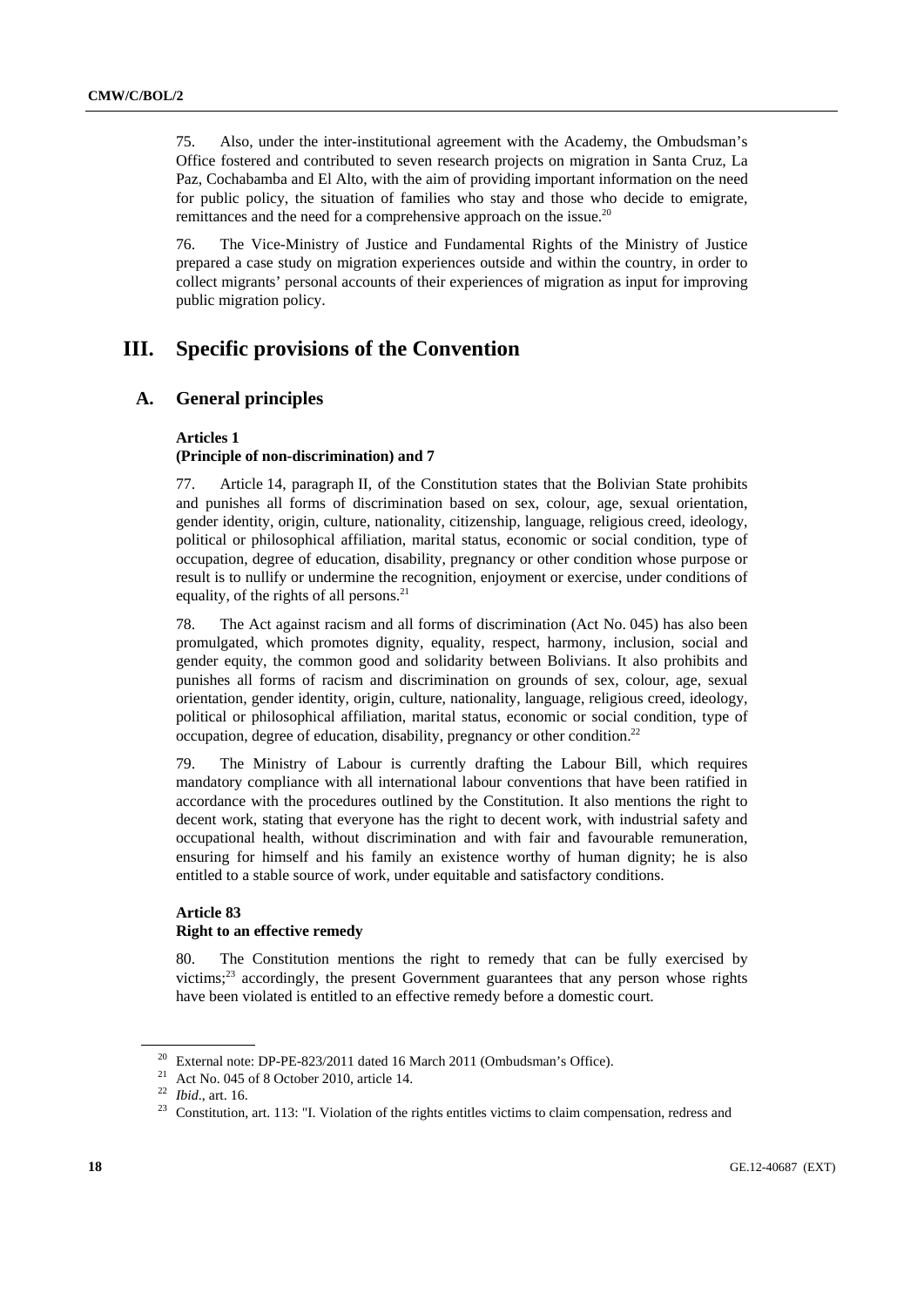# **Article 84**

### **Duty to implement the provisions of the Convention**

81. As mentioned above, Bolivia implements the provisions of the International Convention on the Protection of the Rights of All Migrant Workers and Members of Their Families, since it has ratified this international treaty and it therefore has the force of law.<sup>24</sup>

82. Not only does the international human rights law enshrined in international instruments ratified by the Plurinational State of Bolivia form an integral part of domestic law, but it is also directly enforceable by the competent authorities, and has constitutional status in accordance with the provisions of article 257, paragraph I, of the Constitution: "Ratified international treaties are part of the domestic legal system and have the rank of law."

# **B. Human rights of all migrant workers and members of their families**

# **Article 8**

# **Right to leave any country, including one's own, and to return**

83. The Constitution provides that Bolivians have the right to freedom of residence, abode and movement in all of Bolivia, including leaving and entering the country.<sup>25</sup> In this regard while this article specifies some restrictions on the right of free movement of persons, as it refers to "Bolivians", it should be clarified that Supreme Decree 24423 regulates the entry and exit of migrants into and out of Bolivia, specifying the agencies and means of effectively controlling migration and tourism.

84. Furthermore, under article 125 of the Constitution, any person believing his life to be in danger, to have been unlawfully prosecuted, wrongfully tried or deprived of his liberty may bring a habeas corpus action, orally or in writing, in person or through any other person acting on his behalf, without the need for legal formalities, before any judge or court empowered to hear criminal cases, and request that his life be protected, the wrongful prosecution be stopped, legal formalities be re-established or his right to freedom be restored.

### **Articles 9 and 10 Right to life, prohibition of torture, prohibition of cruel, inhuman or degrading treatment**

85. Article 15 of the Constitution enshrines the right to life and physical, psychological and sexual integrity. It provides that no one may be tortured or subjected to cruel, inhuman, degrading or humiliating treatment and that there is no death penalty. It guarantees that everyone, in particular women, has the right to be free from physical, sexual or psychological violence, both within the family and in society. As a result, the State is required to take the necessary steps to prevent, eliminate and punish gender-based and generational violence, and any act or omission intended to debase the human condition or

damages through appropriate channels. II. Where the State is ordered to pay damages, an action claiming restitution must be brought against the public authority or servant responsible for the act or

omission that caused the damage." 24 *Ibid*., art. 256, paras I and II: "Moreover, any international human rights treaties or instruments that the State has signed, ratified or acceded to, which stipulate rights more favourable than those contained in the Constitution, shall prevail over the latter. [...] The rights recognized in the Constitution shall be construed in accordance with international human rights treaties where they provide for more favourable rules." 25 *Ibid*., art. 21, para. 7.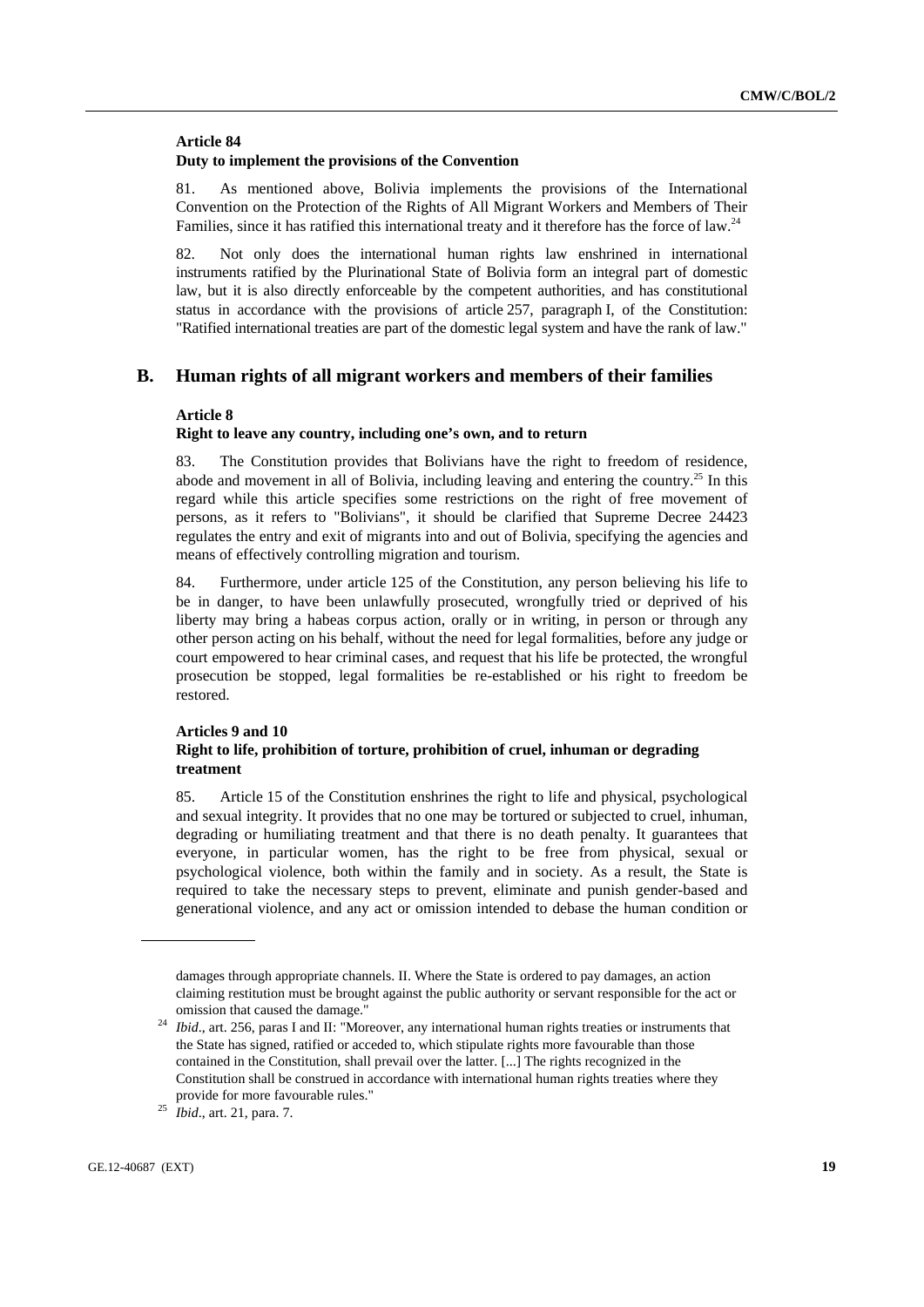cause death, pain and physical, sexual or psychological suffering, in either the public or private spheres. Finally, it states that no one may be subjected to enforced disappearance through any cause or circumstance.

86. Torture and ill treatment are also prohibited under article 144 of the Constitution, which states:

"I. All forms of torture, disappearance, confinement, coercion, extortion or other form of physical or moral violence are prohibited. Public servants or authorities who commit, instigate or consent to such acts shall be removed from office, without prejudice to such penalties as may be applicable under the law.

II. Statements, acts or omissions obtained or made as a result of torture, coercion, extortion or any other form of violence shall be null and void ab initio."

87. The Constitution of the Plurinational State of Bolivia clearly also guarantees personal integrity and prohibits torture, any procedure that is inhuman or degrading or involves physical or moral violence, and disappearances.

88. In 2010 the Ministry of Justice prepared an assessment of the situation of torture in Bolivia, for the drafting of the second to fourth periodic reports to the Committee against Torture. It is also coordinating with public institutions, human rights organizations and others, the implementation of public policies and handling of cases of torture, cruel, inhuman or degrading treatment, and disseminating the draft bill to implement the National Preventive Mechanism (NPM) in various departments of Bolivia.

### **Article 11**

#### **Prohibition of slavery and forced labour**

89. Article 15, paragraph V, of the Constitution prohibits slavery and forced labour in Bolivia, as well as trade and trafficking in human beings, and article 23, paragraph I, states that everyone has the right to liberty and security of person. The article applies equally to both Bolivians and foreigners.

90. By Supreme Decree No. 19777 of 13 September 1983, the Bolivian State ratified the Slavery Convention<sup>26</sup> and the Supplementary Convention on the Abolition of Slavery, the Slave Trade, and Institutions and Practices Similar to Slavery.

91. Furthermore, article 46, paragraph III, of the Constitution, which deals with the right to work and employment, prohibits all forms of forced labour and similar modes of exploitation which oblige a person to perform work without his or her consent and without fair and reasonable compensation.

92. Internationally, Bolivia has ratified 48 conventions with the International Labour Organization (ILO). Accordingly, Bolivia is a party to Convention No. 29 concerning Forced or Compulsory Labour, of 1930<sup>27</sup> and Convention No. 105 concerning the Abolition of Forced Labour, of 1957.28

<sup>&</sup>lt;sup>26</sup> Slavery Convention, signed in Geneva on 25 September 1926. Entry into force: 9 March 1927, in accordance with article 12. Mexico has been a party since 3 February 1954. 27 ILO Convention 29 was ratified by Bolivia on 31 May 2005.

<sup>&</sup>lt;sup>28</sup> ILO Convention 105 was ratified by Bolivia on 11 June 1959.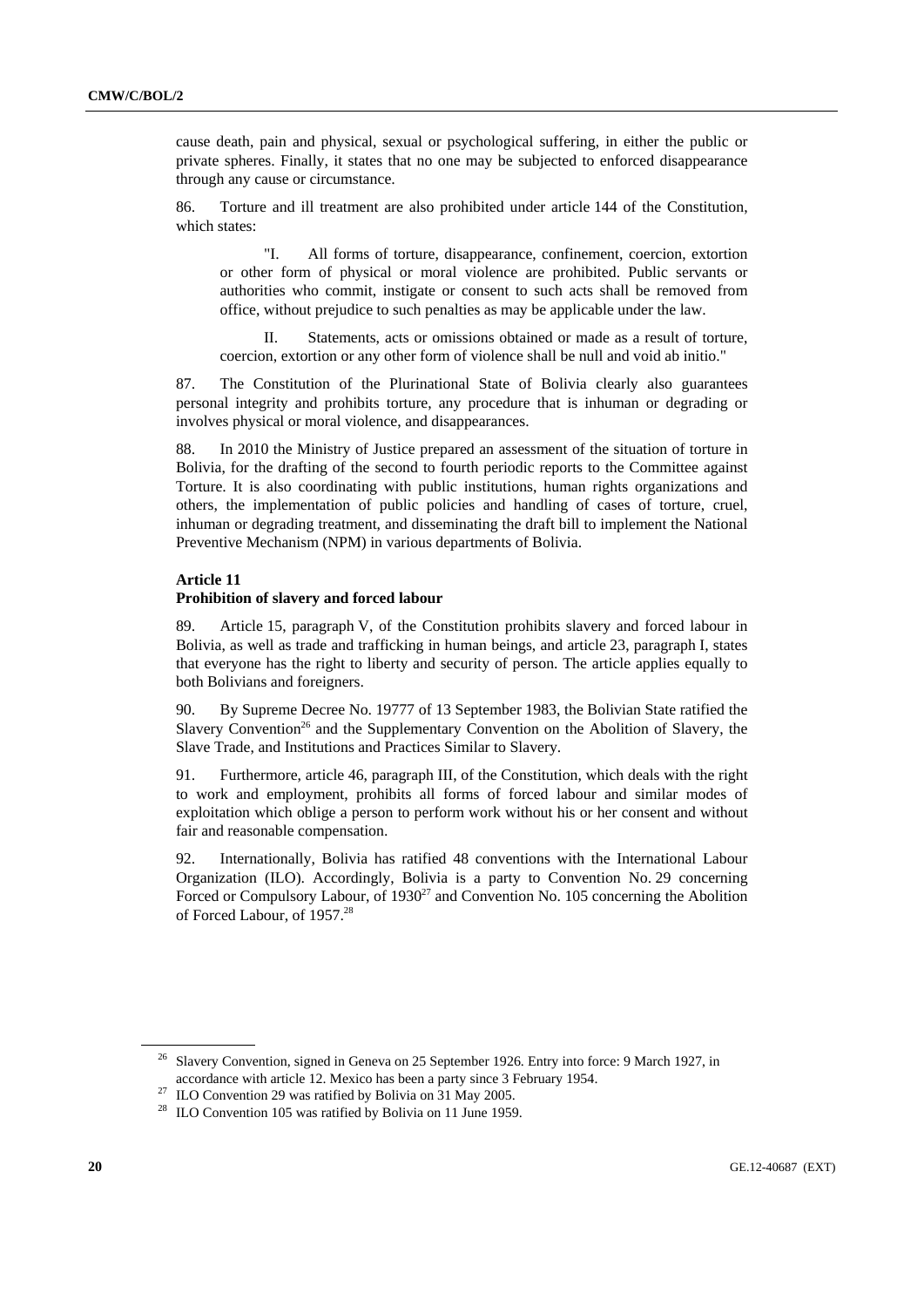# **Articles 12, 13 and 26 Freedom of expression; freedom of thought, conscience and religion; the right to join freely any trade union**

93. Freedom of thought, conscience and religion is guaranteed in article 21, paragraph 3, of the Constitution; this freedom may be expressed individually or collectively, in public or private, so that individuals are free to practise the religion of their choice, for lawful ends.

94. Likewise, article 21, paragraph 5, guarantees the right to freedom of expression and to disseminate thoughts or opinions freely by any means of communication, whether oral, written or visual, individually or collectively.

95. Furthermore, article 107, paragraph II, of the Constitution provides that the State guarantees Bolivians the right to freedom of expression, opinion and information, rectification and reply, and the right to express ideas freely through any media without prior censorship.

96. Thus, the Plurinational State of Bolivia guarantees freedom of worship, religious freedom or freedom of conscience, as a fundamental right, allowing each person freely to choose their religion, to choose none or not to believe or assert the existence of a God (atheism and agnosticism) and to exercise that belief publicly, without being a victim of oppression, discrimination or any attempt to change it.

97. The Plurinational State of Bolivia has legally recognized the existence of various faiths and religions other than Catholicism, which remains the predominant faith in Bolivia. For instance, article 4 of the Constitution states that the Bolivian State respects and guarantees freedom of religion and spiritual beliefs, according to their world views, and the State is independent of religion.

98. In addition, freedom of assembly and association in public and private, for lawful ends, is guaranteed by article 21, paragraph 4, of the Constitution. There are no provisions in domestic legislation expressly restricting that right.

99. Finally, the State recognizes and guarantees the right of workers to organize unions in accordance with the law, as per article 51, paragraph I, of the Constitution. The right is guaranteed in domestic legislation, such as the General Labour Act.

### **Articles 14 and 15**

# **Prohibition of arbitrary or unlawful interference with privacy, family, home, correspondence or other communications, prohibition of arbitrary deprivation of property**

100. Article 25 of the Constitution stipulates that all persons have the right to the inviolability of their home and the confidentiality of all forms of private communication, in the absence of a court order. In addition, all correspondence, private papers and private statements in any medium are inviolable and may not be confiscated except in cases established by law for the purposes of a criminal investigation, subject to a written order from a competent judicial authority. It further establishes that no public authority or any person or organization may intercept private communications or conversations by installing equipment to monitor or divert them. And finally information and evidence obtained by violating any form of correspondence or communication has no legal effect.

101. As can be seen, the Constitution guarantees the inviolability of the home, private and intimate life of those living in a home, and protects not only physical violations of the home and sanctions any interference in the sphere of private life taking place in the physical space of the home.

102. Regarding the provisions of article 15 of the Convention, no migrant worker can be arbitrarily deprived of his property, as in Bolivia any individual or group has the right to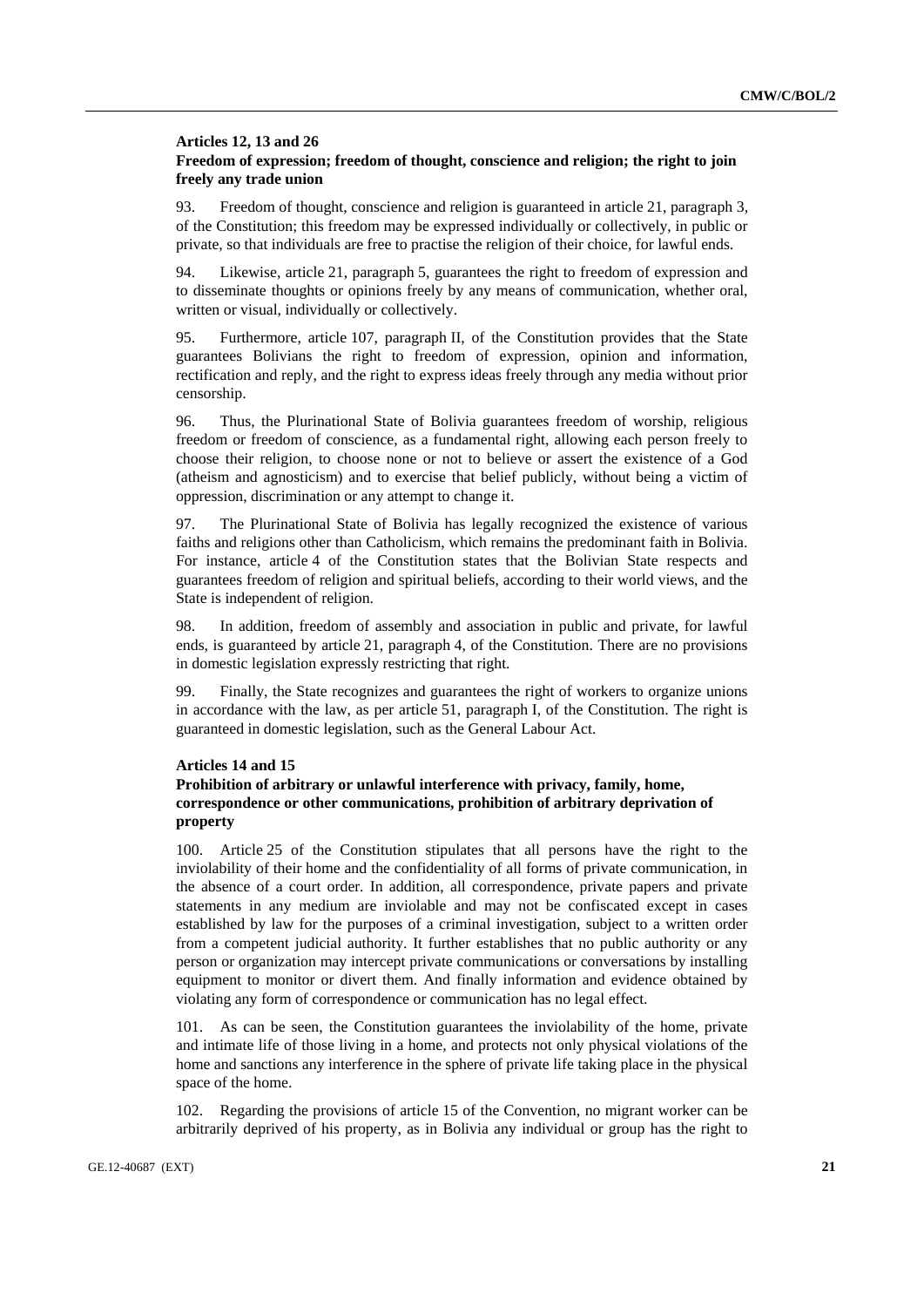own private property individually or in association with others, provided that it fulfils a social function. Property may be expropriated on grounds of public necessity or interest, provided that it is done in accordance with the law and subject to fair compensation.

# **Articles 16 (paras 1 to 4), 17 and 24 Right to liberty and security of person, protection against arbitrary arrest or detention, recognition as a person before the law**

103. The right to liberty is enshrined in article 22 of the Constitution, which states that the dignity and freedom of the person are inviolable. To respect them and protect them is a primary duty of the State.

104. Likewise, article 23, paragraph 1, of the Constitution guarantees the right of everyone to personal freedom and security. Personal freedom may be restricted only within the limits prescribed by law, to ensure that historical truth is revealed in the proceedings of judicial bodies. This provision is confirmed by article 221 of the Code of Criminal Procedure, which states that personal liberty and the other rights and guarantees accorded under the Constitution and the international conventions and treaties in force, may be restricted only where this is essential to ensure that the truth is established, the proceedings follow their course and the law is applied.

105. Article 23, paragraph 2, of the Constitution states that custodial measures for adolescents shall be avoided. All adolescents who are deprived of their liberty shall receive priority attention from the judicial, administrative and police authorities. These authorities shall ensure that their dignity is respected at all times and that their identity is not disclosed. They shall be held in areas separate from adults, taking into account the needs of their age.

106. Paragraph 3 also states that no one may be held, arrested or deprived of liberty, except in the cases and according to the forms prescribed by law. The necessary warrant must be issued by the competent authority and served in writing. This provision is confirmed by article 221 of the Code of Criminal Procedure (CPP), which provides that the rules authorizing measures that restrict rights shall be applied and interpreted in accordance with article 7 of the CPP. Such measures shall be authorized by a substantiated judicial decision, as regulated by this Code, and shall apply only for as long as they are necessary. The defendant's liberty may not be restricted in order to guarantee the payment of civil damages, costs or fines.

107. Paragraph 4 provides that any person caught in flagrante *delicto* may be arrested by any other person, even without a warrant, for the sole purpose of being brought before a competent judicial authority, who must resolve his legal situation within 24 hours. Article 230 of the Code of Criminal Procedure states that flagrante *delicto* is considered to apply where the perpetrator is caught attempting to commit or committing the act, or immediately thereafter while being pursued by police, the victim or witnesses to the crime.

108. Paragraph 5 provides that when any person is deprived of their liberty they are to be informed, at the time of their arrest, of the reasons for their detention and the charges against them. Article 296 of the Code of Criminal Procedure provides that where the Code authorizes suspects to be arrested, police officers must act in line with the following basic principles: inform the person, at the time of arrest, of the reason for the arrest, and that he has the right to remain silent without penalty, and to appoint counsel.

109. Article 23, paragraph 6, of the Constitution states that those responsible for prisons must keep a register of detainees. They are not receive any person without copying the relevant warrant into the register. Failure to comply will result in prosecution and penalties prescribed by law. This paragraph is consistent with article 296, subparagraph (8), of the CPP, which states that Police officers are to act in line with the following basic principles: note the date and time of the arrest in an unalterable register. In this regard, article 102 of the Code for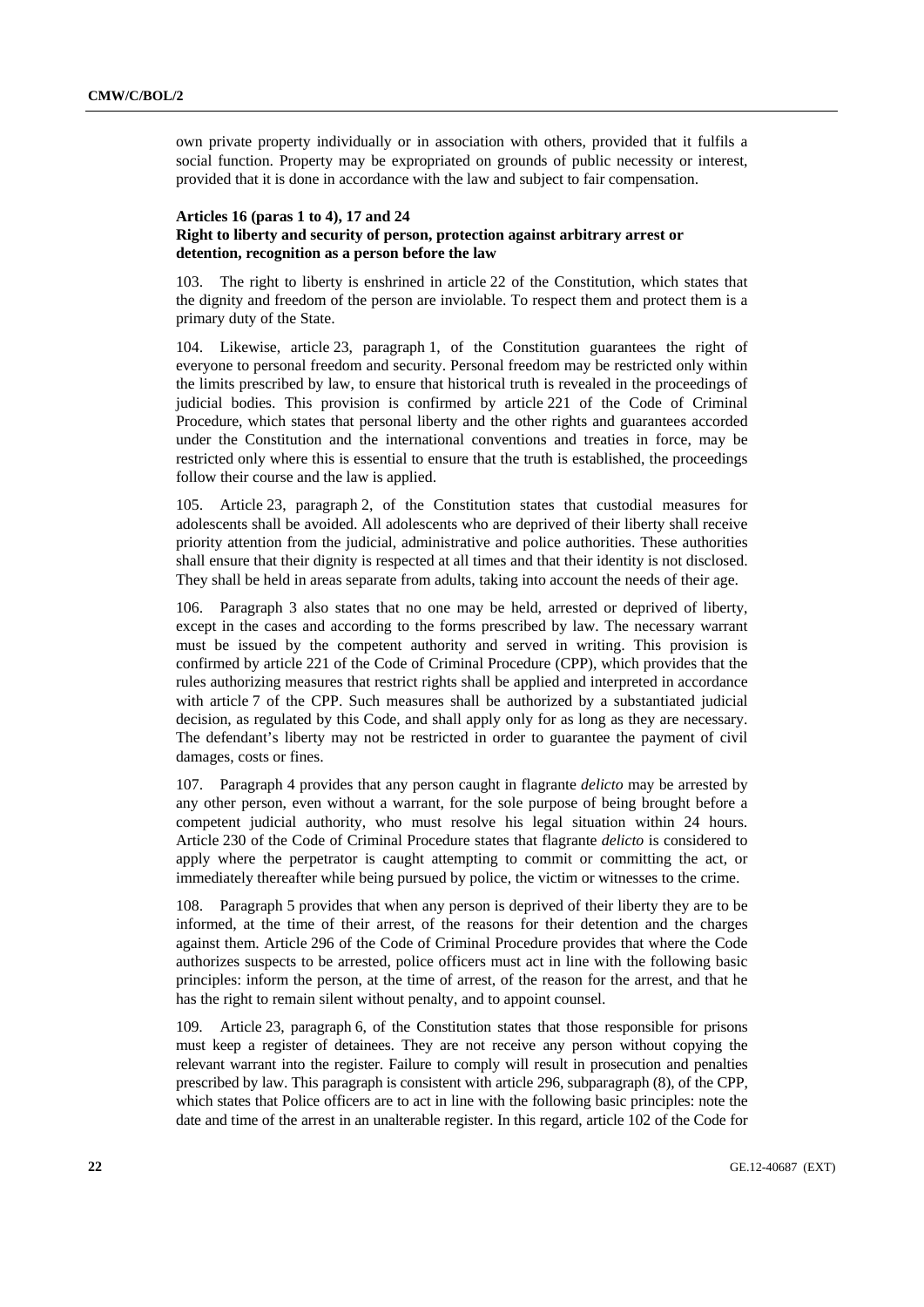Children and Adolescents of 14 October 1999 mentions freedom of movement, stating that no child or adolescent may be detained, arrested or subpoenaed unless the measure is ordered by a juvenile court in accordance with the provisions of the Code.

110. In Title II, Chapter V, Section IX, entitled: "Rights of Persons Deprived of their Liberty", articles 73 and 74 of the Constitution state that all persons deprived in any way of their liberty shall be treated with due respect for human dignity. All detainees also have the right to communicate freely with their counsel, interpreter, family members and other persons. Confinement is prohibited. Any restrictions on communication may be made only in the context of investigations into offences, and may last no more than twenty-four hours.

111. Article 233 of the Code of Criminal Procedure<sup>29</sup> lays down requirements for preventive detention. Also, the principle of criminal procedural law underlying the abovementioned Code establishes due process guarantees.

112. With regard to treatment of detainees, article 237 of the Code of Criminal Procedure states that persons held under preventive detention are to be interned in special establishments, different from those used for sentenced persons, or at least in separate sections from those provided for the latter, and at all times be treated as innocent persons detained solely to ensure the proper conduct of criminal proceedings. Preventive detention must take place in the prison facility of the place where the action is pending.

113. We would point out that the powers to investigate and monitor foreigners in Bolivia, including migrant workers, are exercised through the Directorate-General of Migration. Such controls must be carried out in compliance with the applicable law and with full respect for migrants' human rights.

114. In this regard, the Directorate-General of Migration, through the Department of Inspections and Settlement, is responsible for planning, implementing and monitoring programmes for optimum control of aliens who are in transit through the country and those who are entitled to stay on a temporary or permanent basis, as per article 20 of Supreme Decree 24423.

115. Pursuant to article 20 of Supreme Decree 24423, the Directorate-General of Migration does not intern any foreign nationals, because this would be tantamount to detention and confinement, and therefore merely takes the foreign national in question into custody. The grounds for expelling a foreign national are set out in Chapter VII, article 48 of Supreme Decree 24423 (Immigration Regime).

116. The Department of Inspections and Settlement uses the following procedure for expelling a foreign national:

 (a) Documentation Stage. The person in custody and/or the embassy (consulate) of the country of origin is asked for documentation to substantiate his identity. The duration of this stage depends on how long the embassy of the country of origin of the foreign national takes to provide the documentation.

 (b) Administrative Decision. If the foreign national has been found undocumented and has committed an act against the Bolivian State as per article 48 of

<sup>&</sup>lt;sup>29</sup> Article 233 states: "Once the formal charge is laid, the judge may order the pretrial detention of the accused, in response to a reasoned request from the prosecutor or the plaintiff, subject to the following conditions:

 <sup>1.</sup> The existence of clear and convincing evidence that the accused is probably the perpetrator of or participant in a punishable act; and

 <sup>2.</sup> The presence of clear and convincing evidence that the accused will fail to appear in court or will impede the ascertainment of the truth." (Act No. 1970 of 25 March 1999).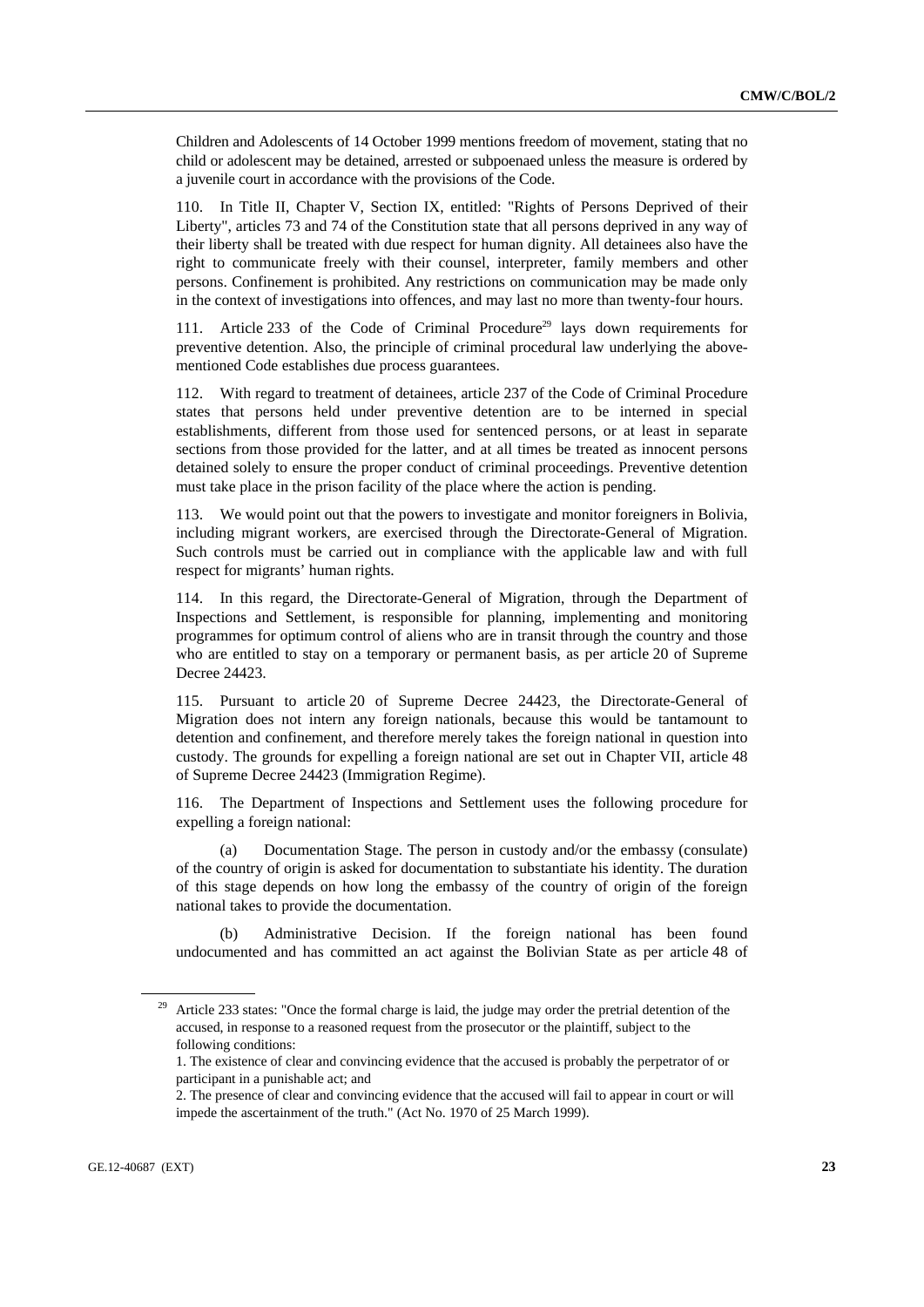Supreme Decree 24423, he or she will be expelled from Bolivia under an Administrative Decision presented by the Department of Inspections and Settlement.

 (c) If the foreign national originates from a neighbouring country, the Directorate-General of Migration will take him or her to the closest border with his or her country. If the foreigner is from a country that is not in geographical proximity to Bolivia, a passage will be arranged through his or her embassy to expel him or her to his or her country of origin.

 (d) The official of the Bolivian Inspectorate of Migration will hand over the foreign national, together with the documentation obtained, to the body responsible for migration of the country of origin or neighbouring country.

117. During the documentation stage, while the foreign national is in custody he or she is to be allowed to communicate freely with the Consul of his or her country of origin. Also, for the duration of custody, the foreign national is to be provided with accommodation and food (lunch and dinner), personal hygiene facilities, health care, the right to receive visits, access to legal assistance, environments complying with safety requirements, storage facilities for personal effects, access to efficient means of communication, care for children and women and treatment appropriate to the migrant population. This complies with the Body of Principles for the Protection of All Persons under Any Form of Detention or Imprisonment (prin.5) and the International Covenant on Civil and Political Rights (art. 10) and ensures that they are treated humanely and with due respect for the inherent dignity of the human person.<sup>30</sup> Foreign nationals in custody enjoy full exercise of the human rights and fundamental freedoms enshrined in the Declaration of Human Rights and other international human rights instruments.

118. Lastly, with regard to article 24 of the Convention, all persons in the Plurinational State of Bolivia—whether nationals or foreigners—have the right to recognition as a person before the law. In other words, they are entitled to perform actions and execute contracts within the framework of the Civil Code.

# **Articles 16 (paras 5 to 9), 18 and 19 Right to due process**

119. Article 109 of the Constitution states that all the rights recognized in the Constitution are directly applicable and guarantees that they are equally protected. Rights and their guarantees are governed solely by the law.

120. Article 115 of the Constitution clearly states that everyone has the right to the timely and effective protection of the judges and courts in the exercise of their rights and legitimate interests, and that the State is to guarantee the right to due process, the right to a defence and the right to a system of justice that is plural, swift, timely, free, transparent and administered without delay.

121. Consistent with the above, article 5 of the Code of Criminal Procedure states that the defendant may exercise all the rights and guarantees accorded to him under the Constitution, the international conventions and treaties in force, and the Code of Criminal Procedure from the first act in the proceedings to their completion. And that any person believed to have committed an offence has the right to be treated with due respect for his dignity as a human being.

<sup>&</sup>lt;sup>30</sup> Body of Principles for the Protection of All Persons under Any Form of Detention or Imprisonment (prin. 5). International Covenant on Civil and Political Rights. (Art. 10).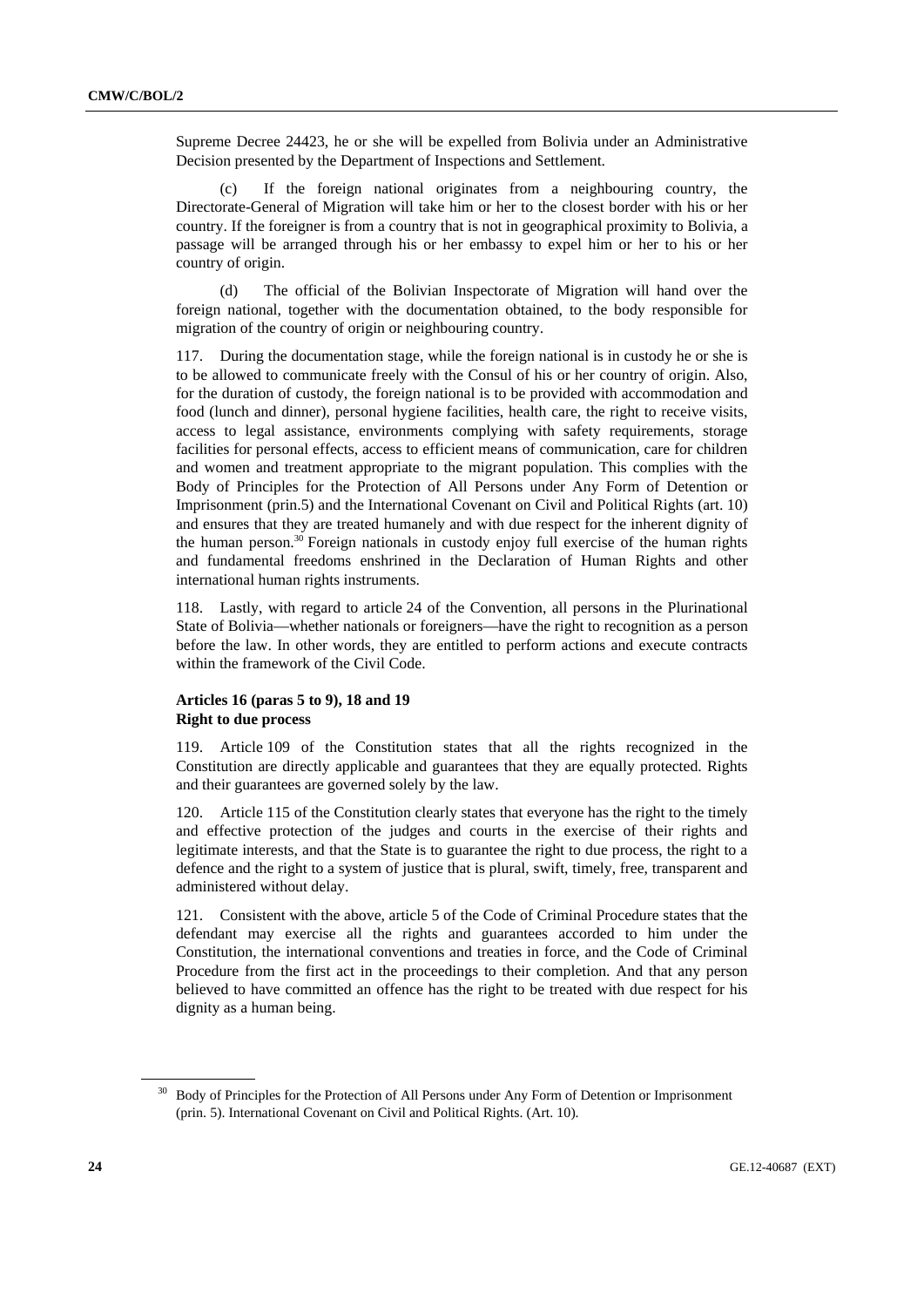122. Article 120, subparagraph II, of the Constitution states that every person has the right to be tried in their own language; in exceptional circumstances, the presence of a translator or interpreter may be required.

123. Article 110 of the Code of Criminal Procedure complements the above, noting that a defendant who does not understand Spanish shall have the right to choose a translator or interpreter to assist him in all acts necessary for his defence. If the defendant does not exercise this right or does not have the means to do so, a translator or interpreter shall be appointed by the court.

124. In addition, Bolivia guarantees the right to be assisted and defended by a lawyer from the first act of the proceedings until the sentence has been served. This right may not be waived, and defence counsel is to be appointed without any delay or formality at the time of arrest or detention or before the defendant begins to make a statement. If the defendant, when consulted, does not choose a lawyer or if the lawyer chosen does not immediately accept the brief, a defence counsel is to be appointed by the court. This provision is in article 9 of the Code of Criminal Procedure.

125. In relation to the above, article 119, paragraph II, of the Constitution clearly states that everyone has the inviolable right to a defence. Accordingly, where accused or charged persons lack the necessary means the State is to provide a counsel free of charge.

126. Article 108 of the Code of Criminal Procedure states that the services of the state defender of the accused are exempt from judicial, administrative or police charges, stamps, stamped paper or duty for preparing statements, certified copies, certificates or any other charges.

127. Article 117 of the Constitution stipulates that:

No one may be convicted without having being heard and tried in accordance with the principles of due process. No one may be given a criminal conviction unless it has been handed down by a competent judicial authority as an enforceable judgement;

No one may be tried or convicted more than once for the same offence. Restricted rights must be restored immediately upon completion of the sentence;

 (c) Custodial sentences may not be imposed for debts or financial obligations, except in the cases established by law.

128. Article 274 of the Code of Criminal Procedure states that where a sentence is reviewed on account of a judicial error and the accused is acquitted or a lesser sentence is imposed, he or his heirs are to be compensated for the time actually spent in prison or deprived of rights, and any fines unduly paid are to be reimbursed. The same principles are to apply also in the case of the review of a security measure.

129. Article 275 of the Code of Criminal Procedure states that a wrongfully convicted person may elect to claim compensation in the same proceedings or in others, as appropriate. In the former case, the judge or the court concerned shall determine the compensation on the following basis: one day of a custodial sentence, or compliance with a security measure involving custody or disqualification resulting in suspension from an professional occupation, is equivalent to one day of salary or income received by the injured party.

130. Where a foreigner is arrested, he or she is entitled to request the judicial and/or police authority to notify immediately the consulate of his or her country of origin. In accordance with international rules, the authorities of the host country are required to notify the detention to the consular office and check that the detained alien is undergoing due process and is being assisted by counsel. This complies with the provisions of the Vienna Convention on Consular Relations of 1963.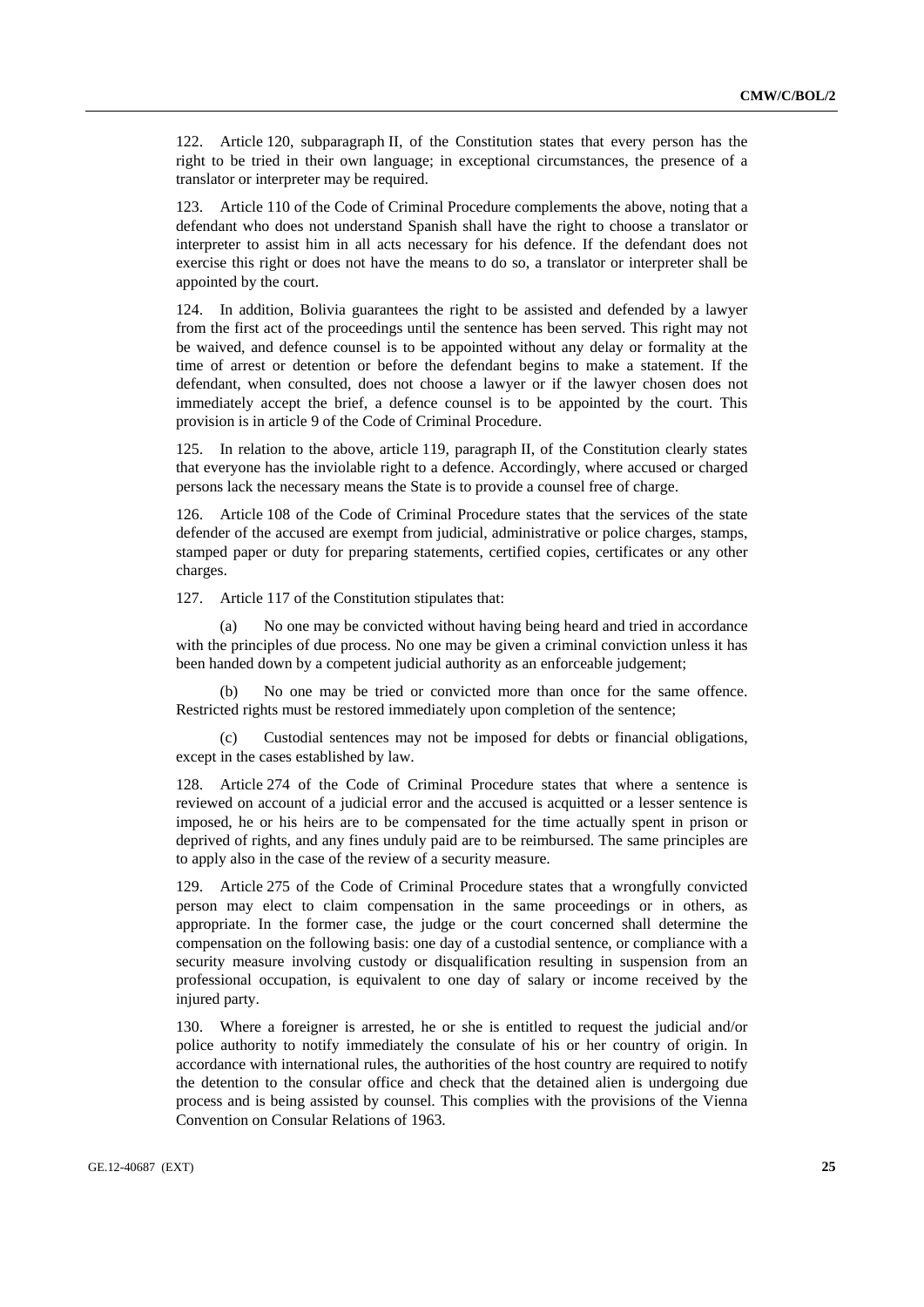131. Regarding article 18, paragraph 1, of the Convention, article 120, paragraph I, of the Constitution states that everyone is entitled to a hearing by a competent, independent and impartial judicial authority, and may not be tried by special commissions or turned over to judges other than those designated before the offence was committed, thus guaranteeing the principle of natural judgment.

132. Likewise, the principle is enshrined in article 2 of the Code of Criminal Procedure, which states that no person shall be tried by special commissions or tribunals or turned over to jurisdictional bodies other than those designated under the Constitution and the law, before the offence was committed.

133. Regarding article 16, paragraph 2, of the Convention, the Bolivian State guarantees the presumption of innocence, as per article 116 of the Constitution. Where there is doubt during the proceedings regarding the applicable law, the one that is most favourable to the accused or defendant must be applied, and any penalty must be based on a law in effect prior to the punishable act.

134. Likewise, article 6 mentions the principle of presumption of innocence, as follows: every defendant shall be presumed innocent and be treated as such at all times until declared guilty in an enforceable judgement. The defendant may not be obliged to testify against himself and his silence shall not be used against him. The burden of proof lies with the accusers and any presumption of guilt is prohibited. In the case of persons in contempt of court, only information necessary for their apprehension shall be published.

135. Regarding article 16, paragraph 3, of the Convention, article 10 of the Code of Criminal Procedure guarantees an interpreter for the accused, as follows: A defendant who does not understand Spanish shall have the right to choose a translator or interpreter to assist him in all acts necessary for his defence. If the defendant does not exercise this right or does not have the means to do so, a translator or interpreter shall be appointed by the court.

136. Also, in accordance with articles 8 and 9 of the Code of Criminal Procedure, the accused may opt for one of two types of defence: substantive defence, whereby the defendant, without prejudice to expert defence, has the right to defend himself, to intervene in all acts of the proceedings that involve evidence, and to make such requests and comments as he may deem fit, and expert defence, whereby every defendant has the right to be assisted and defended by a lawyer from the first act in the proceedings until the sentence has been served. This right may not be waived. Defence counsel is to be appointed without any delay or formality at the time of arrest or detention or before the defendant begins to make a statement. If the defendant, when consulted, does not choose a lawyer or if the lawyer chosen does not immediately accept the brief, a defence counsel shall be appointed by the court.

137. And according to article 121, paragraph I, of the Constitution State, no person may be compelled to testify against himself in a criminal trial or against blood relatives up to the fourth degree inclusive, or in-laws up to the second degree. He also has the right to remain silent, which may not be interpreted as a sign of guilt.

138. Regarding article 16, paragraph 4, of the Convention, the Constitution devotes a whole section to the Rights of Children, Adolescents and Young Persons, which lays emphasis on the best interests of the child and guarantees the protection and promotion of young people and their active participation in productive, political, social, economic and cultural affairs, without any form of discrimination whatsoever.

139. Article 85 of the Code of Criminal Procedure states that, where the accused is a minor, those exercising parental authority or his guardian may act in his defence in the proceedings, without prejudice to his acting himself. If parental responsibility is exercised by the father and mother, they are to act as a single representative. Any conflict that may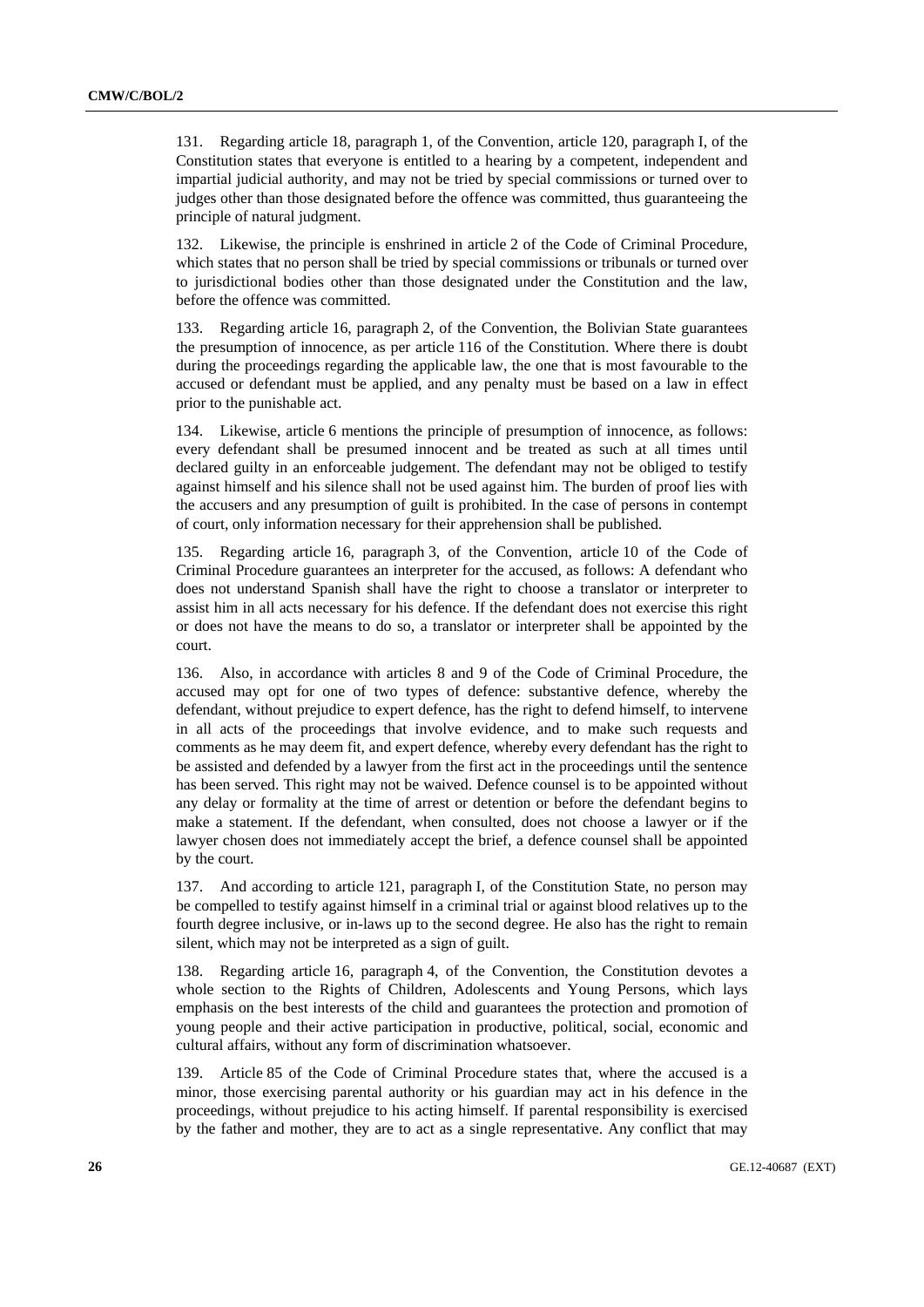arise between them is to be resolved by the judge or court trying the case. Where the minor has no legal representation, there must be a state representative to protect the child, on pain of nullity.

140. Regarding article 16, paragraph 5, of the Convention, articles 394 and 396 of the Code of Criminal Procedure stipulate that judicial decisions are subject to appeal in the cases expressly provided for by the Code, and that the right of review is available only to persons to whom it is expressly accorded, including the victim even without having the status of plaintiff.

141. Article 113 of the Constitution guarantees the right of victims to compensation in the event of judicial error, improper administration of justice, acts that may have led to the imprisonment of an innocent party or to their arbitrary detention. It therefore states that violation of the rights entitles victims to claim compensation, redress and damages through appropriate channels. Where the State is ordered to pay damages, an action claiming restitution must be brought against the public authority or servant responsible for the act or omission that caused the damage.

142. Regarding article 16, paragraph 7, of the Convention, article 4 of the Code of Criminal Procedure refers to the principle of once-only criminal prosecution, noting that no one is to be tried or convicted more than once for the same act, even in the event of a new description of the offence or alleged new circumstances. An enforceable judgment handed down abroad regarding acts which may be brought before domestic courts will be considered *res judicata*.

143. Regarding article 19 of the Convention, article 123 of the Constitution states that the law must take effect in the future and cannot have retroactive effect, except in labour matters provided that it expressly benefits the worker, and in criminal matters provided that it benefits the offender.

### **Article 20**

# **Prohibition of imprisonment, deprivation of authorization of residence or work permit or expulsion merely on the ground of failure to fulfil an obligation arising out of a work contract**

144. There is no imprisonment for debt in Bolivia, either for nationals or for foreigners. Article 117, paragraph III, of the Constitution states that custodial sentences may not be imposed for debts or financial obligations, except in the cases established by law.

145. Migrant workers are not deprived of their authorization of residence or work permit or expelled merely on the ground of failure to fulfil an obligation arising out of a work contract.

### **Articles 21 to 23**

# **Protection from confiscation and/or destruction of identity and other documents; protection from collective expulsion; right to have recourse to the protection and assistance of the consular or diplomatic authorities**

146. The Directorate-General of Migration is the only institution responsible for implementing and enforcing the rules and procedures relating to immigration control, under the leadership of the Ministry of the Interior.

147. On the subject of confiscation and destruction of documents, article 25, paragraph II, of the Constitution guarantees the inviolability of private papers, which may not be confiscated except in cases established by law for the purposes of a criminal investigation, subject to a written order from a competent judicial authority.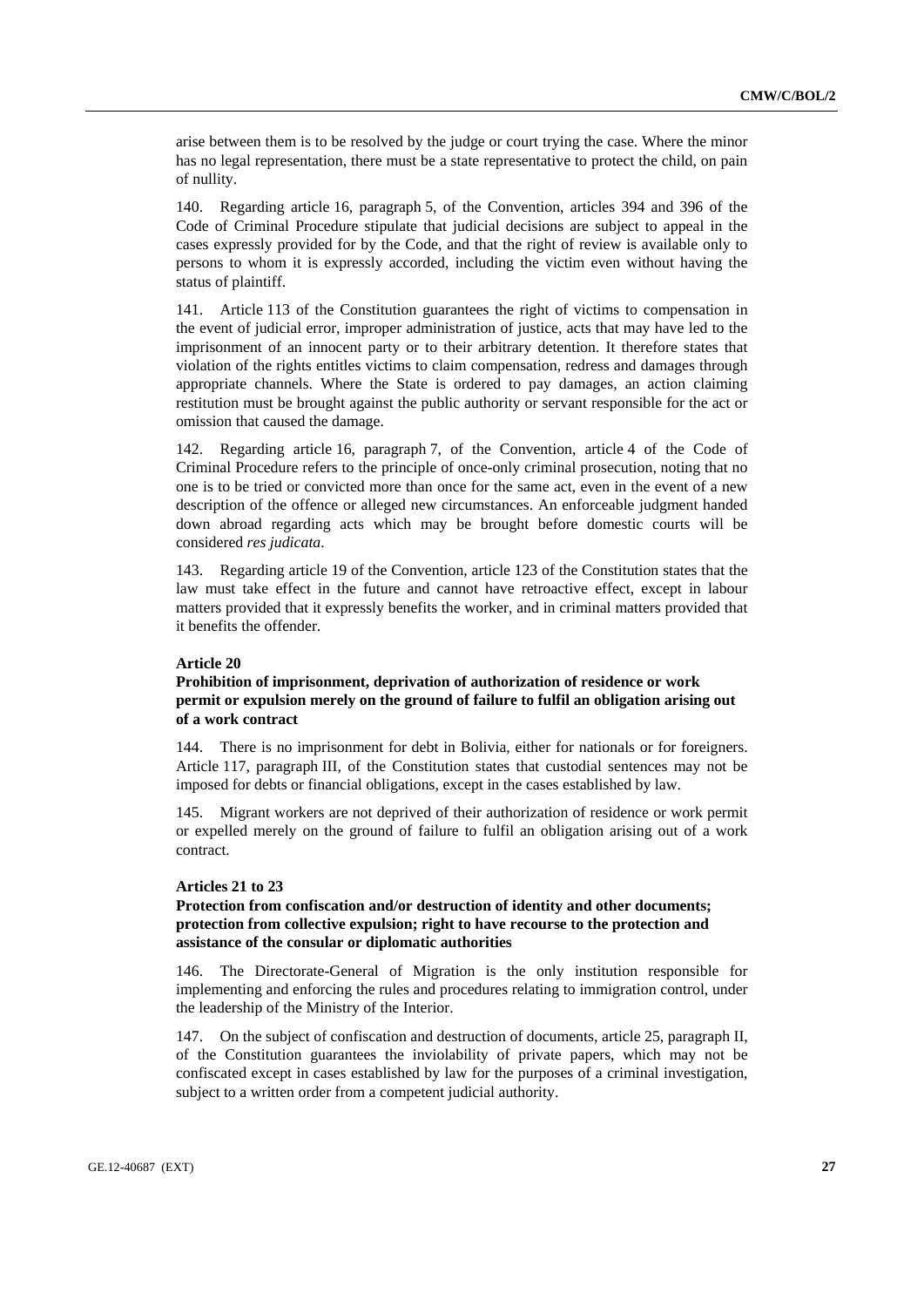148. In practice, the Directorate-General of Migration, through the relevant authority, carries out on-the-spot confiscations of the personal documents of nationals and foreigners only where travel documents have been adulterated, smudged, scratched or mutilated, lack a signature or stamp of the competent authority or the pages have come apart, pursuant to articles 101 and 102 of Supreme Decree 24423. Also, in justified cases, the relevant authority may order the detention of the holder to hand him over to the Departmental Administration under its jurisdiction.

149. Regarding article 22 of the Convention, we would inform the Committee that the internal rules in force refer only to the expulsion of an alien from the country, and not to collective expulsions.

150. For expelling a foreign national, the Department of Inspections and Settlement uses the procedure described under article 16.

### **Articles 25, 27 and 28**

## **Principle of equal treatment in respect of remuneration and other conditions of work and terms of employment, and social security; right to receive urgent medical care**

151. Article 14, paragraph VI, of the Constitution guarantees equal rights for Bolivians and foreigners. Regarding social and economic rights, article 46 of the Constitution states that all persons have the right:

 (a) To decent work, with occupational health, hygiene and safety, without discrimination, and with fair, equitable and satisfactory remuneration or wages that will ensure a decent standard of living for themselves and their families;

(b) To a stable source of work, under equitable and satisfactory conditions.

152. Furthermore, subparagraphs II and III of article 49 read as follows: The law shall regulate labour relations in respect of collective agreements and contracts, general and sectoral minimum wages and wage increases, reinstatement, paid leave and holidays, the calculation of seniority, working hours, overtime, differentials for Sunday or night work, Christmas bonuses, share issues, bonuses, and other systems of profit-sharing, indemnities and severance pay, working mothers, vocational and further training and other social rights. The State shall protect stable employment. Unfair dismissal and all forms of harassment at work are prohibited. The law shall lay down appropriate penalties.

153. Supreme Decree 24423 is the current text governing migration in Bolivia, and pursuant to articles 53 to 55, which regulate the issue of work permits to foreigners, authorizations for temporary residence, permanent residence, asylum status or refugee status must allow foreigners to work as self-employed persons or for others.

154. Regarding health care, according to article 35 of the Constitution, the State at all levels is to protect the right to health by promoting public policies designed to improve the quality of life, common welfare and free access for the population to health services. Furthermore, article 41 of the Constitution provides that the State guarantees public access to medicines.

# **Articles 29, 30 and 31**

**Rights of children of migrant workers to a name, registration of birth and nationality; access to education on the basis of equality of treatment; respect for the cultural identity of migrant workers and members of their families** 

155. Article 141 of the Constitution stipulates that Bolivian nationality is acquired by birth or by naturalization. People born in Bolivia are Bolivians by birth.

156. Article 96 of the Code for Children and Adolescents states that a child's or young person's right to an identity includes the right to a personal, individual name, to two family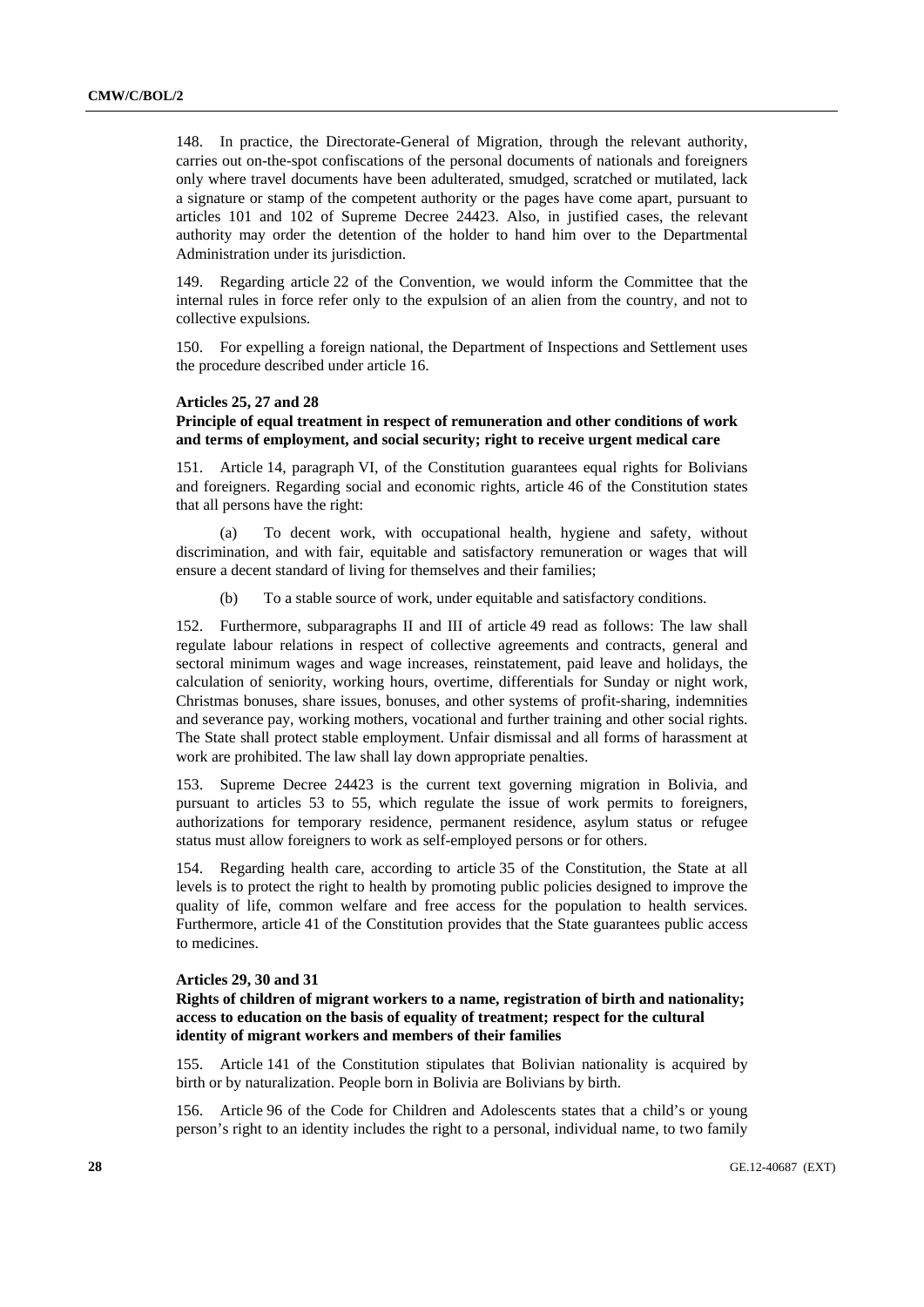names - the father's and the mother's - to a nationality, to know who his or her biological parents are and to be informed about his or her family background.

157. Furthermore, article 97 of the Code for Children and Adolescents states that all children must be registered with the Civil Registry Office immediately after birth, a birth certificate must be issued free of charge, and they have a right to a name which will not give grounds for discrimination under any circumstances.

158. Regarding the provisions of article 30 of the Convention, in articles 17 and 77 to 90 of the Constitution, Bolivia guarantees education for any person—whether Bolivian or foreign—residing in the country and states that all are entitled to receive a universal, productive, free, integrated and intercultural education at every level, without discrimination.

159. Education constitutes one of the highest functions and a prime financial responsibility of the State, which has the binding obligation to support, guarantee and manage it. The State and society have the role of full guardians of the education system, which comprises normal, alternative and special education and higher vocational education. Educational processes are based on the criteria of harmony and coordination. The education system comprises State and private educational establishments and those run by the Catholic Church.

160. Also, with the enactment of the "Avelino Siñani and Elisardo Perez" Education Act,<sup>31</sup> education in Bolivia is unitary, public, universal, democratic, participatory, community-based, focused on decolonization, of good quality, and intracultural, intercultural and multilingual throughout the system. The education system is based on education which is open, humanist, scientific, technical and technological, productive, territorial, theoretical and practical, liberating and revolutionary, critical and imbued with solidarity. The State guarantees vocational education and humanist technical instruction for men and women which is related to life, work and productive development. Education promotes a sense of civic responsibility, intercultural dialogue and moral/ethical values. Values are to encompass gender equity, the lack of differentiation in roles, rejection of violence and full applicability of human rights.

161. Regarding the provisions of article 31 of the Convention, a new aspect introduced by article 98, subparagraph 1, of the Constitution is cultural diversity, which constitutes the essential basis of the communitarian plurinational State. Interculturalism is the means for securing cohesion and harmonious and balanced relations among all peoples and nations. Interculturalism entails equality and respect for differences.

### **Articles 32 and 33**

# **Right to transfer earnings, savings and personal effects and right to be informed**

162. Regarding the transfer of income, the Plurinational State of Bolivia is currently conducting a detailed analysis for Bolivia to join the Andean Labour Migration Instrument (Decision 545) which stipulates that member States are to guarantee Andean migrant workers the freedom to transfer money earned from work.

163. In Bolivia the transfer of earnings is regulated by the Act on banks and financial institutions, controlled by the former Superintendence of Banks and Financial Entities (now the Supervisory Authority of the Financial System—ASFI). Article 39 of Act No. 1488 of 14 April 1993 offers the same guarantees. The Bolivian Government does not impose any restrictions on international funds transfers and has striven to make the service more efficient.

<sup>31</sup> Act No. 070 of 20 December 2010.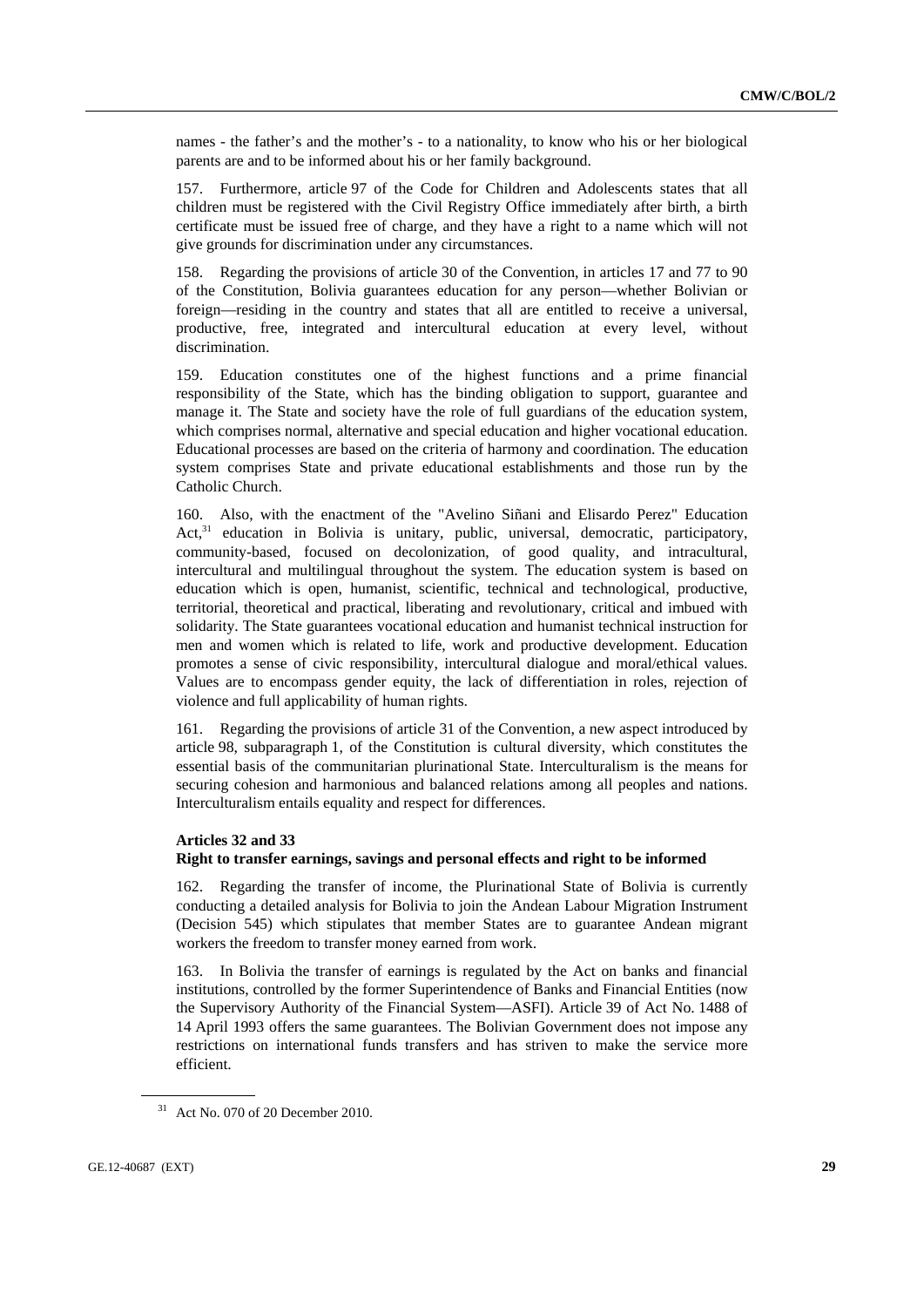164. The Bolivian Supervisory Authority of the Financial System (ASFI), in coordination with the Central Bank of Bolivia, has been working on the Regulation on the Sending and Receipt of Remittances.32

165. The transfer of personal effects and other belongings by migrant workers on termination of their stay in Ecuador is provided for in the Customs Act, Act No. 1999 of 28 July 1999, which stipulates that there is no obstacle to such transfer, and provides a simple procedure.

166. Regarding article 33 of the Convention, the General Labour Act of 8 December 1942 contains general provisions regarding labour rights and obligations. With regard to means of disseminating information, the Ministry of Labour publishes the resolutions and other regulations relating to the treatment of migrant workers through mass media easily accessible to the general public. The same information is provided orally to anyone who requests it.

# **C. Part IV of the Convention**

#### **Article 37**

# **Right to be informed before departure of the conditions of admission to the State of employment and of remunerated activities**

167. The dissemination of reliable, objective and timely information on immigration policies and procedures enables people who wish to emigrate to make informed and genuine decisions. This information can be found on various websites of public institutions, including civil society organizations. Specifically, the site of the Directorate-General of Migration<sup>33</sup> publishes the requirements for foreigners to be admitted to and stay in Bolivia, depending on their nationality and the activity they plan to carry out in the country.

168. Also, the Ombudsman's Office, in partnership with the Human Mobility Pastoral in Bolivia, $34$  in line with its mandates to support migrants' rights, has published a resource guide for migrants entitled "Derechos Humanos de las Personas Migrantes, Ninguna Persona es Ilegal" (Migrants' human rights, no one is illegal). The guide was published to ensure that citizens are properly informed before taking the decision to migrate. The content is clear and relevant to anyone thinking of leaving the country and who has relatives abroad, and it has been widely circulated. The guide sets out:

- (a) The rights and duties of migrants;
- (b) Recommendations before travelling abroad;
- (c) Undocumented migrants and the law;
- (d) Emigration procedures;
- (e) Legislation for the protection of migrants;
- (f) Directory of Bolivian embassies and consulates abroad;
- (g) Human rights institutions migrants can apply to for the protection of their rights.

<sup>&</sup>lt;sup>32</sup> External note: ASFI/DEP/R-72954/2010 (Supervisory Authority of the Financial System).<br><sup>33</sup> See: www.migracion.gob.bo.

<sup>&</sup>lt;sup>34</sup> The Human Mobility Pastoral is an entity belonging to the Catholic Church, with the overall aim of supporting the migratory movements of people within and outside the country. It has broad experience in support work, counselling, information and various types of assistance to migrants in Bolivia. Throughout Latin America, the Caribbean and Europe, it has shelters for migrants and other services.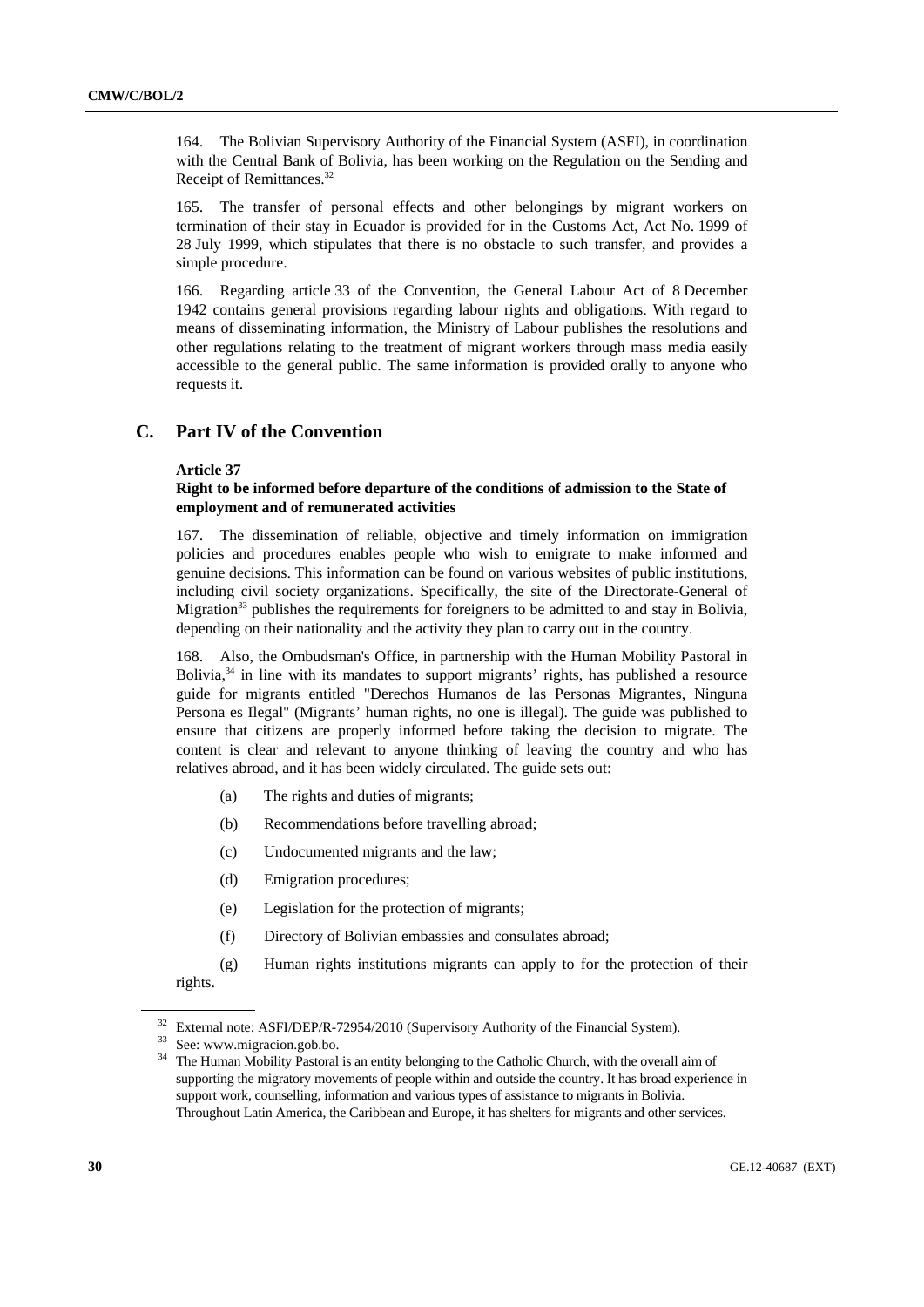169. The Ombudsman's Office also published the following information documents related to migration (within and outside the country):

 (a) Poster on the requirements Bolivians must satisfy in host countries, designed to highlight a person's duties when emigrating. This material was circulated in various public bodies of the Plurinational State institutions and especially at frontier posts;

 (b) Poster on the campaign against the criminalization of migration: "Ninguna persona es ilegal" (No one is illegal) along with postcards, and circulated as above and at seminars and events on migration;

 (c) Poster: "Los que se van los que se quedan" (Those who leave, those who stay behind) for the Eighth International Conference of National Human Rights Institutions: Migration;

 (d) Production of a documentary about rights, obligations and risks of migration broadcast on closed-circuit channels at three airports and three bus terminals, as well as at border institutions;

(e) The posters were placed at major airports and land terminals in the country.

 (f) A pocket guide for migrants, designed solely for Bolivians in Argentina, providing information on requirements to regularize their status and other topics for the defence of their rights. The work was coordinated with the Consulate-General of Bolivia in Argentina, which circulated the material among the Bolivian communities in Buenos Aires, via the Consulate.

170. Moreover, the Directorate-General of Employment of the Ministry of Labour is preparing a guide to labour migration, which aims to provide migrants with a clear description of the mechanisms, procedures and documentation required for travelling abroad, and will also inform them of their rights, duties and obligations under the conventions and treaties on migration approved by the Bolivian State.

171. The Ministry of Labour is also preparing an information leaflet for each country, as a tool to inform migrant workers of their basic rights and obligations in host countries (Brazil, Argentina, the United States and Spain), including administrative procedures.

172. The Bolivia-Spain Cooperation Association (ACOBE) foundation and the Bolivia-Spain Migrant Association  $(AM IBE)^{35}$  have been publicizing migrants' rights and during 2009 conducted some 25 workshops with young people in various educational institutions and universities with the aim of raising awareness of migration issues, explaining the regular channels and the risks involved in irregular migration, the effects on society and relatives, and development opportunities for communities of origin through remittances.

173. Some State institutions and municipal governments, in coordination with civil society organizations involved in migration issues, have launched a number of campaigns for the general population and for Bolivians wishing to migrate abroad, especially since the massive influx of Bolivian migrants to Europe since the 1990s.

174. Lastly, written information is being distributed among the migrant population in various cities in Spain, Argentina, etc., through the mobile consulates and consular

<sup>&</sup>lt;sup>35</sup> The Bolivia-Spain Cooperation Association is a foundation set up by Bolivians, Spaniards and other nationalities, who join forces to work on promoting human rights, ethnic cohabitation and equality. It began operating in Spain in 2004 with the aim of supporting the immigrant population, primarily Bolivians, in the regularization process. Since 2007, ACOBE has been working with AMIBE (Bolivia-Spain Migrant Association) as its counterpart in Bolivia.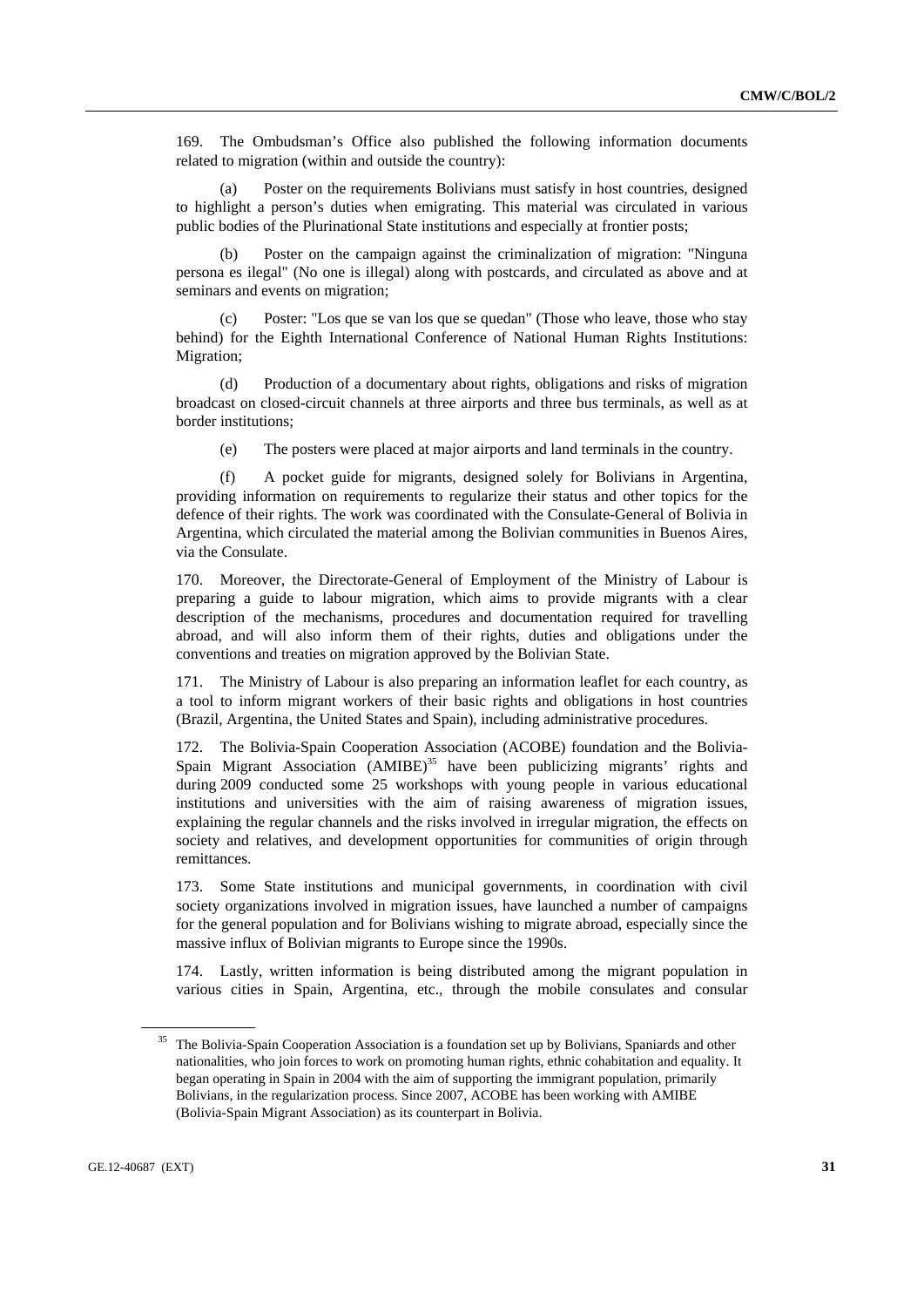protection programmes, to make Bolivian nationals aware of their rights and encourage them to report any violation of their civil and labour rights to the consulates or the relevant institutions

### **Articles 38 and 39**

**Authorization to be temporarily absent without effect upon their authorization to stay or to work in the country; right to liberty of movement in the territory of the State of employment and freedom to choose their residence there.** 

175. Article 21 (7) of the Constitution guarantees Bolivians and foreigners alike the right to freedom of residence, abode and movement throughout Bolivian territory, including the right to leave and enter the country.

176. As we have seen, there are no legal provisions restricting liberty of movement of foreigners in the country. Many foreigners travel around the country for tourism and to make investments, which are guaranteed by the relevant legislation.

177. Article 125 of the Constitution guarantees the right to freedom of movement through habeas corpus, as follows: "any person believing his life to be in danger, to have been unlawfully prosecuted, wrongfully tried or deprived of his liberty may bring a habeas corpus action, orally or in writing, in person or through any other person acting on his behalf, without the need for legal formalities, before any judge or court empowered to hear criminal cases, and request that his life be protected, the wrongful prosecution be stopped, legal formalities be re-established or his right to freedom be restored." The procedure for initiating habeas corpus is set out in article 126 of the Constitution.

#### **Articles 40, 41 and 42**

**Right to form associations and trade unions; right to participate in public affairs of the State of origin and to vote and be elected at elections of that State; procedures or institutions through which account may be taken, in States of employment, of the needs of migrant workers and the possibility of enjoying political rights** 

178. Under Bolivian law everyone has the right to freedom of assembly and association in public and private, for lawful ends. $36$  Likewise, all workers have the right to organize trade unions in accordance with the law.37

179. Bolivian law applies to all natural or legal persons, whether Bolivian or foreign, on Bolivian territory, as guaranteed by the Constitution. Furthermore, foreigners who are in Bolivia have the same rights as Bolivians and must perform the duties established by the Constitution, subject to the restrictions contained therein.

180. Foreigners resident in Bolivia also have the right to vote in municipal elections in accordance with the law, in line with the principles of international reciprocity pursuant to the Electoral Code.

181. Foreigners who have acquired Bolivian nationality by naturalization have the same rights as those who are Bolivian by birth, with the exceptions set out in the law.38

182. The Constitution also lays down the requirements to be met by foreigners wishing to acquire Bolivian nationality.39

 $36$  Constitution, art. 21 (4).

<sup>37</sup> *Ibid*., art. 51, subpara. I. 38 *Ibid*., art. 27. 39 *Ibid*., art. 142.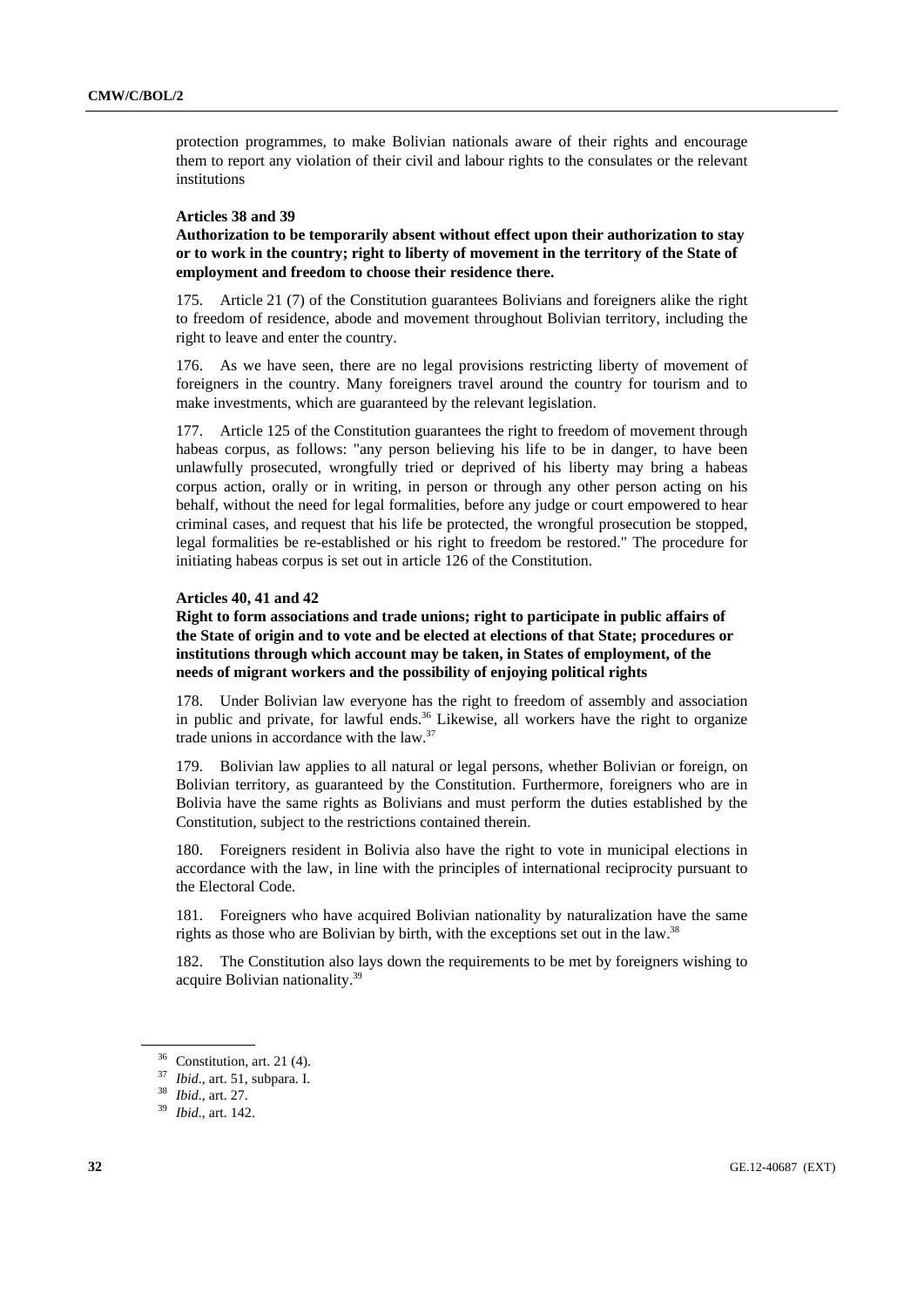#### **Articles 43, 54 and 55**

# **Principle of equal treatment with nationals of the State of employment in relation to the issues identified; equal treatment in relation to protection against dismissal, unemployment benefits, access to public work schemes and access to alternative employment; equality of treatment in the exercise of remunerated activity**

In Bolivia there is no discrimination against foreigners for access to such services, so the present Government guarantees equal treatment with nationals as regards access to: educational institutions and services, vocational guidance and placement, vocational training and retraining services and institutions, protection against exploitation in respect of housing rents, social and health services, cooperatives and self-managed enterprises, cultural life and participation therein, and public works schemes to combat unemployment.

184. The Vice-Ministry of Housing and Town Planning is currently implementing the Solidarity-based Social Housing Programme, a new housing policy tool to meet the housing needs of low-income sectors of the population, while ensuring fairness, transparency and efficiency.<sup>40</sup>

185. The programme sets out to:

- (a) Establish and consolidate mechanisms facilitating access to decent housing;
- (b) Give priority to low earners on the principle of social equity;
- (c) Generate employment by encouraging people to build their own homes;
- (d) Meet the housing needs of workers.

186. The General Labour Act establishes equal treatment as regards employment benefits, protection against dismissal, permission to engage in a remunerated activity, access to alternative employment in case of loss of work, unemployment benefits for nationals and foreigners and the right of appeal to the authorities where the employer violates the terms of a work contract.

#### **Articles 44 and 50**

# **Protection of the unity of the families of migrant workers and reunification of migrant workers with their families; consequences of the death of a migrant worker or dissolution of marriage**

187. The rights of the family $41$  are guaranteed in the Constitution, as it protects the family as the fundamental unit of society and ensures the social and economic conditions necessary for social development. All family members also have equal rights, obligations and opportunities. Family law is governed by Act No. 996 of 4 April 1988.

188. Women and men are also guaranteed the exercise of their sexual and reproductive rights.<sup>42</sup>

#### **Articles 45 and 53**

# **Equal treatment for the families of migrant workers in the areas listed and measures to ensure the integration of children of migrant workers in the local school system; right of the families of migrant workers to a free choice of remunerated activity**

189. In Bolivia there is no discrimination against foreigners for access to such services, so the present Government is guaranteeing equal treatment.<sup>43</sup> Accordingly, foreigners enjoy

<sup>40</sup> See: www.vivienda.gov.bo/web/pvs\_info.php. 41 Constitution, art. 62.

<sup>42</sup> *Ibid*., art. 66.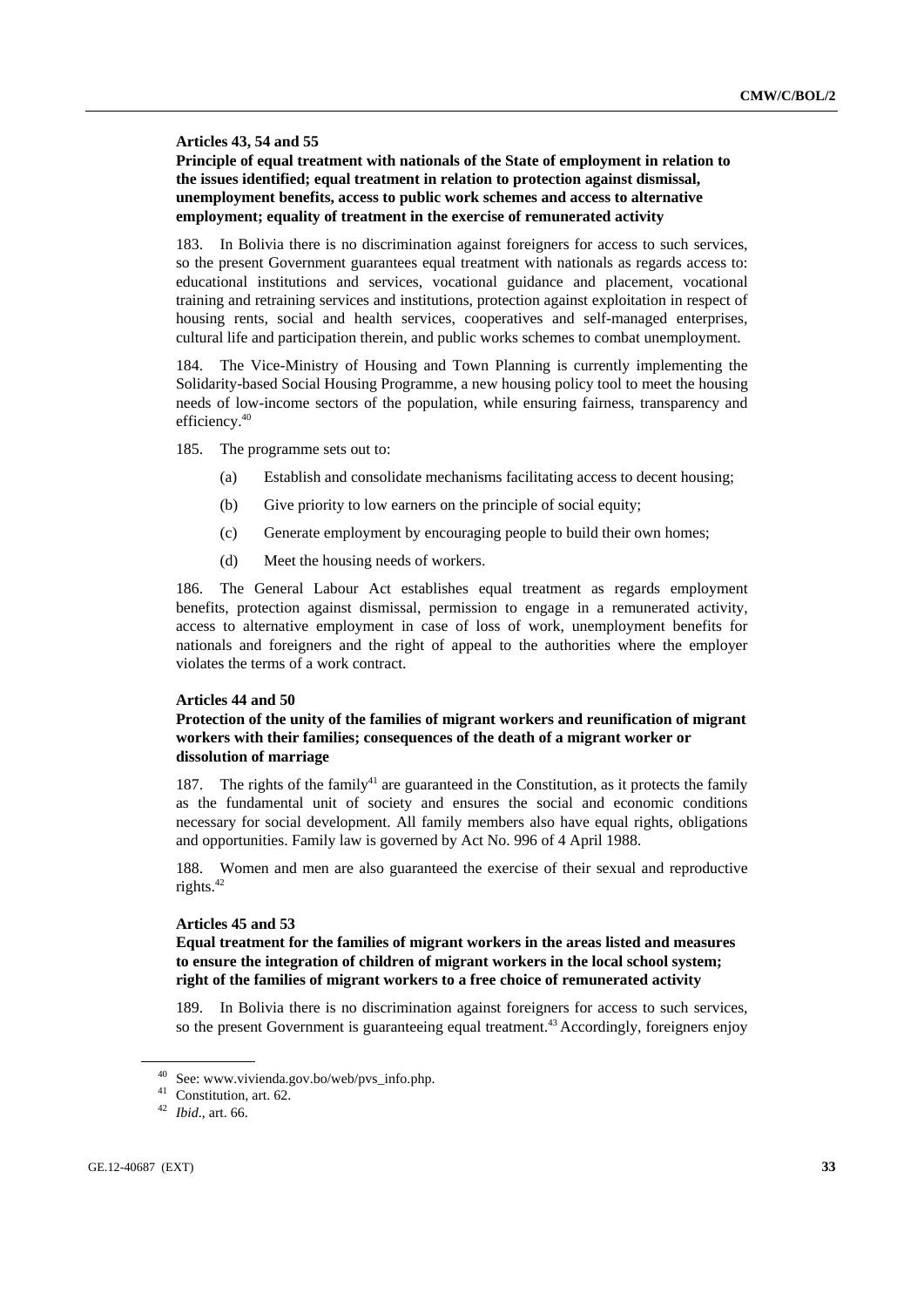equal treatment in access to educational institutions and services, vocational guidance and training institutions and services, health services and access to cultural life.

### **Articles 46, 47 and 48**

**Exemption from import and export duties and taxes in respect of personal effects; right to transfer earnings and savings from the State of employment to the State of origin or any other State; imposition of taxes and avoidance of double taxation** 

190. In Bolivia, the same tax regulations are applied to migrant workers and their families as to national workers. This means that migrant workers and their families are subject to the same tax burden.

191. The article refers to the person liable to bear the tax burden, namely the taxpayer or his substitute, who must meet the obligations laid down by the Tax Code and the law.

192. Arrangements for the export of personal and household effects are governed by the provisions of the General Customs Act.

193. The Bolivian Investment Act guarantees a system of free exchange, with the right to transfer income and savings, without restrictions on the transfer of dividends, interest and royalties outside the country, through transfer of technology or other commercial processes. The Act also provides, however, that all remittances and transfers are subject to taxation as established by law. Bolivia is currently preparing a new investment act designed to encourage and guarantee investments, and ensure the stability of such operations.

194. Bolivian law does not restrict bank transfers, although there are regulations that establish requirements and formalities for the use of current accounts, fixed-term deposit accounts, or savings accounts with no fixed term, subject to the regulations of each bank as approved by the Supervisory Authority for Banks and Financial Institutions<sup>44</sup> (now the Supervisory Authority of the Financial System).

### **Articles 51 and 52**

**Right of migrant workers not permitted freely to choose their remunerated activity to seek alternative employment following the termination of their remunerated activity for which they were admitted; conditions and restrictions applicable to migrant workers who can freely choose their remunerated activity** 

195. A foreigner entering Bolivia for the purpose of working in an employment relationship must obtain a work permit in accordance with article 569 of the Labour Code. The aim of this restriction is to limit the provision of work permits to workers who are qualified or who have experience in the area.

196. To that end, article 4 of Supreme Decree No. 24423 of 29 November 1996 provides the same benefits and rights, freedoms and guarantees extended to nationals also to foreigners from any part of the world who enter the national territory with the aim of establishing themselves permanently and contributing with their capital or their dedication and work to national development.

197. As mentioned above, authorizations for temporary and permanent residence allow foreigners to work as self-employed persons or for others. In order to do so, they must register with the Foreign Labour Registry, at the Ministry of Labour, and apply there for a work permit.

<sup>43</sup> *Ibid*., art. 14. 44 Act No. 1182 of 17 September 1990.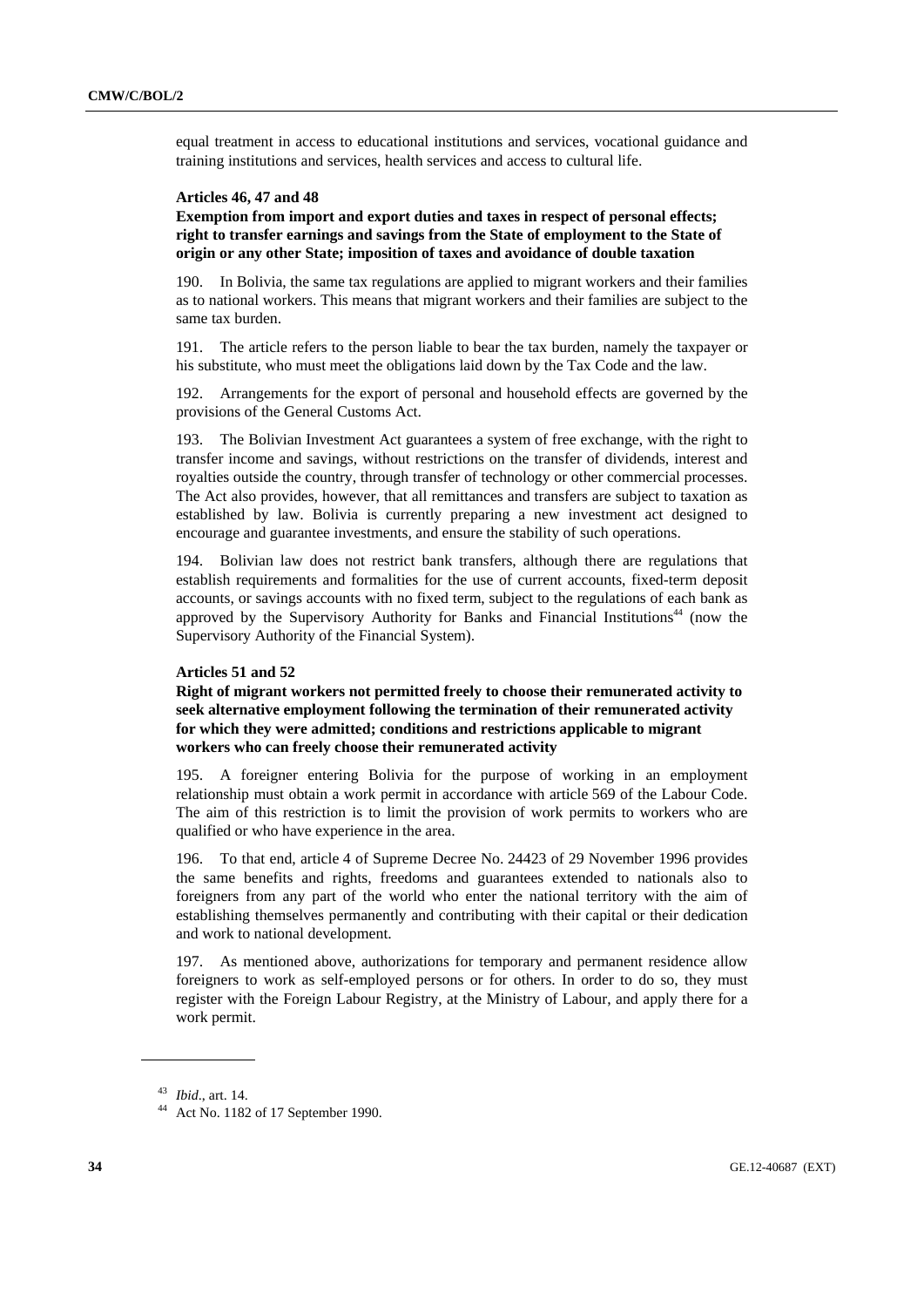198. Work permits must be carried at all times. They prove that the carrier is authorized to carry out paid work. The work permit is valid for as long as the carrier has temporary residence, asylum or refugee status. In the case of those with permanent residence status, it is valid for five years and must be renewed when it expires. Migrant workers wishing to change jobs have to obtain a new work permit allowing them to carry out their activities in the host country.

#### **Articles 49 and 56**

# **Authorization of residence and authorization to engage in remunerated activity; general prohibition and conditions of expulsion**

199. Bolivia respects the freedom of migrant workers to choose a remunerated activity. To that end, article 4 of Supreme Decree No. 24423 states that Bolivia provides the same benefits and rights, freedoms and guarantees extended to nationals also to foreigners from any part of the world who enter the national territory with the aim of establishing themselves permanently and contributing with their capital or their dedication and work to national development.

200. Regarding the time allowed, article 49 of the Convention is implemented in articles 34 to 40 of Supreme Decree 24423.

201. Conditions of expulsion were mentioned in the replies concerning article 22 of the Convention.

# **D. Part V of the Convention**

202. Migrant specified-employment workers, project-tied workers and self-employed workers enjoy the same rights as if they were nationals. These rights are specified above. This is corroborated by the Constitution and articles 4 and 9 of Supreme Decree 24423 which clearly state that all foreigners residing in Bolivian territory enjoy the protection afforded to the country's nationals by its Constitution and laws and are obliged to comply with the same, as well as with the legal provisions relating to migration. Likewise, article 8 of that Supreme Decree provides that immigrants covered by subparagraphs (b) and (c) of article 6 of the Decree, and their ancestors, descendants and spouse are to be granted permanent residence, subject to the provisions of Supreme Decree 24423.45

203. Thus, under Ministerial Resolution No. 018/04 of the Ministry of Labour, selfemployed foreign workers are entitled to the rights and benefits laid down in the Constitution and labour laws provided that they satisfy the requirements for obtaining a work permit.

<sup>45</sup> The State recognizes three types of immigration:

 <sup>(</sup>a) Spontaneous immigration, which consists of the entry into the country of aliens who come on their own accord and at their own expense;

 <sup>(</sup>b) Planned immigration, which is directed by the Bolivian State directly, or through government agencies abroad, or through the intervention of foreign agencies or international organizations, foreign governments or non-governmental international bodies, involved in migration programmes. This type of immigration must conform to plans and regulations approved by the National Migration Council;

 <sup>(</sup>c) Selective Immigration, which concerns the entry into the country of investors, professionals, industrial or agricultural technicians and skilled labour. All immigration must take into account the nation's demographic requirements and foster the economic, social and cultural integration of the persons concerned.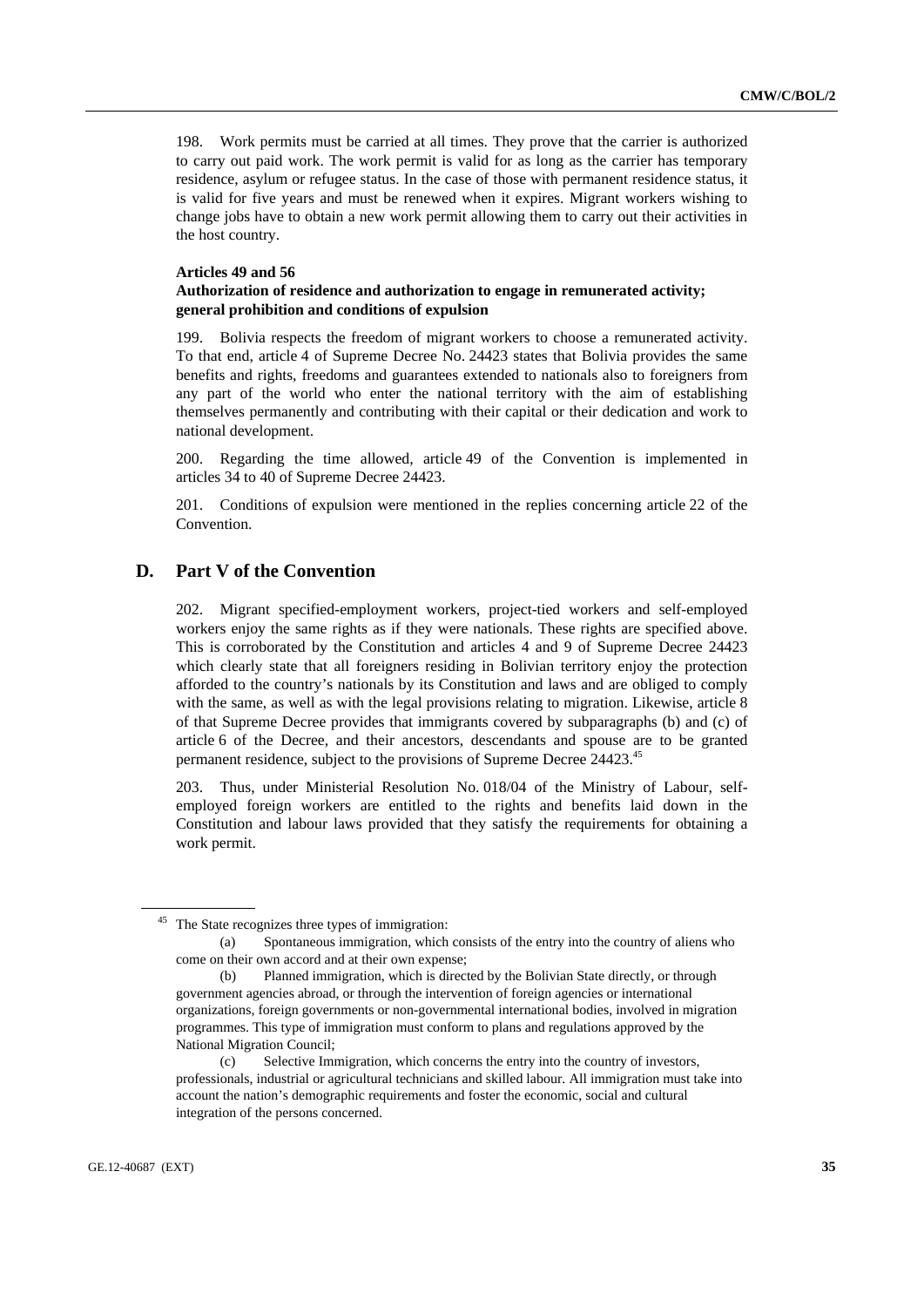204. Migrant workers categorized as frontier workers and seasonal workers will be subject to the provisions of the new Immigration Act that is currently being draft by the Inter-institutional Coordination Mechanism for Migration.

205. Finally, the rights of itinerant workers are guaranteed by the Constitution.

# **E. Part VI of the Convention**

#### **Article 65**

### **Appropriate services to deal with questions concerning the international migration of workers and members of their families**

206. The embassies and consulates of Bolivia abroad have the primary task of promoting and fostering good political, economic, cultural and social relations with the country in which they operate.

207. Bolivian consulates abroad are required to inform and advise the general public (foreigners wishing to migrate to Bolivia) and the Bolivian community in particular, on various aspects of consular functions, requirements for the entry of foreign nationals into Bolivia, migration fees, procedures, rules and procedures, residence and documentation, fundamental rights, duties and guarantees, dual citizenship, status of students, minors, general safety tips and other topics of interest, as set out in the regulations (Supreme Decree 22243 of 11 July 1989).

208. In addition, Decision 548 of the Andean Community of Nations, of which Bolivia is a member, establishes a mechanism for cooperation on consular assistance and protection and migratory matters, for the benefit of nationals of the Andean Community Member Countries who are outside their countries of origin for whatever reason.<sup>46</sup>

#### **Article 66**

#### **Authorized operations and bodies for the recruitment of workers in another State**

209. The Observatory of Bolivia and the Public Employment Service, which handles job placement, plan to regularize the issues addressed in this article. The issue will be addressed more specifically in the new migration act that is currently at the drafting stage.

# **Article 67**

# **Measures regarding the orderly return of migrant workers and members of their families to the State of origin, their resettlement and cultural reintegration**

210. The Plurinational State of Bolivia, through the Department of Consular Affairs of the Ministry of Foreign Affairs, has been devising a set of support programmes for Bolivians abroad, one of which is entitled "Volver a Casa" (Going home), comprising two subprogrammes: the first relates to voluntary and productive return designed to reintegrate migrants into the national economy, while the second is aimed at Bolivians who for various reasons left the country against their will (victims of trade and trafficking) and the repatriation of remains.

211. In 2009 the Ministry of the Presidency approved Supreme Decrees 371 to 373 which support Bolivians who have migrated abroad, with a view to allowing them to return to the

<sup>46</sup> CAN Decision 548: "Andean Cooperation Mechanism on Consular Assistance and Protection and Migratory Issues." The member countries of the Andean Community of Nations are Ecuador, Colombia, Peru and Bolivia.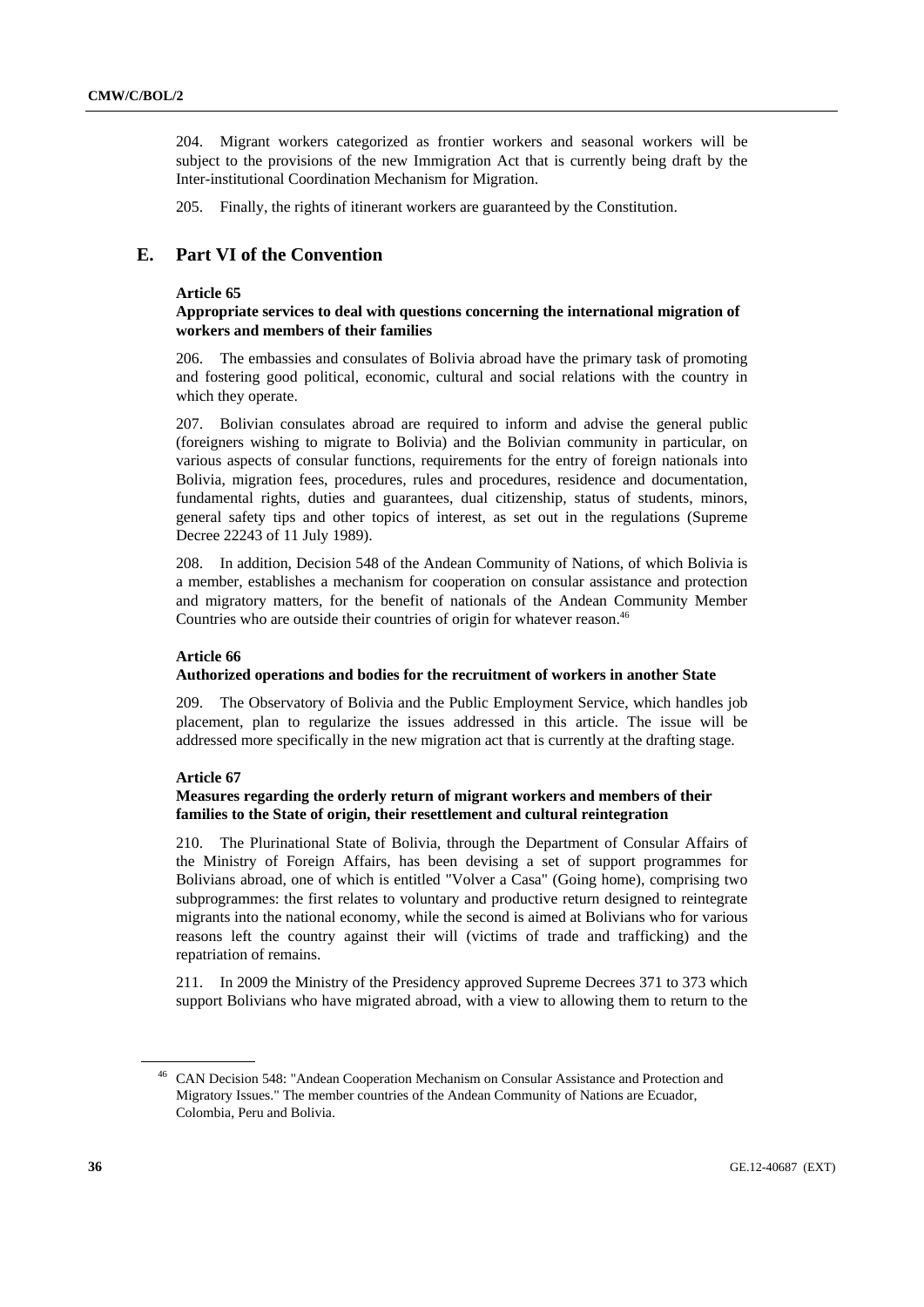country with their productive businesses, regularizing Bolivian migrants in Brazil and promoting exports of surplus rice.

212. Decree 371 amends article 192 of the customs regulations to allow Bolivian citizens who decide to return home from that date to import up to \$5,000 worth of their working machinery and tools in order to continue their business in Bolivia.

213. Pursuant to the Customs Act of 28 July 1999 and Supreme Decree No. 25870 of 11 August 2000, the return policy also allows non-residents in the country and Bolivians returning to take up residence in Bolivia to bring in free of import tax household goods worth up to \$35,000, subject to reliable evidence of staying abroad for at least two years immediately preceding the date of return. Supreme Decree No. 25870 amends the General Customs Act to allow Bolivian citizens who decide to return home to import up to \$5,000 worth of their working machinery and tools in order to continue their business in Bolivia.

214. In addition, the Vice-Ministry of Land in coordination with the Ministry of Foreign Affairs is implementing a national plan for the distribution of land and human settlements, known as the Productive Return Scheme, which aims to provide Bolivian citizens living abroad with free public land provided that they are engaged in farming. Interested Bolivians have to contact consular offices abroad to check whether they are eligible under the scheme. The requirements are as follows:

- (a) To be Bolivian by birth;
- (b) To have an identity document and/or certificate of consular registration;
- (c) To be an adult under Bolivian law;

 (d) To have no criminal record or allegations of labour abuses concerning fellow Bolivians;

 (e) To work in one of the following occupations: farm labourer, vegetable and fruit grower or other agricultural occupation based on working the land.

215. To date, 3.5 million hectares of public land have been set aside for Bolivian residents living in other countries who decide to return to take advantage of the Productive Return Scheme; 1.5 million hectares have already been distributed nationwide.<sup>47</sup>

216. Furthermore, between 2006 and 2007, the Ombudsman's Office supported the Human Mobility Pastoral in successfully returning more than 100 Guatemalan people and children of Guatemalans who had been displaced, with their children, to Bolivia by the civil war in Guatemala. These families came to Bolivia over 15 years ago. The Ombudsman's Office took steps with the public authorities involved, to raise awareness, provide information and issue reminders of legal duties when handling the issue. It also contacted the Office of the Guatemalan Human Rights Procurator to inform it of the case and asked the Guatemalan authorities to take appropriate action for the return of their nationals.

217. The Bolivian Government also applauds the work of IOM in Bolivia with the Voluntary Repatriation Programme which aims to ensure the safety and protection of returnees, using a humanitarian approach, respecting confidentiality to safeguard their dignity. The Reintegration Assistance Programme is designed to ensure that the return process is economically sustainable and that the returnee integrates into society. This promotes economic development through the skills acquired by migrants.

<sup>47</sup> *Source*: Hoy Bolivia (Bolivia Today), www.hoybolivia.com/Noticia.php?IdNoticia=42438.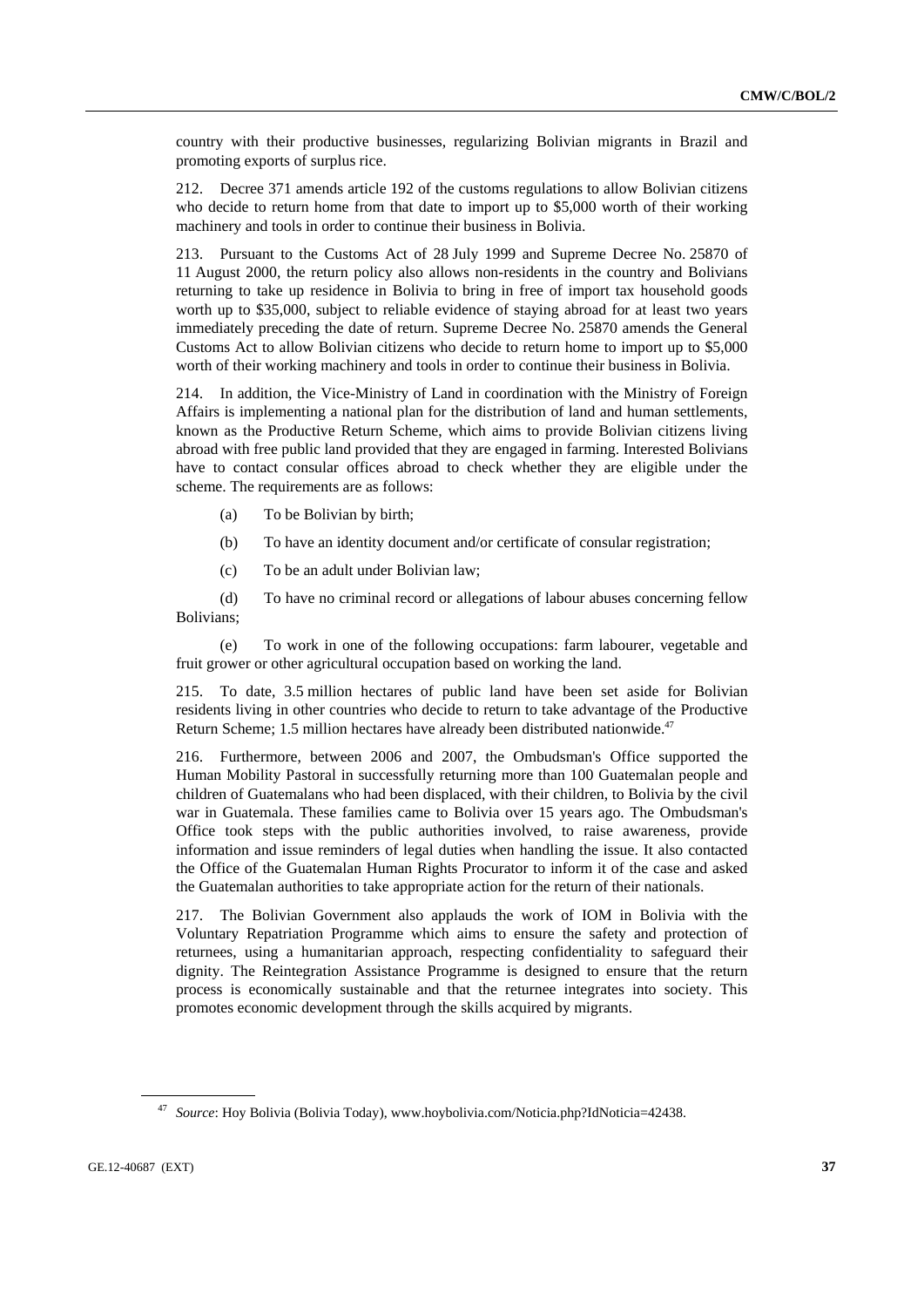#### **Article 68**

# **Measures to prevent and eliminate illegal or clandestine movements and employment of migrant workers in an irregular situation**

218. The Ministry of Labour conducts the inspections necessary to check the presence and status of foreigners. If foreigners are found to be in an irregular situation, it has the power to impose sanctions under the General Labour Act and other legislation.

219. Work is also being conducted in coordination with the Governments of Chile and Argentina on the issue of trade and trafficking of migrants, with a view to eradicating this growing problem. The aim is to protect victims of trade and trafficking and punish these supposed labour brokers.

220. Accordingly, the National Council to Combat Human Trafficking and Smuggling of Migrants was set up, in coordination with other local and international agencies, to carry out a range of activities on three main topics: prosecution, prevention and protection of victims, particularly children and adolescents.

221. And under the National Development Plan, the Ministry of Justice, through the National Council to Combat Human Trafficking and Smuggling of Migrants, has devised a multiannual strategy to combat human trafficking and smuggling of migrants. It began as an initiative of Bolivia to lay the foundations for combating these crimes, which have been taking place for years on an international scale and adversely affecting the social fabric and circumstances of the whole country, to the detriment of thousands of people in the victims' families. On 18 January 2006, the Bolivian Government passed Act No. 3325 on Trade and Trafficking in Persons and other related crimes.<sup>48</sup>

222. In addition, the Vice-Ministry for Equal Opportunities of the Ministry of Justice implemented a project entitled "Strengthening Borders with Bolivia to Reduce Trade and Trafficking in Children and Adolescents" with the support of the Ibero-American Child Development Fund. Bilateral meetings will be held in the coming months to work together on a bi-national strategy against this scourge.49

223. Furthermore, on 16 and 17 November 2009 the third bilateral Chile–Bolivia meeting against trafficking in children and adolescents was held in the city of Potosí with the primary aim of helping to reduce illicit trade and trafficking at the borders of Bolivia and Chile.

### **Article 69**

# **Measures taken to ensure that migrant workers who are within the territory of the State party and are in an irregular situation do not remain in that situation and circumstances that should be taken into account in regularization procedures**

224. In this regard, the Directorate-General of Migration is conducting immigrant regularization programmes in Bolivia for Peruvians in an irregular situation.

225. Regularization programmes were also run for Bolivians who have migrated to foreign countries; for instance, the Republic of Argentina launched the "Patria Grande" programme which has regularized many Bolivians who were in an irregular situation in that country. Chile has also introduced regularization programmes. The same applies in Spain and other countries where there is significant migration.

External note: MJ-VIO-ANA-69/10 dated ( July 2010 (Vice-Ministry for Equal Opportunities— Ministry of Justice). 49 *Ibid*.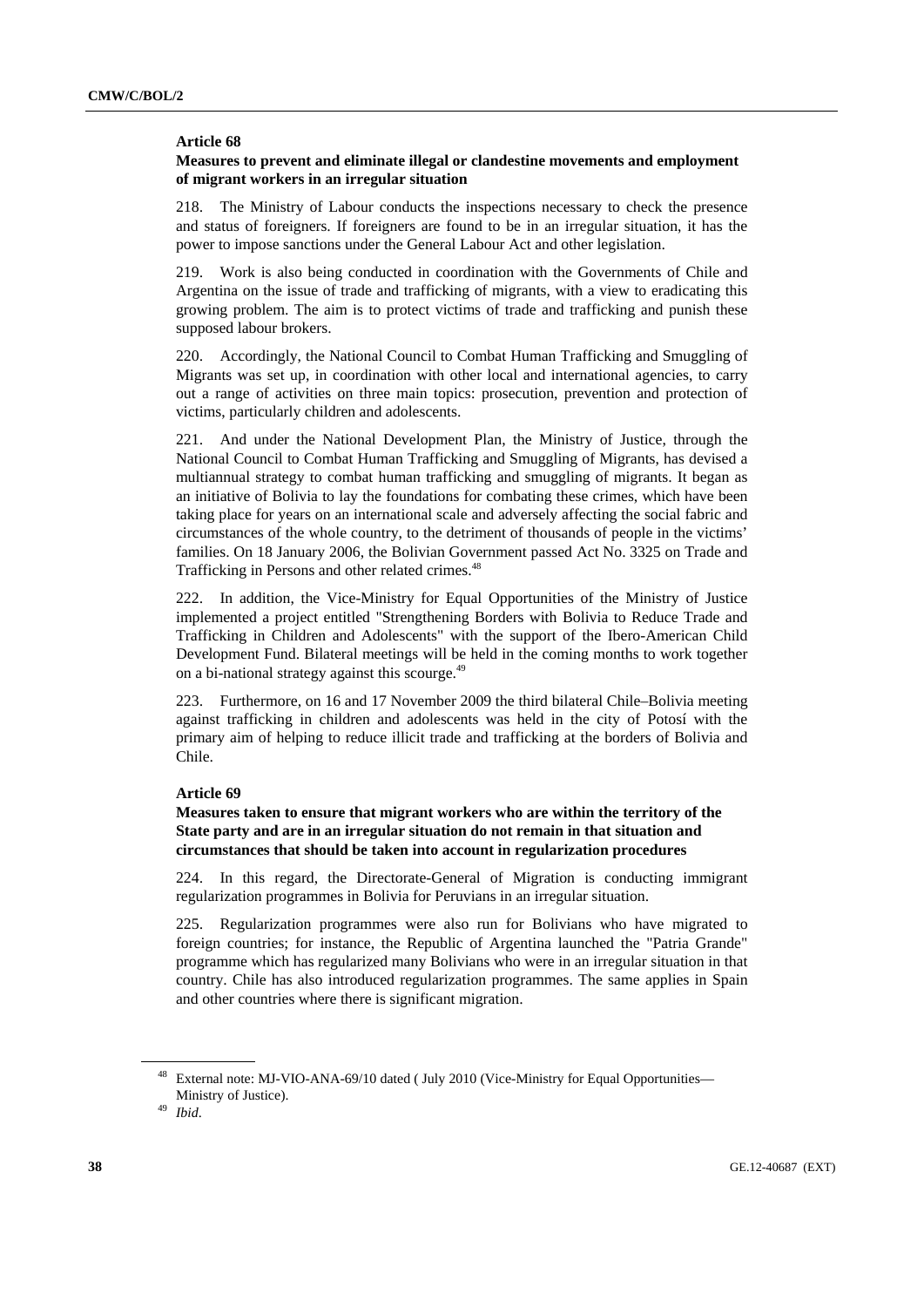#### **Article 70**

# **Measures taken to ensure that working and living conditions of migrant workers and members of their families in a regular situation are in keeping with the standards of fitness, safety, health and principles of human dignity**

226. The General Act on the Occupational Health and Safety and Welfare of Bolivia, Decree Law No. 16998 of 2 August 1979, makes it the employer's duty to protect the health and safety of workers, among other things; article 6 requires employers to take all technical measures to protect the life and physical and mental integrity of their employees, working to eliminate all kinds of compensation for risk, such as hardship money, bonuses and special leave, which do not eliminate hazardous conditions; to construct buildings with sound structures and proper sanitary, environmental and security conditions; to keep physical structures, machinery, facilities and equipment in a good state of repair and working order.

### **Article 71**

# **Repatriation of bodies of deceased migrant workers or members of their families and compensation for death**

227. Consulates provide assistance and protection to Bolivians in migration, labour, civil and family matters. For the repatriation of the bodies of migrant workers and their families who die abroad, public officials are obliged to provide the necessary assistance and make the necessary arrangements with host country authorities.

# **IV. Compliance with the recommendations of the Committee**

# **A. General measures of implementation (arts 73 and 84)**

#### **1. Legislation and application**

# **Recommendation in paragraph 12 of the concluding observations (CMW/C/BOL/CO/1)**

228. Regarding the Committee's recommendation to consider making the declarations provided for in articles 76 and 77 of the Convention, on recognizing the competence of the Committee to receive and consider communications from States parties to the effect that a State Party claims that another State Party is not fulfilling its obligations under the Convention, and communications from or on behalf of individuals subject to its jurisdiction who claim that their individual rights as established by the present Convention have been violated by that State Party, we would inform the Committee that the declaration provided for in articles 76 and 77 of the Convention will be made when domestic legislation clearly establishes the scope of protection for immigrant citizens resident in Bolivia and for Bolivians abroad. To that end, Bolivia is making progress on a jointly drafted Immigration Bill and public policy in support of the migrant population, together with the legislative framework needed for that purpose (health, education, labour, etc.).

229. On the other hand, we would emphasize that Government of Bolivia has made a clear decision and commitment to make progress towards achieving migration governance on the basis of coherent legislation, with countries in the region and towards the goal of South American citizenship. This is clearly in line with the spirit of articles 76 and 77. This is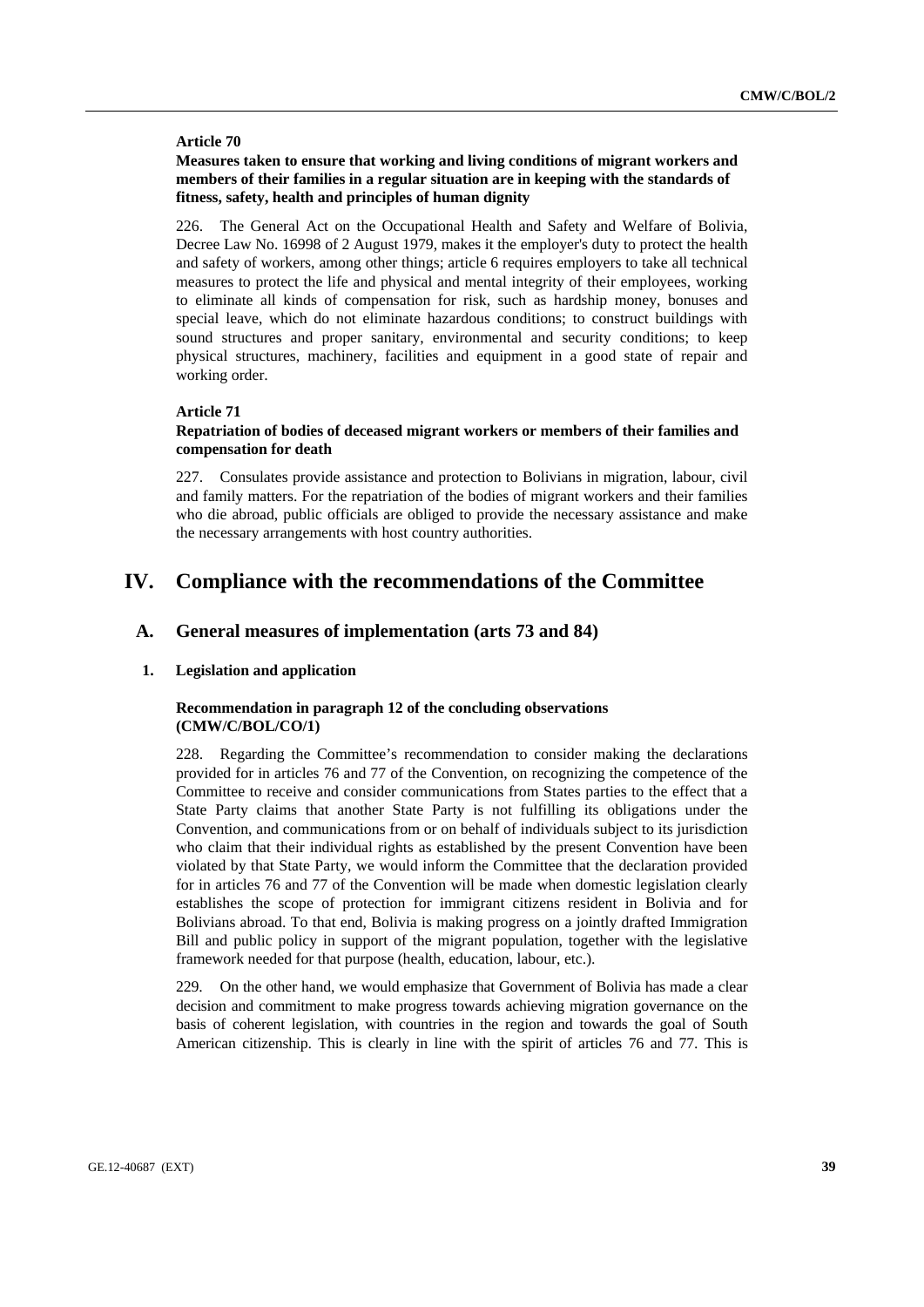demonstrated by Bolivian participation and ratification of agreements reached in forums such as the Tenth South American Conference on International Migration, UNASUR and CAN.50

### **Recommendation in paragraph 14 of the concluding observations**

230. Regarding the Committee's concern that Supreme Decree No. 24423 has not yet been replaced by an immigration law, we would inform the Committee that a draft bill on migration is currently being prepared jointly by the Department of Consular Affairs under the Vice Ministry of Foreign Affairs of the Ministry of Foreign Affairs, the Directorate-General of Migration under the Ministry of the Interior and the Ministry of Labour, in the framework of the Inter-institutional Coordination Mechanism for Migration, which brings together representatives of government and civil society.

231. The new Migration Act will embody the spirit, principles and rules of the human rights instruments ratified by Bolivia, which protect migrants and their families.

232. This is why we are drafting the new legislation in a participatory manner with nationwide representation, which has enabled us to conduct workshops in six departments of the country, and with the Coordinator of Indigenous Campesino Organizations of Bolivia (COINCABOL), in which we not only provide information from State players but also aim to elicit requests and proposals for the future Migration Act.

233. We also place importance on the information processes from conference cycles specializing in migration issues that have been organized, with the aim of putting the migration issue on the public agenda, and stimulating discussion and dialogue.

234. Thus far we have set up a process that aims to assess the situation of migration and make an inventory of needs and proposals in workshops with diverse populations (migrants, relatives of migrants, migrant associations and organizations, organizations working with migrants, grassroots organizations, trade unions, social movements, people who study and/or are interested in migration issues, government officials, the Ombudsman, governors, municipal governments, members of the judiciary, the Legislative Assembly). Both aims are designed to create a scenario that provides up-to-date information from the relevant stakeholders. At the same time we are gathering input for public migration policies.

235. The following progress has so far been made on the drafting of the Migration Bill in Bolivia:

Establishment of a technical committee composed of public-sector players and civil society institutions involved in migration issues;

Preparation and compilation of documents as a basis for preparing the bill;

Training of the public-sector members of the technical committee to direct the drafting of the bill;

Management of the funding of the bill with ILO.

236. The baseline for drafting the migration bill comprises:

<sup>&</sup>lt;sup>50</sup> Point 25 of the measures to which the Heads of State committed at the third meeting of UNASUR in Quito in 2009, expresses the need to strengthen regional cooperation and coordination between Member States and the South American Migration Conference, in order to build a common regional UNASUR approach to facilitate the movement of persons. It also recognizes the need for a comprehensive and structured dialogue on migration between the countries of Latin America, the Caribbean and the European Union. In the context of the first Andean Forum on Migration, held in Quito in 2008, CAN acknowledged the individual as the focus of political action and reaffirmed the free movement of persons as an inalienable human right.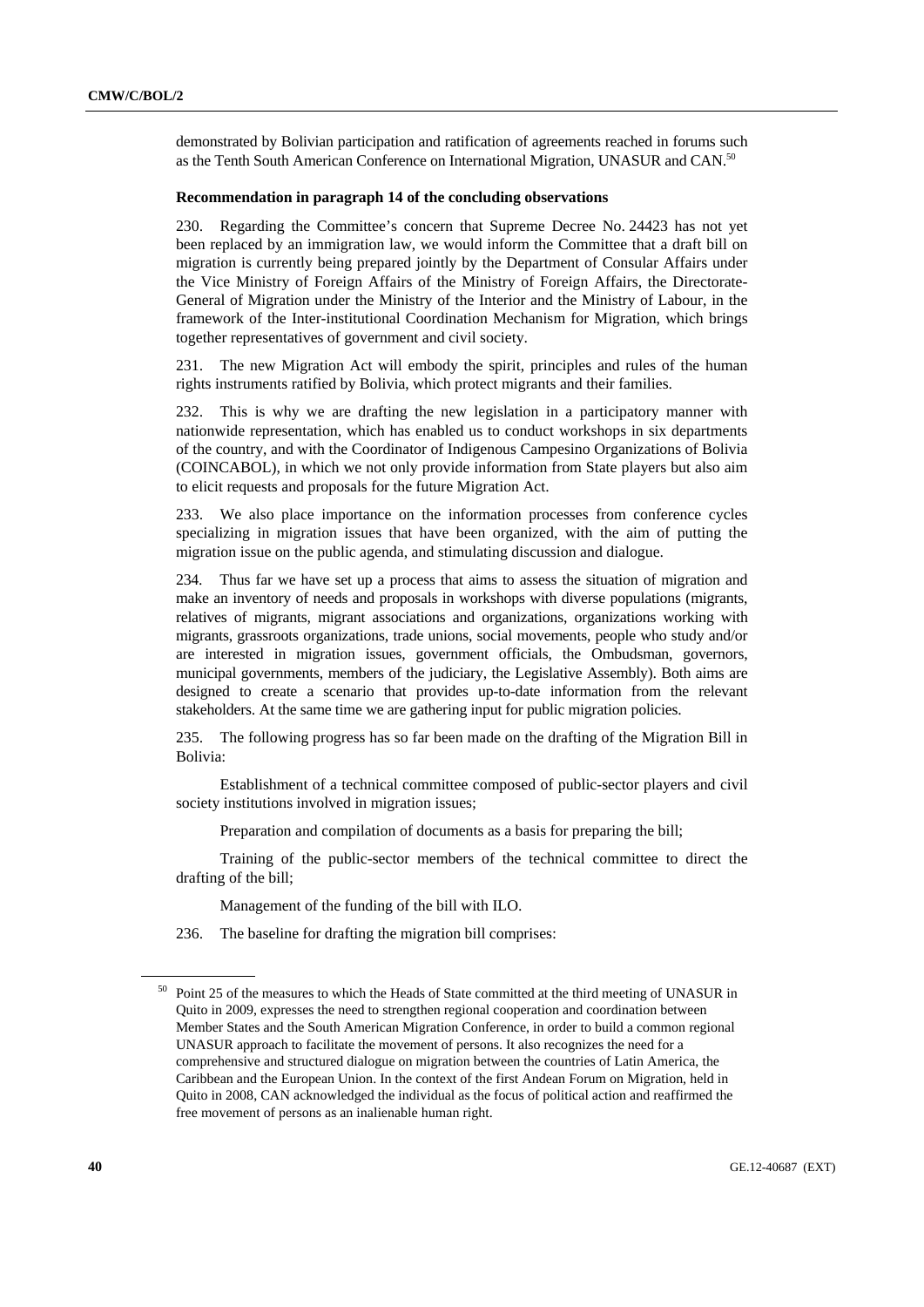(a) A human-rights focus: the draft migration bill will embody a new approach to human rights in line with the charter of fundamental rights enshrined in the Constitution and thus echo the main universal and regional human rights instruments such as the Universal Declaration of Human Rights, the American Convention on Human Rights, the International Covenant on Civil and Political Rights and the International Convention on the Protection of the Rights of All Migrant Workers and Members of Their Families of 1990;

 (b) A public security focus, to safeguard and protect the security of the Bolivian population, as per article 9 of the Constitution, which reads as follows: The State has the following essential aims and functions, in addition to those established by the Constitution and the law: 2. To ensure the welfare, development, security and protection and equal dignity of persons, nations, peoples and communities, and to foster mutual respect and intracultural, intercultural and multilingual dialogue.

#### **Recommendation in paragraph 16 of the concluding observations**

237. Regarding Bolivia considering the accession as soon as possible to ILO Conventions No. 97 concerning Migration for Employment of 1949 and No. 143 concerning Migrations in Abusive Conditions and the Promotion of Equality of Opportunity and Treatment of Migrant Workers of 1975, we would inform the Committee that both Conventions need to be underpinned by legislation that defends the rights of migrant workers. In the case of Convention No. 97, we would also draw attention to the importance of timely care, social security and other individual and collective workers' rights.

238. The reasons given in the first point are therefore valid, since there is a need for a consistent, comprehensive, coordinated, agreed and approved regulatory framework. We would recall that this country agrees with the rights of migrants, and assert that its work in the region under regional agreements bears this out.

239. While Bolivia has not ratified the two Conventions, it is working to foster respect for the human rights of migrants. Convention No. 143 refers, among other things, to the importance of locating migrants to report on their labour situation so that it can be regularized if their rights are being violated; this is a measure that could be addressed by the Directorate-General of Migration, which is planning a census of the foreign population. Coordination with employer sector and representatives of employed workers is also an action that will be addressed on the basis of collective work and in ongoing consultation with the various sectors of the country.

240. Social control, as a constitutional right, is also a form of participation and ongoing supervision, which may be conducted in a manner that benefits the migrant worker population. However, in the context of the reorganization of the State, measures relating to migration must also be coordinated and forged collectively and through ongoing consultation.

#### **2. Data Collection**

#### **Recommendation in paragraph 18 of the concluding observations**

241. Regarding the Committee's concern over the lack of information and statistics on migration flows, we would inform the Committee that since 2007 the Directorate-General of Migration of the Ministry of the Interior has been publishing an annual management report, compiled from the statistical reports submitted to the Directorate-General of Migration from the various district departments of migration and border posts in Bolivia. The Department of Immigration publishes its reports and they are available on its website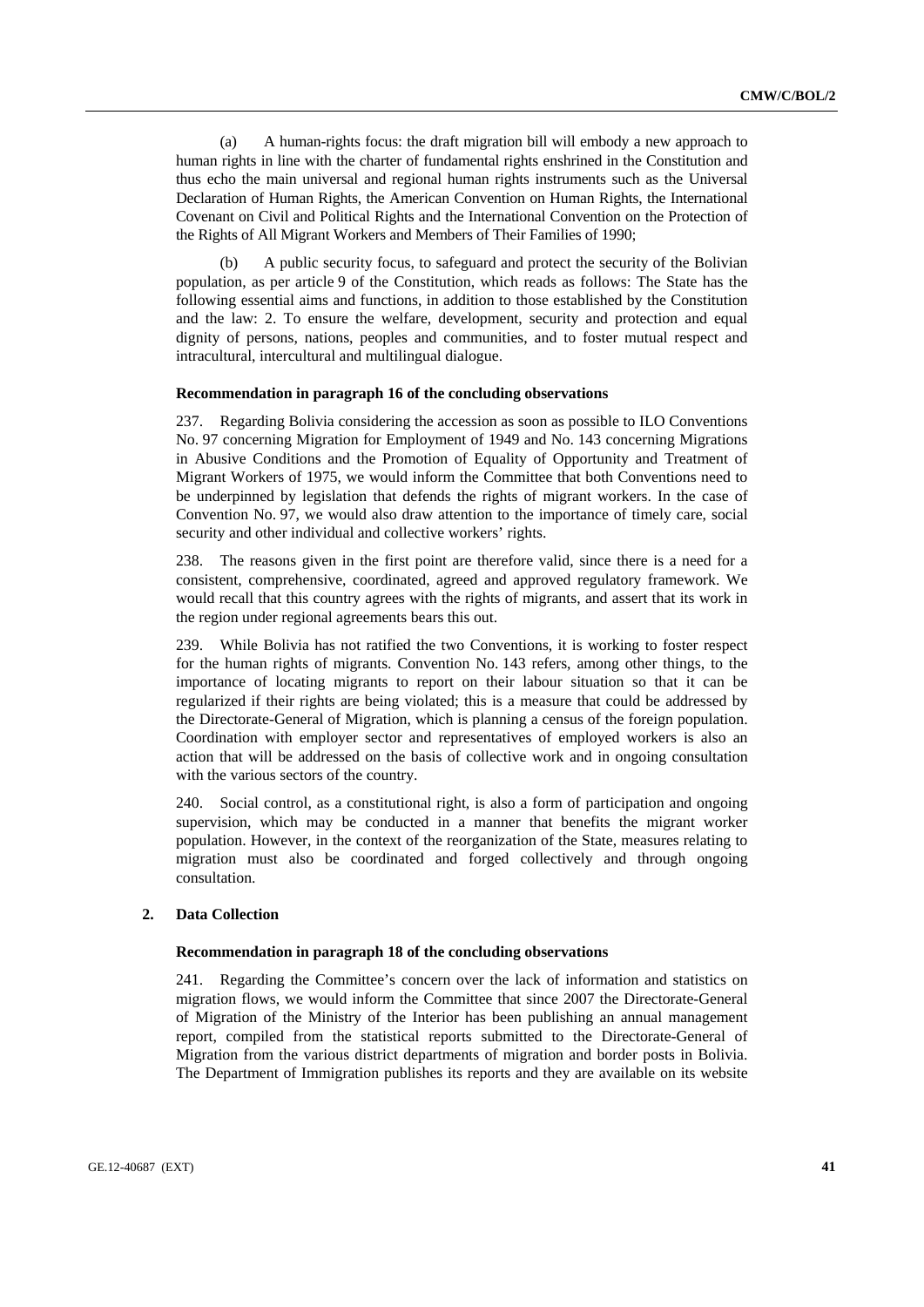(www.migracion.gov.bo).<sup>51</sup> A copy of the annual report for 2007 and 2008 is attached to the present report.

242. Furthermore, the Department of Consular Affairs of the Ministry of Foreign Affairs has statistics on migration flows of Bolivians abroad, showing that some 2,107,660 are resident abroad.52

# **3. Training in and dissemination of the Convention**

#### **Recommendation in paragraph 20 of the concluding observations**

243. Regarding the Committee's recommendation to intensify training for officials working in the area of migration, in 2010 the Directorate-General of Migration conducted a project with the Plurinational Public Management College (EGPP) for training public officials interested in receiving training on migration issues, namely a degree course in migration and public management.

244. Accordingly, in recent years the Ombudsman's Office has been running a series of training workshops on migrants' rights at border posts and in capital cities for public servants. They were focused on Cochabamba, Potosi, Sucre, Cobija, La Paz, Villazón and Pisiga, among others. These workshops were fully participatory; working groups were formed and participants were fully involved.

245. Furthermore, in 2010 the Ministry of Justice, through the Vice-Ministry of Justice and Fundamental Rights, ran a series of workshops in the cities of La Paz, Cochabamba and Santa Cruz on the Convention and the mechanisms for protecting migrants' human rights. The workshops aimed to inform participants of the guidelines established in the Convention, the relevant protection mechanisms, and the Committee's observations and recommendations on the initial report submitted by the Bolivian State in 2008. The workshops were attended by public servants of the Ministry of the Interior, Ministry of Justice, Ministry of Defence, Ministry of Labour, Directorate-General of Migration, the Police Migration Support and Control Unit (UPACOM), the armed forces, Bolivian police, INTERPOL, the judiciary, Legislative Assembly, Children's and Adolescents' Defence Offices, the Departmental Electoral Court and civil society organizations.

246. Further workshops were run in coordination with the Office of the United Nations High Commissioner for Human Rights in Bolivia and the International Organization for Migration. In terms of methodology, these workshops combined talks by representatives of the Office of the United Nations High Commissioner for Human Rights in Bolivia, IOM and the Ministry of Justice with sessions in working groups involving the workshop participants. These workshops were very well attended by the above public servants and representatives of the various civil society organizations. The Ministry of Justice announced the workshops on its website at www.justicia.gob.bo

247. The Ministry of Foreign Affairs, through the Department of Consular Affairs, with the support of IOM and in coordination with the Human Mobility Pastoral, also ran a series of workshops in the departments of Bolivia entitled "Migrante, conoce tus derechos" (Migrant, know your rights) with the primary goal of fostering forums for information, discussion and participatory and inclusive conception, with a view to contributing to policy-making on migration in Bolivia. This cycle of workshop was aimed at migrants, migrants' family members, migrant associations and organizations, organizations working

<sup>51</sup> External note: CITE: DJ.DGM.129/2010 dated 30 June 2010 (Ministry of the Interior – Directorate-

General of Migration). 52 "Presentation: Migration, Figures, Statistics" Department of Consular Affairs – Ministry of Foreign Affairs of Bolivia.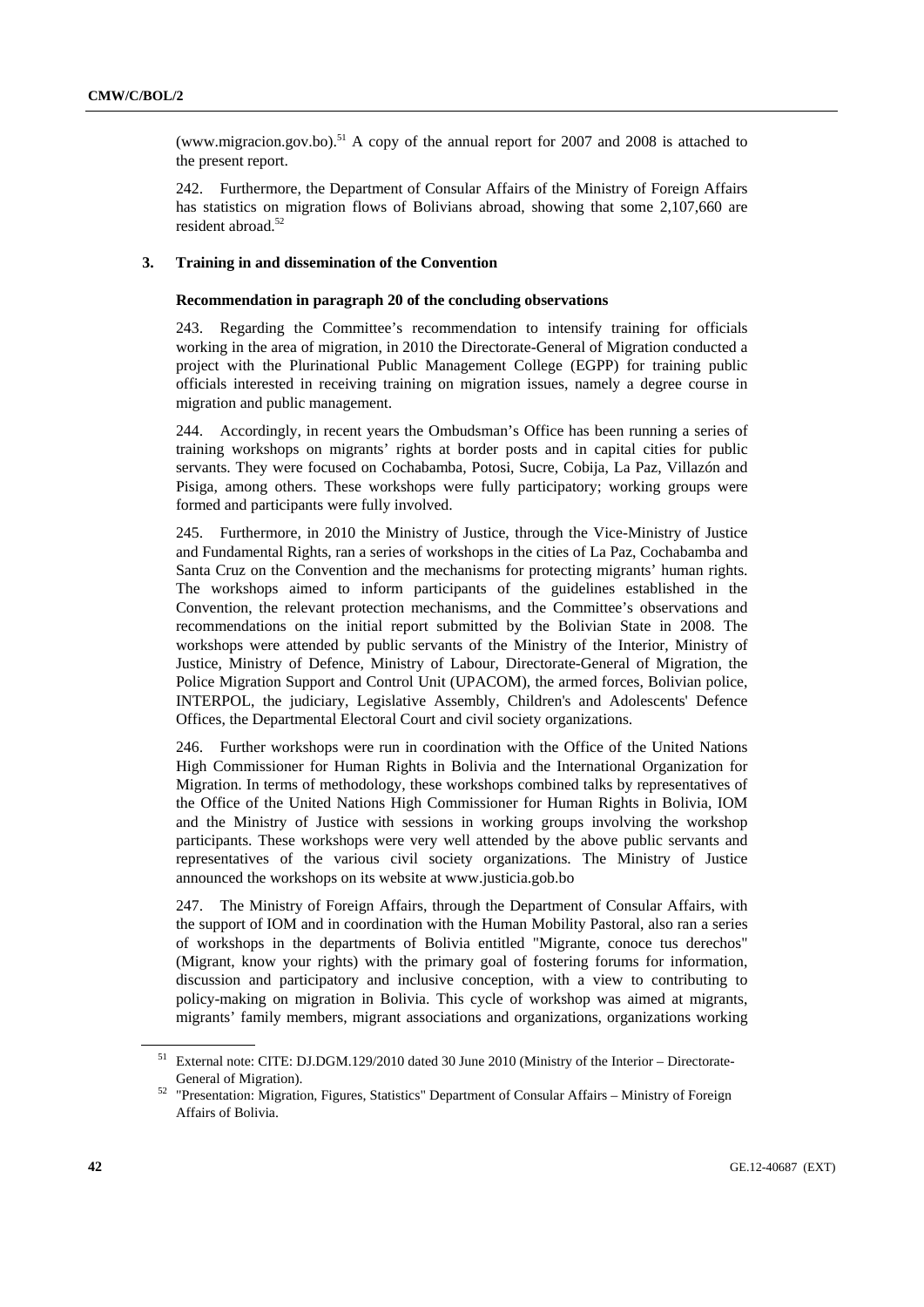with migrants, grassroots organizations, trade unions, social movements, persons studying and/or interested in migration issues, and government officials from the Ministry of Foreign Affairs, Ministry of the Interior, Ministry of Justice, Ministry of Labour, Ombudsman, governors, municipal governments, members of the judiciary and Legislative Assembly.

# **B. General principles (arts 7 and 83)**

### **1. Non-discrimination**

#### **Recommendation in paragraph 22 of the concluding observations**

248. We would inform the Committee that the Constitution prohibits and punishes all forms of discrimination based on sex, colour, age, sexual orientation, gender identity, origin, culture, nationality, citizenship, language, religious creed, ideology, political or philosophical affiliation, marital status, economic or social condition, type of occupation, degree of education, disability, pregnancy or other condition whose purpose or result is to nullify or undermine the recognition, enjoyment or exercise, under conditions of equality, of the rights of all persons.53

249. The Constitution clearly guarantees the full enjoyment of rights under the Convention, but these rights will be explicitly set out in the Bolivian Migration Act that is currently being drafted.

250. Also, in accordance with the National Development Plan "Bolivia—Dignity, Sovereignty, Productivity, Democracy, living well", a public document laying down guidelines for the elimination of racial discrimination and since discrimination is prohibited by the Constitution, in 2008 the Directorate-General of Migration set up a complaints and suggestions box for foreign citizens and Bolivian nationals in the cities of La Paz, Cochabamba and Santa Cruz.

251. Specifically there were no complaints of discrimination in the Directorate-General of Migration, but there were allegations of abuse and corruption, which were handled in accordance with the rules of procedure of the Ministry of the Interior, and in some cases, such as the Santa Cruz District Department and the Villazón border post (Potosí), direct action was taken, changing more than 80 per cent of the staff (2009).

252. Regarding the promotion of information campaigns for public officials, and as mentioned in the previous recommendation, Bolivia is conducting awareness campaigns through various public institutions such as the Ombudsman's Office, Ministry of Foreign Affairs, Ministry of Justice and Ministry of Labour.

#### **2. Right to an effective remedy**

#### **Recommendation in paragraph 24 of the concluding observations**

253. The new Judiciary Act (LOJ) of 24 June 2010, endorses the fundamental guarantees and rights that are enshrined in the country's Constitution and laws. In fact, all the rights recognized in the Constitution are directly applicable and are equally protected by guarantees. Moreover, any international human rights treaties or instruments that the State has signed, ratified or acceded to, which stipulate rights more favourable than those contained in the Constitution, prevail over the latter. Accordingly, no judicial authority may

<sup>53</sup> Constitution, art. 14, para. II.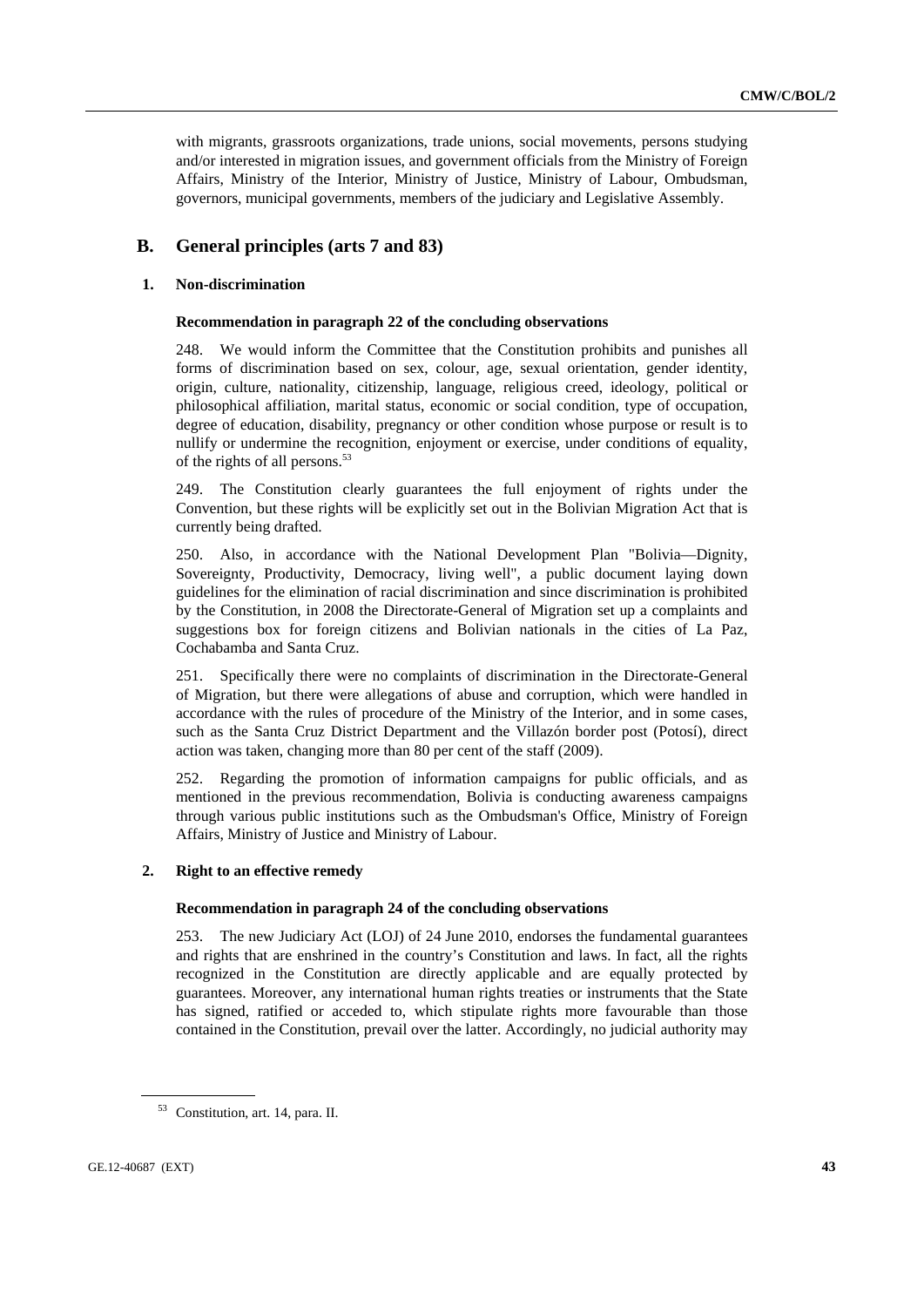justify the violation of the human rights and guarantees in the Constitution by alleging that they are defective, obscure, insufficient or unknown.<sup>54</sup>

254. Therefore, to ensure that they enjoy the rights recognized in the agreements, covenants and conventions to which Bolivia is a party, any inhabitants of the country who believe their rights have been violated may complain to the competent judicial authorities and internal bodies: the Public Prosecution Service, judiciary, Ombudsman's Office and, after exhausting domestic remedies, to the competent international bodies.

255. Article 113 of the Constitution mentions the right to remedy that can be fully exercised by victims. It is described above.

# **C. Human rights of all migrant workers and members of their families (arts 8 to 35)**

### **Recommendation in paragraph 26 of the concluding observations**

256. Regarding the Committee's concern regarding the situation and number of migrants in administrative custody for violations of provisions relating to migration, we would inform the Committee that the Directorate-General of Migration does not "intern" any citizens or foreign nationals, because this term indicates detention and confinement.<sup>55</sup> The Directorate-General of Migration takes the citizen or foreign national in question into custody. While foreigners are in custody, the Ministry of the Interior through the Directorate-General of Migration feeds them and provides accommodation in compliance with the Constitution, i.e. ensuring respect for the person's human dignity as per article 22.

| Nationality       | No. Citizens | Duration                                                 | Place of custody |
|-------------------|--------------|----------------------------------------------------------|------------------|
| Argentine         | $\tau$       | $\leq$ 8 hrs {including time of transfer to border post} | Migration office |
| Brazilian $(*)$   | 12           | $\leq$ 8 hrs (including time of transfer to border post) | Migration office |
| Cameroonian $(*)$ | $\mathbf{1}$ | $\leq$ 8 hrs (including time of transfer to border post) | Migration office |
| Chilean $(*)$     | 11           | $<8$ hrs (including time of transfer to border post)     | Migration office |
| Chinese $(*)$     | 18           | $\leq$ 8 hrs (including time of transfer to border post) | Migration office |
| Colombian         | 16           | $\leq$ 8 hrs (including time of transfer to border post) | Migration office |
| Ecuadorian        | 6            | $\leq$ 8 hrs (including time of transfer to border post) | Migration office |
| United States (*) | 3            | $\leq$ 8 hrs (including time of transfer to border post) | Migration office |
| Spanish           | 2            | $\leq$ 8 hrs (including time of transfer to border post) | Migration office |
| French            | 2            | $\leq$ 8 hrs (including time of transfer to border post) | Migration office |
| Dominican         | 2            | $\leq$ 8 hrs (including time of transfer to border post) | Migration office |
| Paraguayan $(*)$  | 3            | $\leq$ 8 hrs (including time of transfer to border post) | Migration office |
| Peruvian          | 114          | $\leq$ 8 hrs (including time of transfer to border post) | Migration office |
| Uruguay           | 1            | <8 hrs (including time of transfer to border post)       | Migration office |
| <b>Total</b>      | 198          |                                                          |                  |

#### **Foreign citizens held in custody, 2009**

<sup>54</sup> New Judiciary Act, art. 12.

<sup>55</sup> Report: JNI. No. 15/02/11 dated 18 February 2011.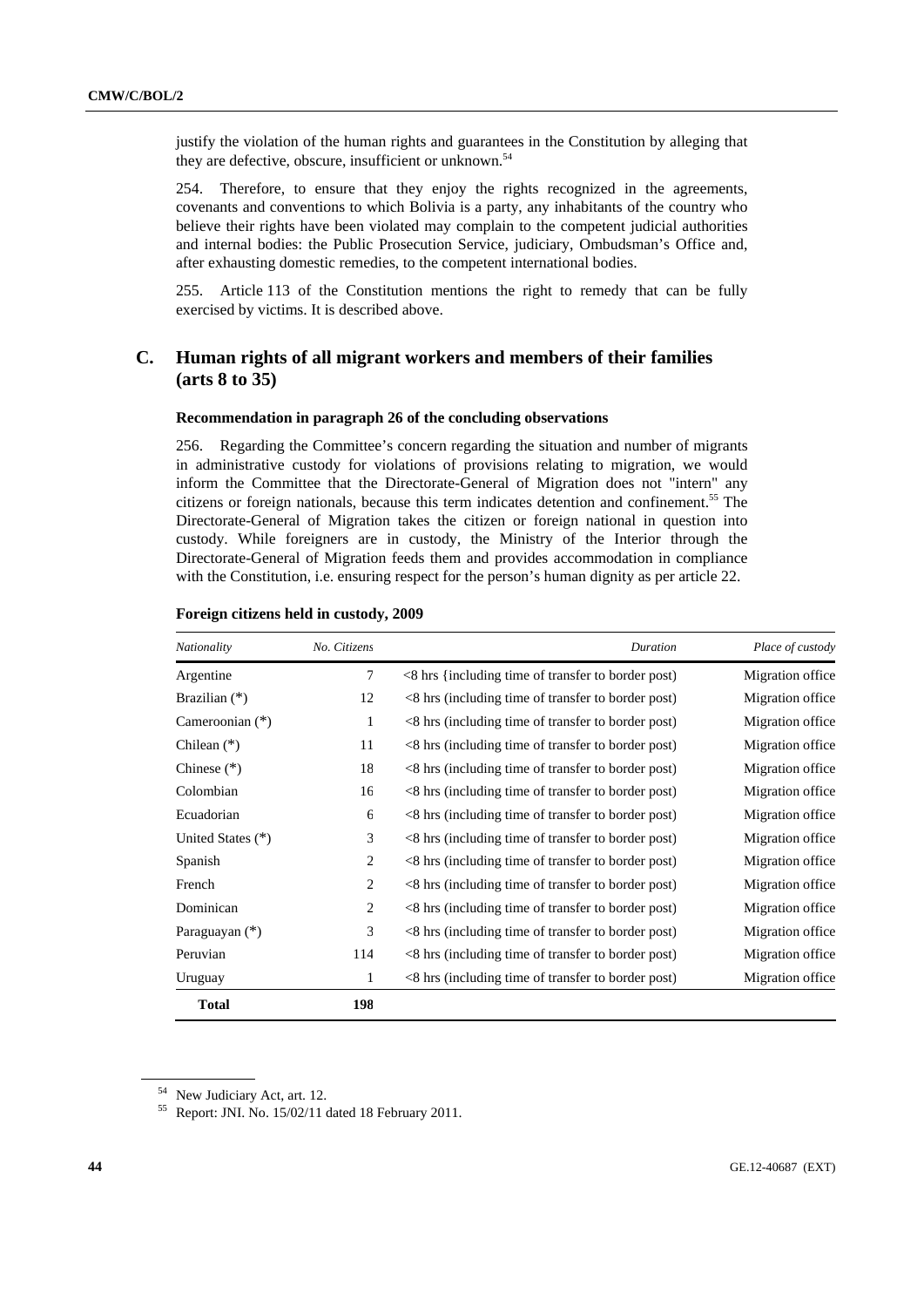| Nationality       | No. Citizens   | Duration                                              | Place of custody |
|-------------------|----------------|-------------------------------------------------------|------------------|
| Angolan           | $\mathbf{1}$   | <8 hrs (including time of transfer to border post)    | Migration office |
| Argentine         | 17             | <8 hrs (including time of transfer to border post)    | Migration office |
| Bangladeshi       | $\mathbf{1}$   | $<$ 8 hrs (including time of transfer to border post) | Migration office |
| Belgian           | $\mathbf{1}$   | $<$ 8 hrs (including time of transfer to border post) | Migration office |
| Brazilian( $*$ )  | 59             | $<$ 8 hrs (including time of transfer to border post) | Migration office |
| <b>British</b>    | 1              | <8 hrs (including time of transfer to border post)    | Migration office |
| Cameroonian $(*)$ | 3              | <8 hrs (including time of transfer to border post)    | Migration office |
| Chilean $(*)$     | 18             | <8 hrs (including time of transfer to border post)    | Migration office |
| Colombian         | 57             | <8 hrs (including time of transfer to border post)    | Migration office |
| Cuban             | 10             | <8 hrs (including time of transfer to border post)    | Migration office |
| Ecuadorian        | 4              | $<$ 8 hrs (including time of transfer to border post) | Migration office |
| Spanish           | 5              | $<$ 8 hrs (including time of transfer to border post) | Migration office |
| French            | 6              | $<$ 8 hrs (including time of transfer to border post) | Migration office |
| Indian            | 1              | <8 hrs (including time of transfer to border post)    | Migration office |
| Mexican           | 4              | <8 hrs (including time of transfer to border post)    | Migration office |
| Nigerian (*)      | $\overline{c}$ | <8 hrs (including time of transfer to border post)    | Migration office |
| United States (*) | 1              | <8 hrs (including time of transfer to border post)    | Migration office |
| Paraguayan (*)    | 10             | <8 hrs (including time of transfer to border post)    | Migration office |
| Peruvian          | 124            | $<$ 8 hrs (including time of transfer to border post) | Migration office |
| Sri Lankan        | 1              | $<$ 8 hrs (including time of transfer to border post) | Migration office |
| South African     | 1              | $<$ 8 hrs (including time of transfer to border post) | Migration office |
| Uruguayan         | $\overline{c}$ | <8 hrs (including time of transfer to border post)    | Migration office |
| <b>Total</b>      | 339            |                                                       |                  |

#### **Foreign Citizens Held In Custody, 2010**

*Source*: National Inspection Unit—Directorate-General of Migration

(\*) In some cases citizens of these countries had to be held for more than 24 hours as they had to be transferred to remote border points.

257. We would inform the Committee that foreigners in custody for violating an administrative rule are held separately from convicted persons or persons detained pending trial. Whenever a foreign national is expelled, the Department of Inspections and Settlement uses the procedure described under article 16 of the Convention.

#### **Recommendation in paragraph 28 of the concluding observations**

258. Regarding the Committee's recommendation that consular services abroad should respond more effectively, and according to information provided by the Department of Consular Affairs of the Ministry of Foreign Affairs, the procedures for obtaining documents by Bolivians abroad have been facilitated by the regularization of migration in the countries with the highest concentration of Bolivians, such as Brazil, Argentina and Spain, from 2007 to date.

259. With the adoption of Supreme Decree 29277, the Migration Regularization Agreement signed between the Government of Bolivia and Brazil, between September 2007 and March 2010 the Bolivian Consulates in Brazil through mobile units of the National Directorate for Civil Registry of the National Electoral Court, and after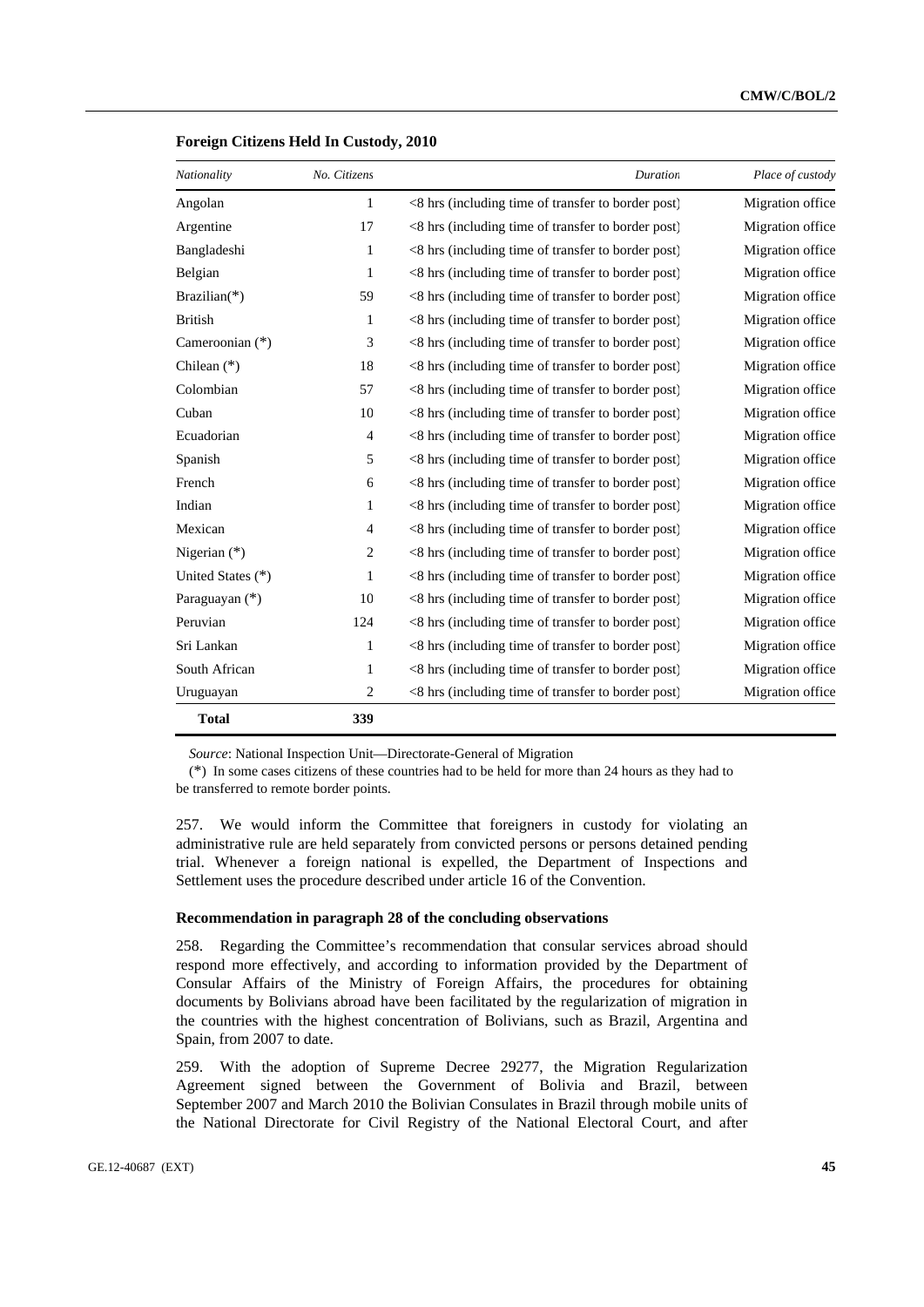checking births and marriages records in the National Registration System (SIREN), issued duplicate birth or marriage certificates to Bolivian citizens registered in Bolivia.

260. Similarly, Bolivians were issued with criminal record certificates within 24 hours by mobile units of the National Police Crime Squad, and identify cards by mobile units of the National Police.

261. Furthermore, Act No. 3108 and Supreme Decree 29739 on the Documentation Programme in Spain and Italy (extended by Supreme Decree 0327) enables Bolivians, for a fee of US\$13, to obtain their certificate legalized by the Spanish Foreign Ministry within 48 hours in Madrid and in under a week elsewhere in Spain. A marriage certificate can be obtained for US\$29 and a civil status certificate for US\$27, within 48 hours in Madrid and in under a week elsewhere in Spain.

262. For a fee of US\$40, Bolivians can correct any errors in the civil registry and extend the certificate at the same time. This procedure takes two months, but citizens do not have to return to their country.

263. Since October 2009, Madrid has had access to the REPAJ criminal records database, allowing criminal record certificates to be issued within 15 days for a fee of US\$50.

264. In addition, the Department of Consular Affairs, in coordination with the Judicature Council, decentralized the Cerbero criminal record system to issue certificates to Bolivian citizens within 10 days of the application.

265. The Consular Service Fund was set up by Resolution No. 438/2010 of 6 July 2010, maintained by fees from the services provided by the consular service to Bolivian citizens living abroad with a view guaranteeing their human rights and improving their immigration and labour status.<sup>56</sup>

266. The Department of Consular Affairs is also running documentation support programmes for Bolivian citizens abroad, obtaining funding from the National Treasury for the support programme for Bolivians in Argentina, Spain and Italy.<sup>57</sup>

267. Note that with the promulgation of Supreme Decree No. 449 of 17 March 2010, more than 30,000 applications for machine-readable passports<sup>58</sup> were processed through the Consular Management Portal system introduced by the Ministry of Foreign Affairs. It operates in more than 75 consular and diplomatic representations abroad.

268. Finally, with the promulgation of Supreme Decree No. 741 of 15 December 2010, measures have been promoted and implemented to enable Bolivians living in the six major migrant destinations (Argentina, Spain, Brazil, the United States, Italy and Chile) to obtain personal documents. This Supreme Decree is valid for three years and allocates sufficient resources to meet its target.59

#### **Recommendation in paragraph 30 of the concluding observations**

269. The right of appeal to a competent authority is fully guaranteed and recognized in domestic law, under article 14, subparagraph (j), of Supreme Decree 24423 of 29 November 1996, whereby the Directorate-General of Migration of the Ministry of the

<sup>&</sup>lt;sup>56</sup> The fund is maintained with consular fees from issue of passports, renewal of passports, provision of

criminal record certificates and civil registry procedures (SIRENA).<br><sup>57</sup> During the first half of 2010, the programme assisted some 75,000 Bolivians in Spain and Italy.<br><sup>58</sup> Bolivians abroad now have a document with impro

manually read documents issued previously. 59 External note: VRE-DGRC-UAB-002899/2011 dated 11 February 2011 (Ministry of Foreign Affairs).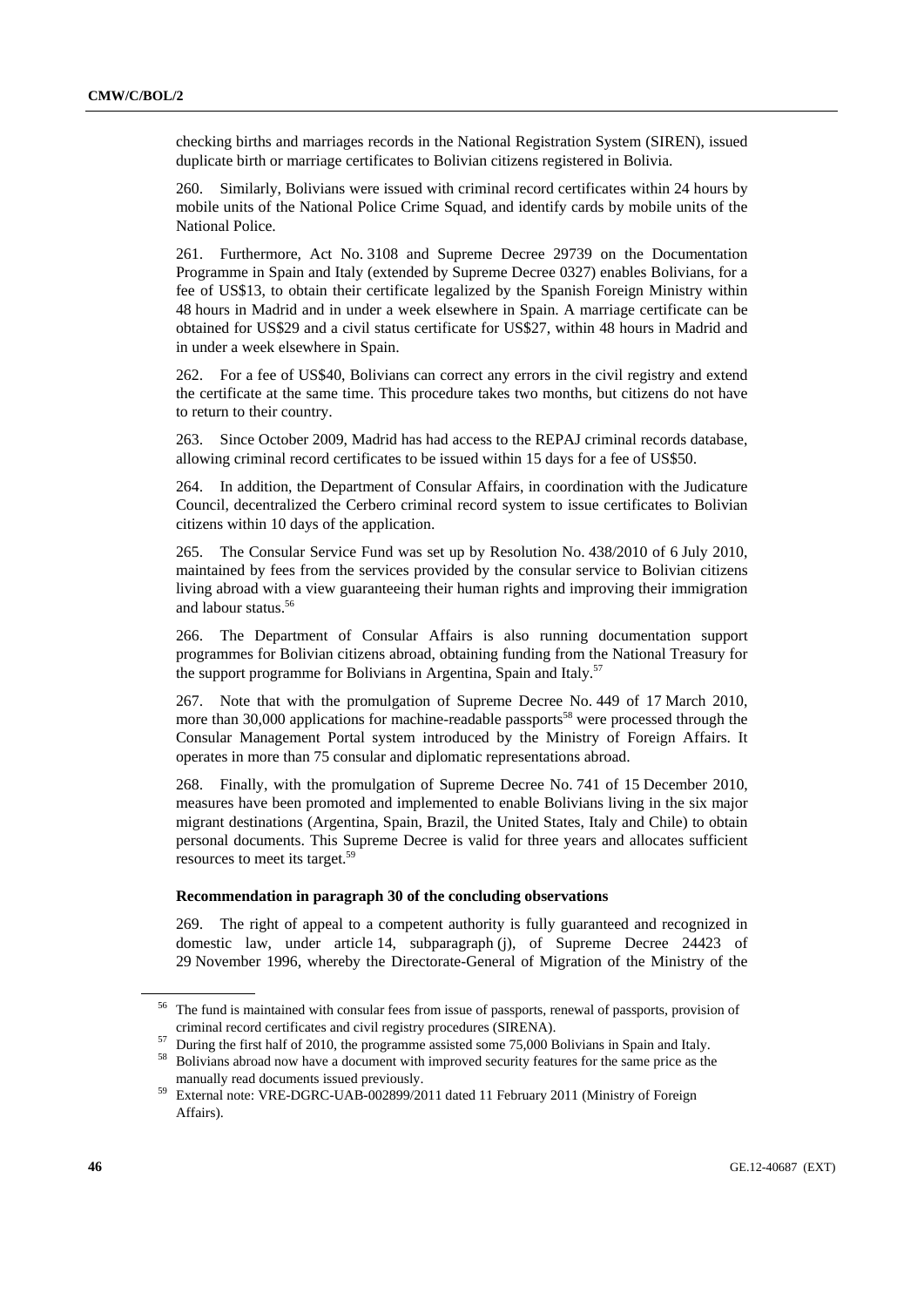Interior is responsible for investigating and deciding on appeals lodged against the decisions or provisions of the national departments or departmental administrations on expulsions or the right of abode.

# **D. Other rights of migrant workers and members of their families who are documented or in a regular situation (arts 36 to 56)**

#### **Recommendation in paragraph 32 of the concluding observations**

270. Regarding complaints from foreign citizens about delays in processing and the cost of procedures, we would explain that the Directorate-General of Migration does not obstruct the regularization of foreign citizens seeking temporary or permanent residence, but merely ensures compliance with the requirements of the Immigration Regime and the Manual of Administrative Procedures and Requirements (MAPA), which are available from the information desks at the Directorate-General of Migration and departmental offices.<sup>60</sup>

271. The main reasons for delays in completing formalities detected by the Directorate-General of Migration are: (a) Failure to comply with the requirements laid down in the MAPA and (b) The delay involved in the procedure required by INTERPOL, which is also among the requirements laid down by the Directorate-General of Migration.

272. To further expedite the immigration process with INTERPOL, an interpretive operating agreement has been signed between the immigration authorities of Argentina and Bolivia.

273. Regarding duty stamps, the Directorate-General of Migration handles residence services for immigrants and issues passports to Bolivian citizens, but the management of duty stamps and the cash proceeds from selling them is the sole responsibility of the Directorate-General for Revenue, reporting directly to the Minister of the Interior, which is examining the implementation of the recommendation.

#### **Recommendation in paragraph 34 of the concluding observations**

274. The Constitution guarantees Bolivians living abroad the right to vote in elections for the President and Vice-President of the State, and in others laid down by law.<sup>61</sup> This right is exercised through civil and electoral registration by the Electoral Bureau. Foreigners resident in Bolivia also have the right to vote in municipal elections, in accordance with the law, in line with the principles of international reciprocity

275. In this regard, pursuant to Supreme Decree 003 of 11 February 2009, Bolivia complies with article 27, paragraph I, of the new Constitution. Article 26 of the Constitution establishes the right of Bolivians to participate freely in the formation, exercise and control of political power, which includes the right to suffrage, through equal, universal, direct, individual, secret, free and compulsory voting, with public counting of votes. Citizens 18 years of age and older must vote.

276. Since 2006 the national Government has also been implementing regularization programmes for the documentation of Bolivians living abroad, to legalize their stay in other countries. Bolivians resident abroad have the constitutional right to vote, and since the national Government is duty-bound to ensure the effective exercise of this right, it enacted the above-mentioned Supreme Decree.

<sup>60</sup> External note: CITE: DJ.DGM.129/2010 dated 30 June 2010 (Ministry of the Interior – Directorate-General of Migration).<br><sup>61</sup> Constitution, art. 27.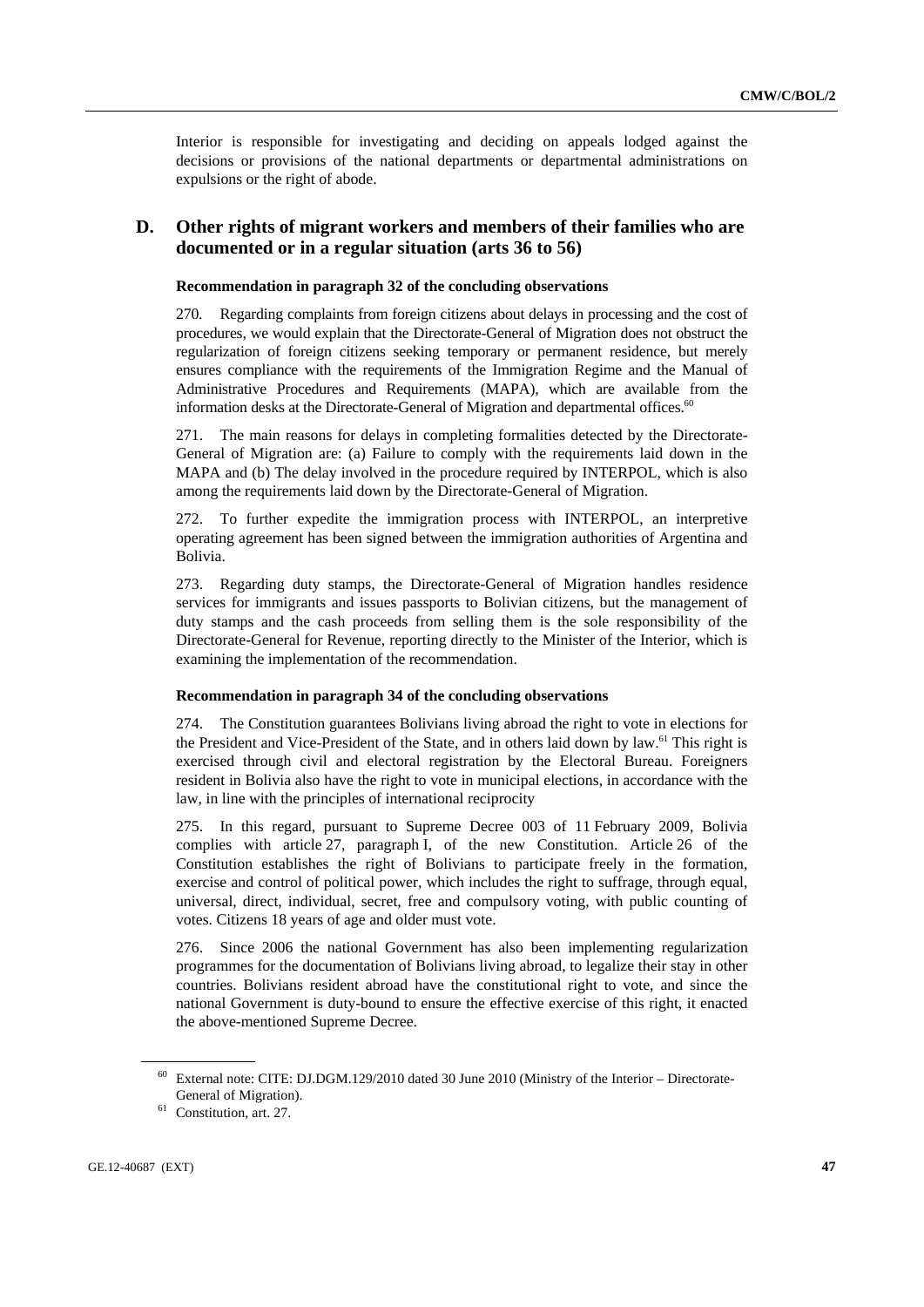277. In the 2009 presidential elections, 83,953 Bolivians living abroad exercised their right to vote for the first time in the general elections, thanks to the coordinated efforts of the National Electoral Court and the embassies and consulates abroad in Argentina, Spain, Brazil and the United States, the countries where there are the largest numbers of Bolivian migrants.

# **Promotion of sound, equitable, humane and lawful conditions in connection with international migration of workers and members of their families (arts 64 to 71)**

#### **Recommendation in paragraph 36 of the concluding observations**

278. In this regard, we would clarify that article 8 of Supreme Decree No. 25150 of 4 September 1998 establishes the organization and functioning of the National Migration Service (now the Directorate-General of Migration), as follows:

| Level                           | Unit                                                                                                                    |
|---------------------------------|-------------------------------------------------------------------------------------------------------------------------|
| Management level                | Directorate                                                                                                             |
| Coordination level              | <b>Technical Board</b>                                                                                                  |
| Executive and operational level | Department of Planning and Standards<br>Department of Aliens and Passports<br>Department of Inspections and Settlement; |
| Executive support level         | Administrative Department<br>Legal Department                                                                           |
| Decentralized level             | Departmental Offices                                                                                                    |

279. However, we should clarify two aspects of this organizational structure.

Since the enactment of the Decree, the Technical Board has not yet been implemented. The Directorate-General of Migration is currently drafting the regulations for the operation of the National Migration Council, established in the 2010 Annual Operations Plan;

 (b) The Department of Planning and Standards is not currently part of the units in the above structure.

280. The organizational structure of the executive branch (Supreme Decree No. 29894 of 7 February 2009) currently has the Directorate-General of Migration reporting directly to the Minister of the Interior, in order to have a direct influence on the formulation of policy and decisions relating to migration, so we are bound to assert that there is no lack of coordination in the work of the Directorate-General of Migration.

281. The Inter-institutional Coordination Mechanism for Migration is the body that supports the migration regime, and is composed of public-sector players and civil society institutions involved in migration issues, namely: the Ministry of Foreign Affairs, Ministry of the Interior, Ministry of Justice, Ministry of Labour, Central Bank of Bolivia, Plurinational Legislative Assembly, National Statistics Institute, Ombudsman's Office, Directorate-General of Migration, Human Mobility Pastoral, IOM, ILO, Technical Working Group on Migration and UNICEF.

#### **Recommendation in paragraph 38 of the concluding observations**

282. Regarding the Committee's concern that 60 per cent of the indigenous population has migrated abroad, we would inform the Committee that there may be some misunderstanding, since according to studies by the National Statistics Institute of Bolivia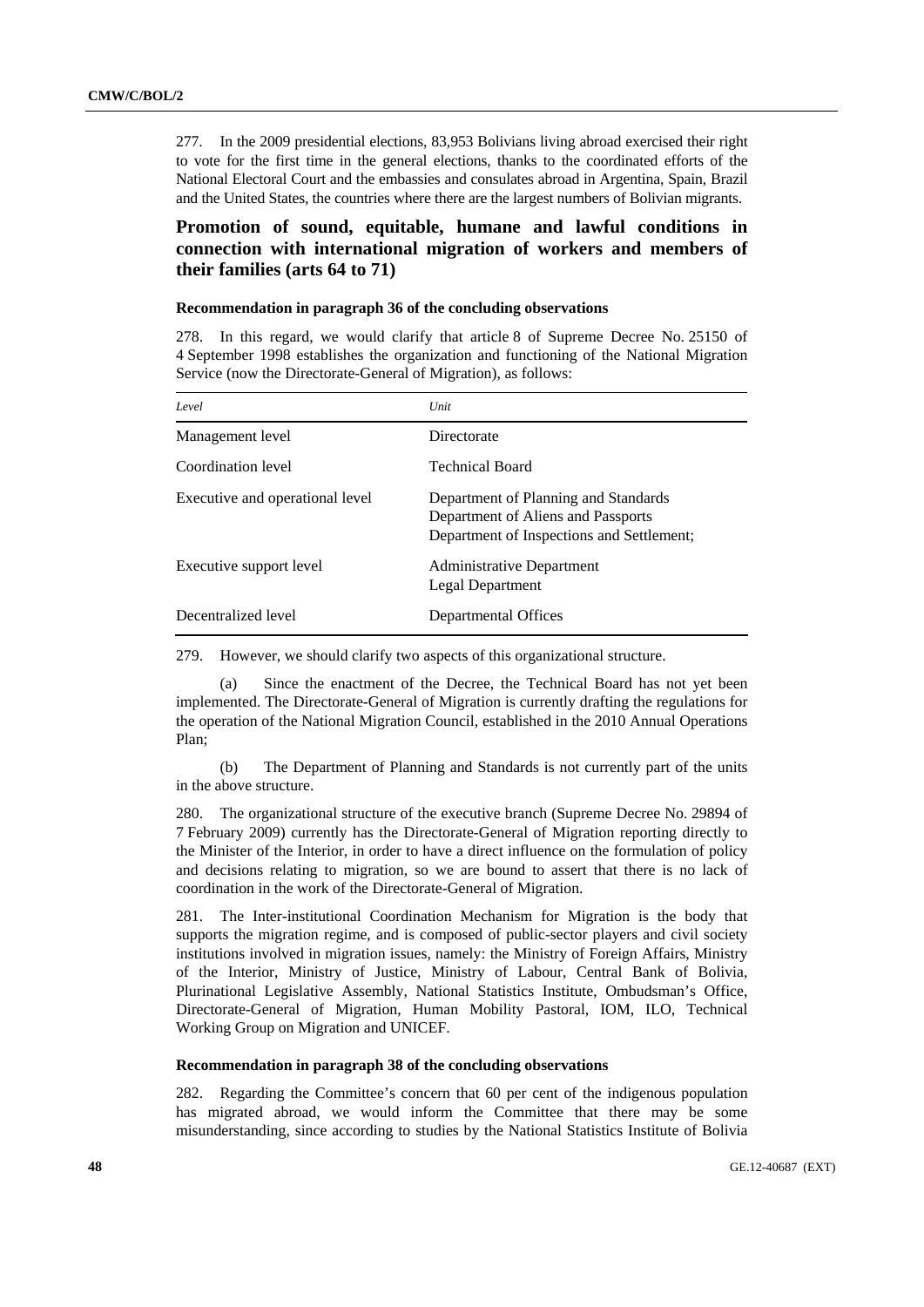in the 2001 Census, the figure of 62.2 means the percentage of indigenous population in Bolivia, i.e.  $62.2$  per cent claimed to be indigenous in the census.<sup>62</sup>

283. Accordingly, we would inform the Committee that while 62.2 per cent of the Bolivian population regards itself as indigenous,<sup>63</sup> this does not mean that this percentage has migrated abroad. The INE does not currently have data or figures on the number of Bolivians who regard themselves as indigenous who have migrated abroad; the only figures relate to internal migration and migration between departments.<sup>64</sup>

#### **Recommendation in paragraph 40 of the concluding observations**

284. Regarding the Committee's recommendation encouraging the State to support a study on the situation of children of migrant families, we would inform the Committee that the representation of the Ombudsman's Office in Cochabamba has been devising a project to support children of migrant parents, in coordination with the Children's and Adolescents' Defence Office of the Municipal Government of Cochabamba.

285. Another noteworthy study addressing the situation facing migrants' children was conducted from 2007 to 2009 by AMIBE—CODEM on the crisis in care for children of Bolivian migrants in Spain.

286. UNICEF is also in the process of conducting a study on the situation of children of migrant families, in coordination with State institutions working in the field of migration.

### **Recommendation in paragraph 42 of the concluding observations**

287. Regarding the Committee's recommendation with respect to creating mechanisms to facilitate the identification of vulnerable migrant groups, we would inform the Committee that the Inter-institutional Coordination Mechanism for Migration is a member of the following four working groups:

- (a) Institutional regulations;
- (b) Welfare (health, education, culture, gender and family);
- (c) Economy (labour, trade, remittances);
- (d) Refugees.

288. Working group 4 is working on the draft of the Immigration Bill and already has a draft Refugee Bill at the evaluation stage in all public institutions and civil society organizations working on the topic.

289. Pursuant to Supreme Decree No. 24423 on the legal migration regime, the Department of Inspections and Settlement under the Directorate-General of Migration is tasked with controlling border posts and land crossings. Accordingly, each border post has inspectors whose job is to control Bolivian and foreign migrants entering or leaving the country. They are supported by the Police Migration Control Support Unit (UPACOM), administratively attached to the Directorate-General of Migration (DIGEMIG).

290. Pursuant to article 23 of Supreme Decree No. 28329 "National Refugee Commission in Bolivia, Regulations and Procedures" dated 12 September 2005, the Directorate-

 $62$  See: www.ine.gov.bo/indice/visualizador.aspx?ah=PC20501.HTM.<br> $63$  External note: CITE: INE/DEIS/DIR No. 1931–1910 dated 29 November 2010 (National Statistics

Institute). 64 "Bolivia: Características Sociodemográficas de la Población Indígena" (Sociodemographic characteristics of the indigenous population). Ministry of Financial Affairs – National Statistics Institute. 2006, pp 87–98.